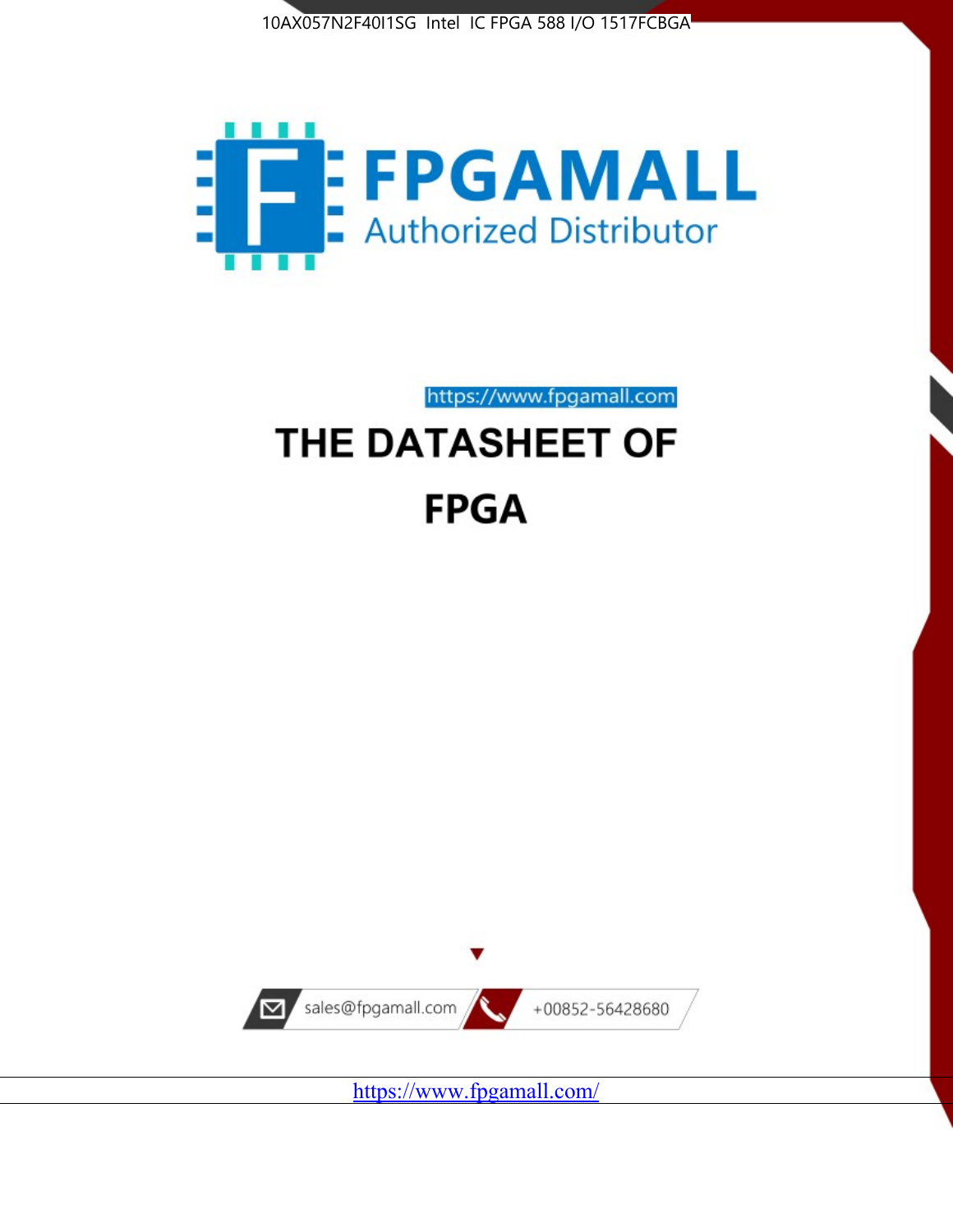10AX057N2F40I1SG Intel IC FPGA 588 I/O 1517FCBGA



# **Intel® Arria® 10 Device Overview**



**A10-OVERVIEW | 2018.12.06** Latest document on the web: **[PDF](https://www.intel.com/content/dam/www/programmable/us/en/pdfs/literature/hb/arria-10/a10_overview.pdf)** | **[HTML](https://www.intel.com/content/www/us/en/programmable/documentation/sam1403480274650.html)**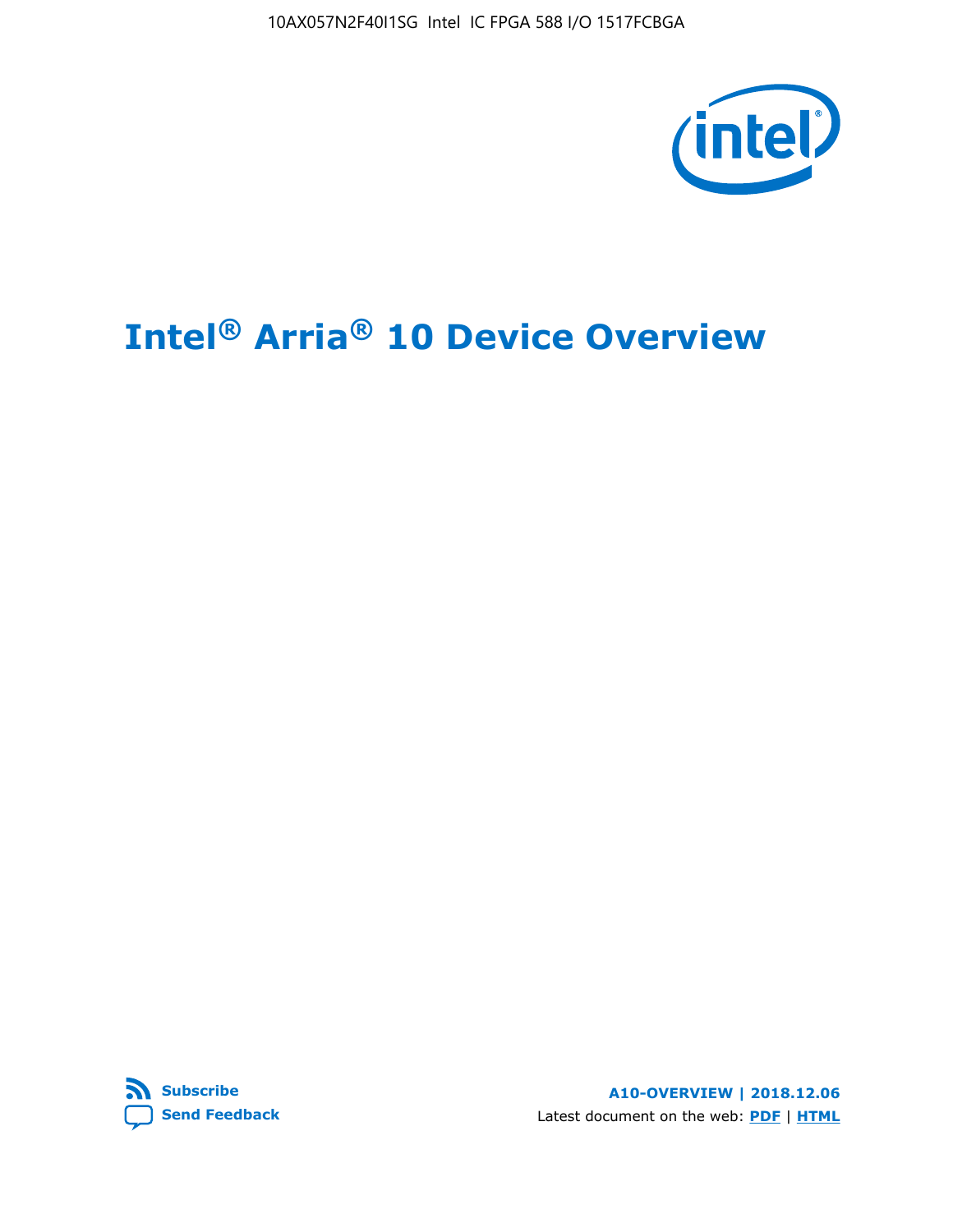

**Contents** 

# **Contents**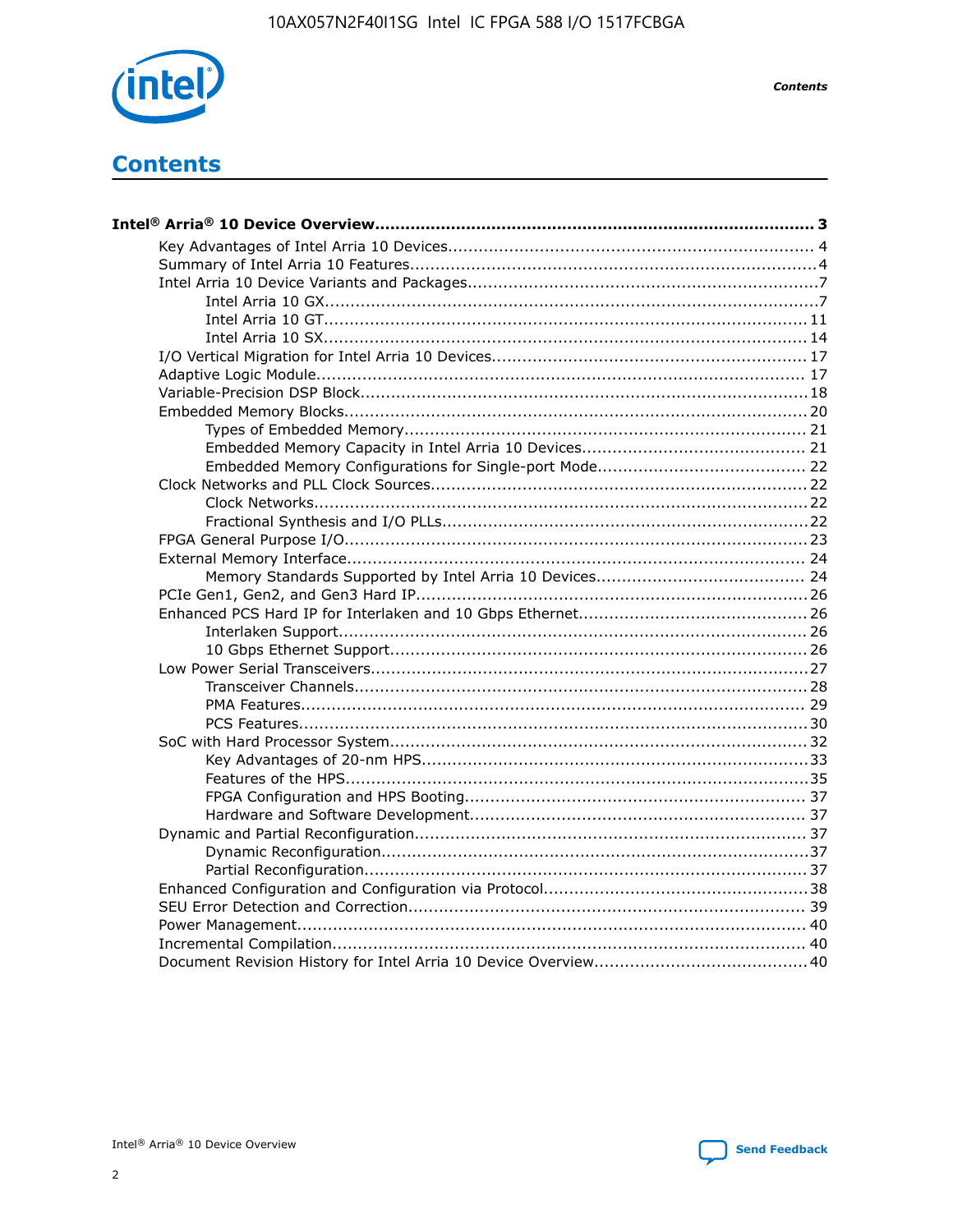**A10-OVERVIEW | 2018.12.06**

**[Send Feedback](mailto:FPGAtechdocfeedback@intel.com?subject=Feedback%20on%20Intel%20Arria%2010%20Device%20Overview%20(A10-OVERVIEW%202018.12.06)&body=We%20appreciate%20your%20feedback.%20In%20your%20comments,%20also%20specify%20the%20page%20number%20or%20paragraph.%20Thank%20you.)**



# **Intel® Arria® 10 Device Overview**

The Intel<sup>®</sup> Arria<sup>®</sup> 10 device family consists of high-performance and power-efficient 20 nm mid-range FPGAs and SoCs.

Intel Arria 10 device family delivers:

- Higher performance than the previous generation of mid-range and high-end FPGAs.
- Power efficiency attained through a comprehensive set of power-saving technologies.

The Intel Arria 10 devices are ideal for high performance, power-sensitive, midrange applications in diverse markets.

| <b>Market</b>         | <b>Applications</b>                                                                                                       |
|-----------------------|---------------------------------------------------------------------------------------------------------------------------|
| Wireless              | Channel and switch cards in remote radio heads<br>$\bullet$<br>Mobile backhaul<br>٠                                       |
| Wireline              | 40G/100G muxponders and transponders<br>٠<br>100G line cards<br>٠<br><b>Bridging</b><br>٠<br>Aggregation<br>٠             |
| <b>Broadcast</b>      | Studio switches<br>$\bullet$<br>Servers and transport<br>٠<br>Videoconferencing<br>٠<br>Professional audio and video<br>٠ |
| Computing and Storage | Flash cache<br>$\bullet$<br>Cloud computing servers<br>٠<br>Server acceleration<br>٠                                      |
| Medical               | Diagnostic scanners<br>٠<br>Diagnostic imaging<br>٠                                                                       |
| Military              | Missile guidance and control<br>٠<br>Radar<br>٠<br>Electronic warfare<br>٠<br>Secure communications                       |

#### **Table 1. Sample Markets and Ideal Applications for Intel Arria 10 Devices**

#### **Related Information**

- [Intel Arria 10 Device Handbook: Known Issues](http://www.altera.com/support/kdb/solutions/rd07302013_646.html) Lists the planned updates to the *Intel Arria 10 Device Handbook* chapters.
- [Intel Arria 10 GX/GT Device Errata and Design Recommendations](https://www.intel.com/content/www/us/en/programmable/documentation/agz1493851706374.html#yqz1494433888646)
- [Intel Arria 10 SX Device Errata and Design Recommendations](https://www.intel.com/content/www/us/en/programmable/documentation/cru1462832385668.html#cru1462832558642)

Intel Corporation. All rights reserved. Intel, the Intel logo, Altera, Arria, Cyclone, Enpirion, MAX, Nios, Quartus and Stratix words and logos are trademarks of Intel Corporation or its subsidiaries in the U.S. and/or other countries. Intel warrants performance of its FPGA and semiconductor products to current specifications in accordance with Intel's standard warranty, but reserves the right to make changes to any products and services at any time without notice. Intel assumes no responsibility or liability arising out of the application or use of any information, product, or service described herein except as expressly agreed to in writing by Intel. Intel customers are advised to obtain the latest version of device specifications before relying on any published information and before placing orders for products or services. \*Other names and brands may be claimed as the property of others.

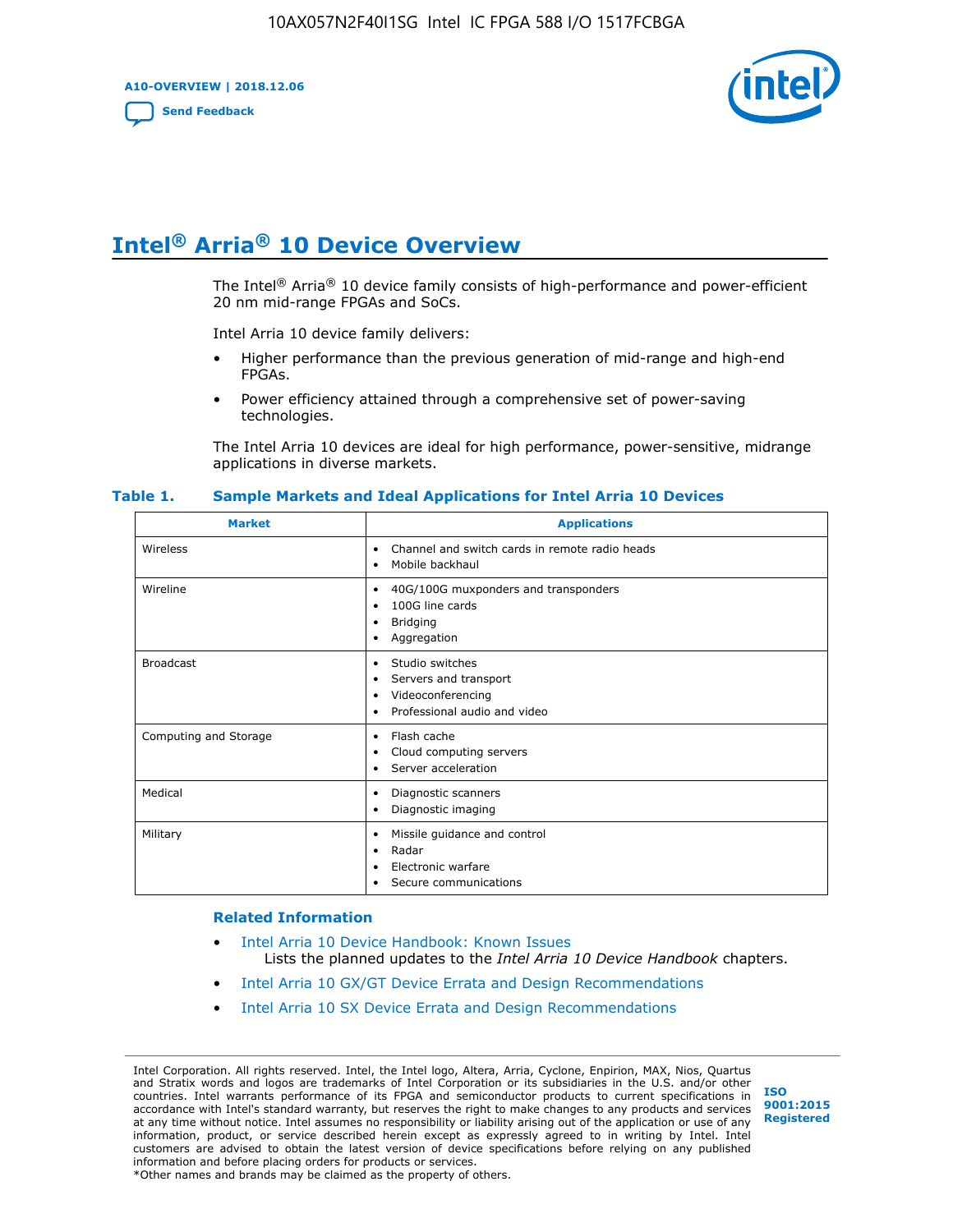

# **Key Advantages of Intel Arria 10 Devices**

# **Table 2. Key Advantages of the Intel Arria 10 Device Family**

| <b>Advantage</b>                                                                                          | <b>Supporting Feature</b>                                                                                                                                                                                                                                                                                                |  |  |  |  |  |
|-----------------------------------------------------------------------------------------------------------|--------------------------------------------------------------------------------------------------------------------------------------------------------------------------------------------------------------------------------------------------------------------------------------------------------------------------|--|--|--|--|--|
| Enhanced core architecture                                                                                | Built on TSMC's 20 nm process technology<br>٠<br>60% higher performance than the previous generation of mid-range FPGAs<br>٠<br>15% higher performance than the fastest previous-generation FPGA<br>٠                                                                                                                    |  |  |  |  |  |
| High-bandwidth integrated<br>transceivers                                                                 | Short-reach rates up to 25.8 Gigabits per second (Gbps)<br>٠<br>Backplane capability up to 12.5 Gbps<br>٠<br>Integrated 10GBASE-KR and 40GBASE-KR4 Forward Error Correction (FEC)<br>٠                                                                                                                                   |  |  |  |  |  |
| Improved logic integration and<br>hard IP blocks                                                          | 8-input adaptive logic module (ALM)<br>٠<br>Up to 65.6 megabits (Mb) of embedded memory<br>٠<br>Variable-precision digital signal processing (DSP) blocks<br>Fractional synthesis phase-locked loops (PLLs)<br>Hard PCI Express Gen3 IP blocks<br>Hard memory controllers and PHY up to 2,400 Megabits per second (Mbps) |  |  |  |  |  |
| Second generation hard<br>processor system (HPS) with<br>integrated ARM* Cortex*-A9*<br>MPCore* processor | Tight integration of a dual-core ARM Cortex-A9 MPCore processor, hard IP, and an<br>٠<br>FPGA in a single Intel Arria 10 system-on-a-chip (SoC)<br>Supports over 128 Gbps peak bandwidth with integrated data coherency between<br>$\bullet$<br>the processor and the FPGA fabric                                        |  |  |  |  |  |
| Advanced power savings                                                                                    | Comprehensive set of advanced power saving features<br>٠<br>Power-optimized MultiTrack routing and core architecture<br>٠<br>Up to 40% lower power compared to previous generation of mid-range FPGAs<br>Up to 60% lower power compared to previous generation of high-end FPGAs                                         |  |  |  |  |  |

# **Summary of Intel Arria 10 Features**

## **Table 3. Summary of Features for Intel Arria 10 Devices**

| <b>Feature</b>                  | <b>Description</b>                                                                                                                                                                                                                                                                                                                                                                                           |
|---------------------------------|--------------------------------------------------------------------------------------------------------------------------------------------------------------------------------------------------------------------------------------------------------------------------------------------------------------------------------------------------------------------------------------------------------------|
| Technology                      | TSMC's 20-nm SoC process technology<br>Allows operation at a lower $V_{\text{CC}}$ level of 0.82 V instead of the 0.9 V standard $V_{\text{CC}}$ core voltage                                                                                                                                                                                                                                                |
| Packaging                       | 1.0 mm ball-pitch Fineline BGA packaging<br>٠<br>0.8 mm ball-pitch Ultra Fineline BGA packaging<br>Multiple devices with identical package footprints for seamless migration between different<br><b>FPGA</b> densities<br>Devices with compatible package footprints allow migration to next generation high-end<br>Stratix <sup>®</sup> 10 devices<br>RoHS, leaded $(1)$ , and lead-free (Pb-free) options |
| High-performance<br>FPGA fabric | Enhanced 8-input ALM with four registers<br>Improved multi-track routing architecture to reduce congestion and improve compilation time<br>Hierarchical core clocking architecture<br>Fine-grained partial reconfiguration                                                                                                                                                                                   |
| Internal memory<br>blocks       | M20K-20-Kb memory blocks with hard error correction code (ECC)<br>Memory logic array block (MLAB)-640-bit memory                                                                                                                                                                                                                                                                                             |
|                                 | continued                                                                                                                                                                                                                                                                                                                                                                                                    |



<sup>(1)</sup> Contact Intel for availability.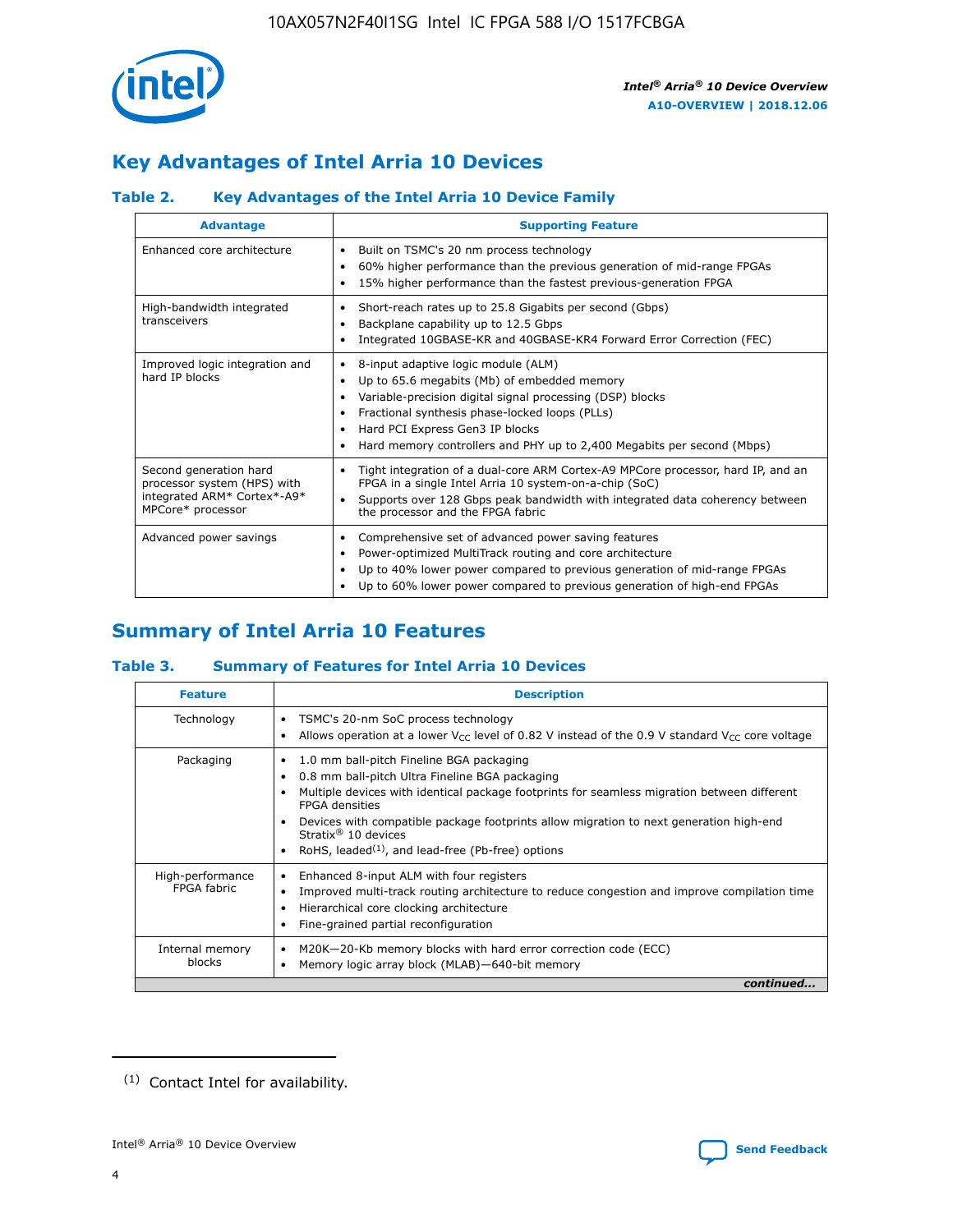r



| <b>Feature</b>                         |                                                                                                                | <b>Description</b>                                                                                                                                                                                                                                                                                                                                                                                                                                                                                                                                                                                                                                                                                                                                                                                                                                               |
|----------------------------------------|----------------------------------------------------------------------------------------------------------------|------------------------------------------------------------------------------------------------------------------------------------------------------------------------------------------------------------------------------------------------------------------------------------------------------------------------------------------------------------------------------------------------------------------------------------------------------------------------------------------------------------------------------------------------------------------------------------------------------------------------------------------------------------------------------------------------------------------------------------------------------------------------------------------------------------------------------------------------------------------|
| Embedded Hard IP<br>blocks             | Variable-precision DSP                                                                                         | Native support for signal processing precision levels from $18 \times 19$ to<br>$\bullet$<br>54 x 54<br>Native support for 27 x 27 multiplier mode<br>$\bullet$<br>64-bit accumulator and cascade for systolic finite impulse responses<br>(FIRs)<br>Internal coefficient memory banks<br>$\bullet$<br>Preadder/subtractor for improved efficiency<br>Additional pipeline register to increase performance and reduce<br>power<br>Supports floating point arithmetic:<br>- Perform multiplication, addition, subtraction, multiply-add,<br>multiply-subtract, and complex multiplication.<br>- Supports multiplication with accumulation capability, cascade<br>summation, and cascade subtraction capability.<br>- Dynamic accumulator reset control.<br>- Support direct vector dot and complex multiplication chaining<br>multiply floating point DSP blocks. |
|                                        | Memory controller                                                                                              | DDR4, DDR3, and DDR3L                                                                                                                                                                                                                                                                                                                                                                                                                                                                                                                                                                                                                                                                                                                                                                                                                                            |
|                                        | PCI Express*                                                                                                   | PCI Express (PCIe*) Gen3 (x1, x2, x4, or x8), Gen2 (x1, x2, x4, or x8)<br>and Gen1 (x1, x2, x4, or x8) hard IP with complete protocol stack,<br>endpoint, and root port                                                                                                                                                                                                                                                                                                                                                                                                                                                                                                                                                                                                                                                                                          |
|                                        | Transceiver I/O                                                                                                | 10GBASE-KR/40GBASE-KR4 Forward Error Correction (FEC)<br>PCS hard IPs that support:<br>- 10-Gbps Ethernet (10GbE)<br>- PCIe PIPE interface<br>- Interlaken<br>- Gbps Ethernet (GbE)<br>- Common Public Radio Interface (CPRI) with deterministic latency<br>support<br>- Gigabit-capable passive optical network (GPON) with fast lock-<br>time support<br>13.5G JESD204b<br>$\bullet$<br>8B/10B, 64B/66B, 64B/67B encoders and decoders<br>Custom mode support for proprietary protocols                                                                                                                                                                                                                                                                                                                                                                        |
| Core clock networks                    | $\bullet$                                                                                                      | Up to 800 MHz fabric clocking, depending on the application:<br>- 667 MHz external memory interface clocking with 2,400 Mbps DDR4 interface<br>- 800 MHz LVDS interface clocking with 1,600 Mbps LVDS interface<br>Global, regional, and peripheral clock networks<br>Clock networks that are not used can be gated to reduce dynamic power                                                                                                                                                                                                                                                                                                                                                                                                                                                                                                                      |
| Phase-locked loops<br>(PLLs)           | High-resolution fractional synthesis PLLs:<br>$\bullet$<br>Integer PLLs:<br>- Adjacent to general purpose I/Os | - Precision clock synthesis, clock delay compensation, and zero delay buffering (ZDB)<br>- Support integer mode and fractional mode<br>- Fractional mode support with third-order delta-sigma modulation<br>- Support external memory and LVDS interfaces                                                                                                                                                                                                                                                                                                                                                                                                                                                                                                                                                                                                        |
| FPGA General-purpose<br>$I/Os$ (GPIOs) | On-chip termination (OCT)<br>٠<br>$\bullet$                                                                    | 1.6 Gbps LVDS-every pair can be configured as receiver or transmitter<br>1.2 V to 3.0 V single-ended LVTTL/LVCMOS interfacing                                                                                                                                                                                                                                                                                                                                                                                                                                                                                                                                                                                                                                                                                                                                    |
| <b>External Memory</b><br>Interface    | $\bullet$                                                                                                      | Hard memory controller- DDR4, DDR3, and DDR3L support<br>$-$ DDR4-speeds up to 1,200 MHz/2,400 Mbps<br>- DDR3-speeds up to 1,067 MHz/2,133 Mbps<br>Soft memory controller—provides support for RLDRAM $3^{(2)}$ , QDR IV $^{(2)}$ , and QDR II+<br>continued                                                                                                                                                                                                                                                                                                                                                                                                                                                                                                                                                                                                     |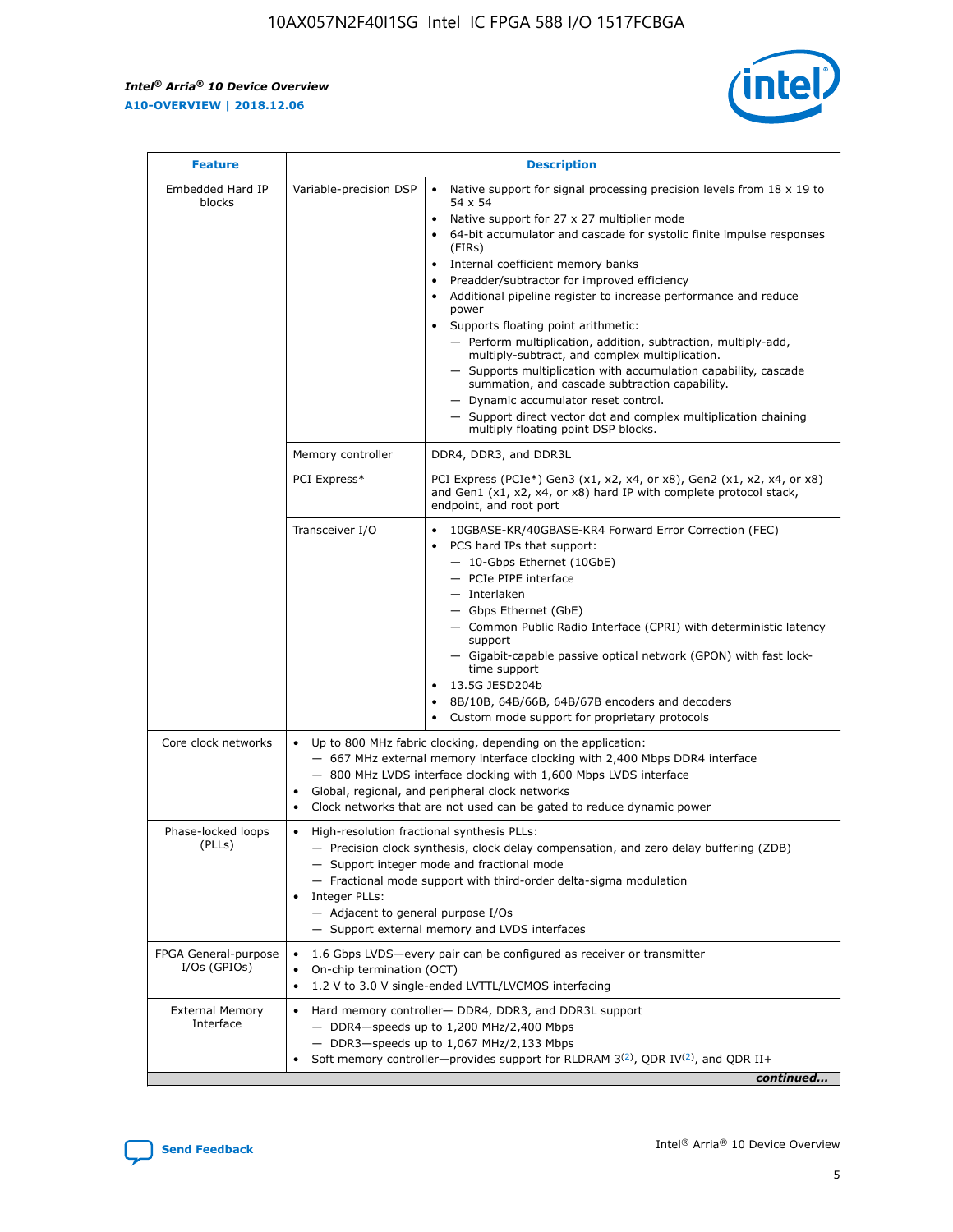

| <b>Feature</b>                                    | <b>Description</b>                                                                                                                                                                                                                                                                                                                                                                                                                                                                                                                                                                                                                         |
|---------------------------------------------------|--------------------------------------------------------------------------------------------------------------------------------------------------------------------------------------------------------------------------------------------------------------------------------------------------------------------------------------------------------------------------------------------------------------------------------------------------------------------------------------------------------------------------------------------------------------------------------------------------------------------------------------------|
| Low-power serial<br>transceivers                  | • Continuous operating range:<br>- Intel Arria 10 GX-1 Gbps to 17.4 Gbps<br>- Intel Arria 10 GT-1 Gbps to 25.8 Gbps<br>Backplane support:<br>$-$ Intel Arria 10 GX-up to 12.5<br>- Intel Arria 10 GT-up to 12.5<br>Extended range down to 125 Mbps with oversampling<br>ATX transmit PLLs with user-configurable fractional synthesis capability<br>Electronic Dispersion Compensation (EDC) support for XFP, SFP+, QSFP, and CFP optical<br>module<br>• Adaptive linear and decision feedback equalization<br>Transmitter pre-emphasis and de-emphasis<br>$\bullet$<br>Dynamic partial reconfiguration of individual transceiver channels |
| <b>HPS</b><br>(Intel Arria 10 SX<br>devices only) | Dual-core ARM Cortex-A9 MPCore processor-1.2 GHz CPU with<br>Processor and system<br>$\bullet$<br>1.5 GHz overdrive capability<br>256 KB on-chip RAM and 64 KB on-chip ROM<br>System peripherals-general-purpose timers, watchdog timers, direct<br>memory access (DMA) controller, FPGA configuration manager, and<br>clock and reset managers<br>Security features-anti-tamper, secure boot, Advanced Encryption<br>$\bullet$<br>Standard (AES) and authentication (SHA)<br>ARM CoreSight* JTAG debug access port, trace port, and on-chip<br>trace storage                                                                              |
|                                                   | <b>External interfaces</b><br>Hard memory interface-Hard memory controller (2,400 Mbps DDR4,<br>$\bullet$<br>and 2,133 Mbps DDR3), Quad serial peripheral interface (QSPI) flash<br>controller, NAND flash controller, direct memory access (DMA)<br>controller, Secure Digital/MultiMediaCard (SD/MMC) controller<br>Communication interface-10/100/1000 Ethernet media access<br>$\bullet$<br>control (MAC), USB On-The-GO (OTG) controllers, I <sup>2</sup> C controllers,<br>UART 16550, serial peripheral interface (SPI), and up to 62<br>HPS GPIO interfaces (48 direct-share I/Os)                                                 |
|                                                   | High-performance ARM AMBA* AXI bus bridges that support<br>Interconnects to core<br>$\bullet$<br>simultaneous read and write<br>HPS-FPGA bridges-include the FPGA-to-HPS, HPS-to-FPGA, and<br>$\bullet$<br>lightweight HPS-to-FPGA bridges that allow the FPGA fabric to issue<br>transactions to slaves in the HPS, and vice versa<br>Configuration bridge that allows HPS configuration manager to<br>configure the core logic via dedicated 32-bit configuration port<br>FPGA-to-HPS SDRAM controller bridge-provides configuration<br>interfaces for the multiport front end (MPFE) of the HPS SDRAM<br>controller                     |
| Configuration                                     | Tamper protection—comprehensive design protection to protect your valuable IP investments<br>Enhanced 256-bit advanced encryption standard (AES) design security with authentication<br>٠<br>Configuration via protocol (CvP) using PCIe Gen1, Gen2, or Gen3<br>continued                                                                                                                                                                                                                                                                                                                                                                  |

<sup>(2)</sup> Intel Arria 10 devices support this external memory interface using hard PHY with soft memory controller.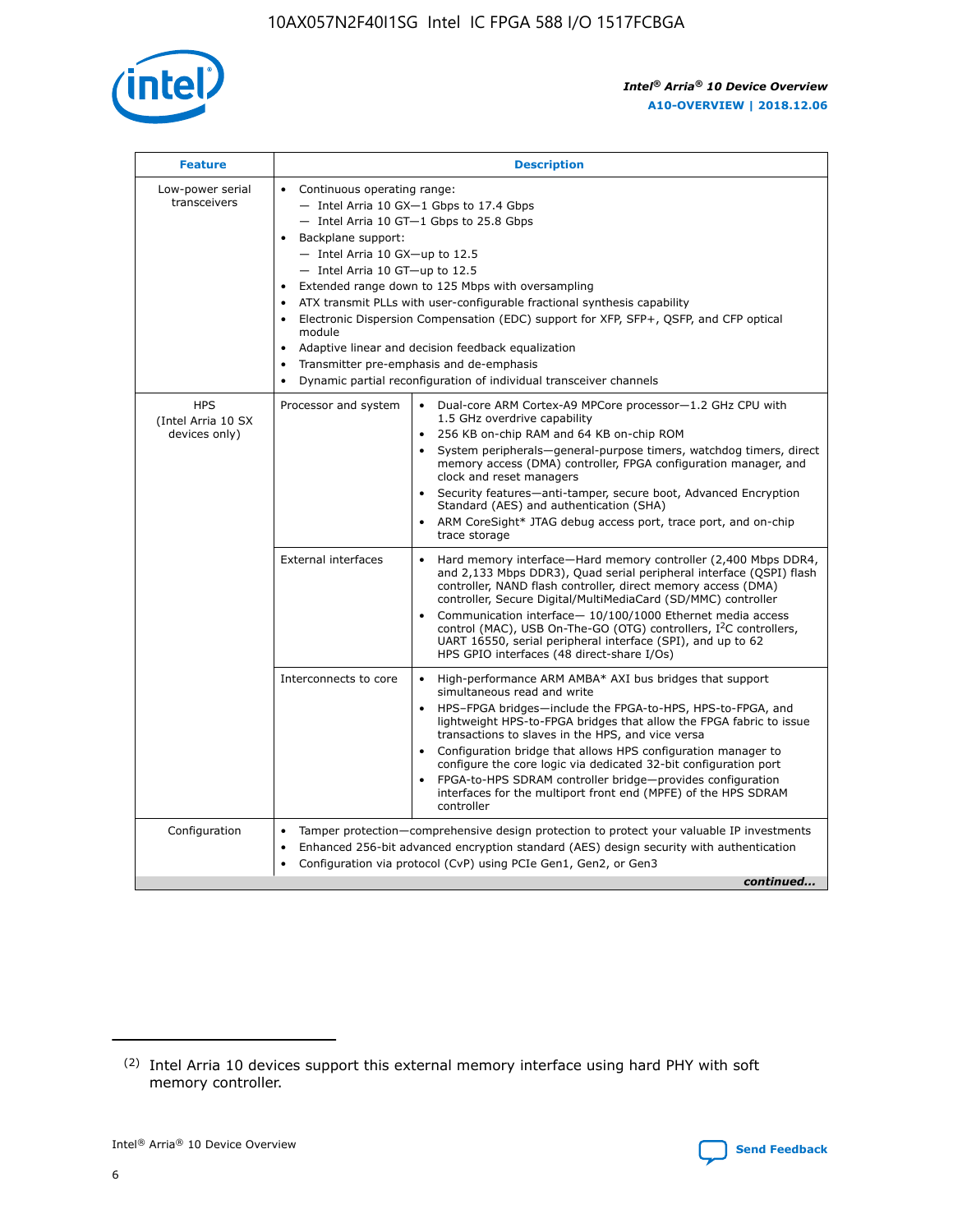

| <b>Feature</b>     | <b>Description</b>                                                                                                                                                                                               |
|--------------------|------------------------------------------------------------------------------------------------------------------------------------------------------------------------------------------------------------------|
|                    | Dynamic reconfiguration of the transceivers and PLLs<br>Fine-grained partial reconfiguration of the core fabric<br>Active Serial x4 Interface<br>$\bullet$                                                       |
| Power management   | SmartVID<br>Low static power device options<br>Programmable Power Technology<br>Intel Quartus <sup>®</sup> Prime integrated power analysis                                                                       |
| Software and tools | Intel Quartus Prime design suite<br>Transceiver toolkit<br>Platform Designer system integration tool<br>DSP Builder for Intel FPGAs<br>OpenCL <sup>™</sup> support<br>Intel SoC FPGA Embedded Design Suite (EDS) |

## **Related Information**

[Intel Arria 10 Transceiver PHY Overview](https://www.intel.com/content/www/us/en/programmable/documentation/nik1398707230472.html#nik1398706768037) Provides details on Intel Arria 10 transceivers.

# **Intel Arria 10 Device Variants and Packages**

#### **Table 4. Device Variants for the Intel Arria 10 Device Family**

| <b>Variant</b>    | <b>Description</b>                                                                                                                                                                                                     |
|-------------------|------------------------------------------------------------------------------------------------------------------------------------------------------------------------------------------------------------------------|
| Intel Arria 10 GX | FPGA featuring 17.4 Gbps transceivers for short reach applications with 12.5 backplane driving<br>capability.                                                                                                          |
| Intel Arria 10 GT | FPGA featuring:<br>17.4 Gbps transceivers for short reach applications with 12.5 backplane driving capability.<br>25.8 Gbps transceivers for supporting CAUI-4 and CEI-25G applications with CFP2 and CFP4<br>modules. |
| Intel Arria 10 SX | SoC integrating ARM-based HPS and FPGA featuring 17.4 Gbps transceivers for short reach<br>applications with 12.5 backplane driving capability.                                                                        |

# **Intel Arria 10 GX**

This section provides the available options, maximum resource counts, and package plan for the Intel Arria 10 GX devices.

The information in this section is correct at the time of publication. For the latest information and to get more details, refer to the Intel FPGA Product Selector.

#### **Related Information**

#### [Intel FPGA Product Selector](http://www.altera.com/products/selector/psg-selector.html) Provides the latest information on Intel products.

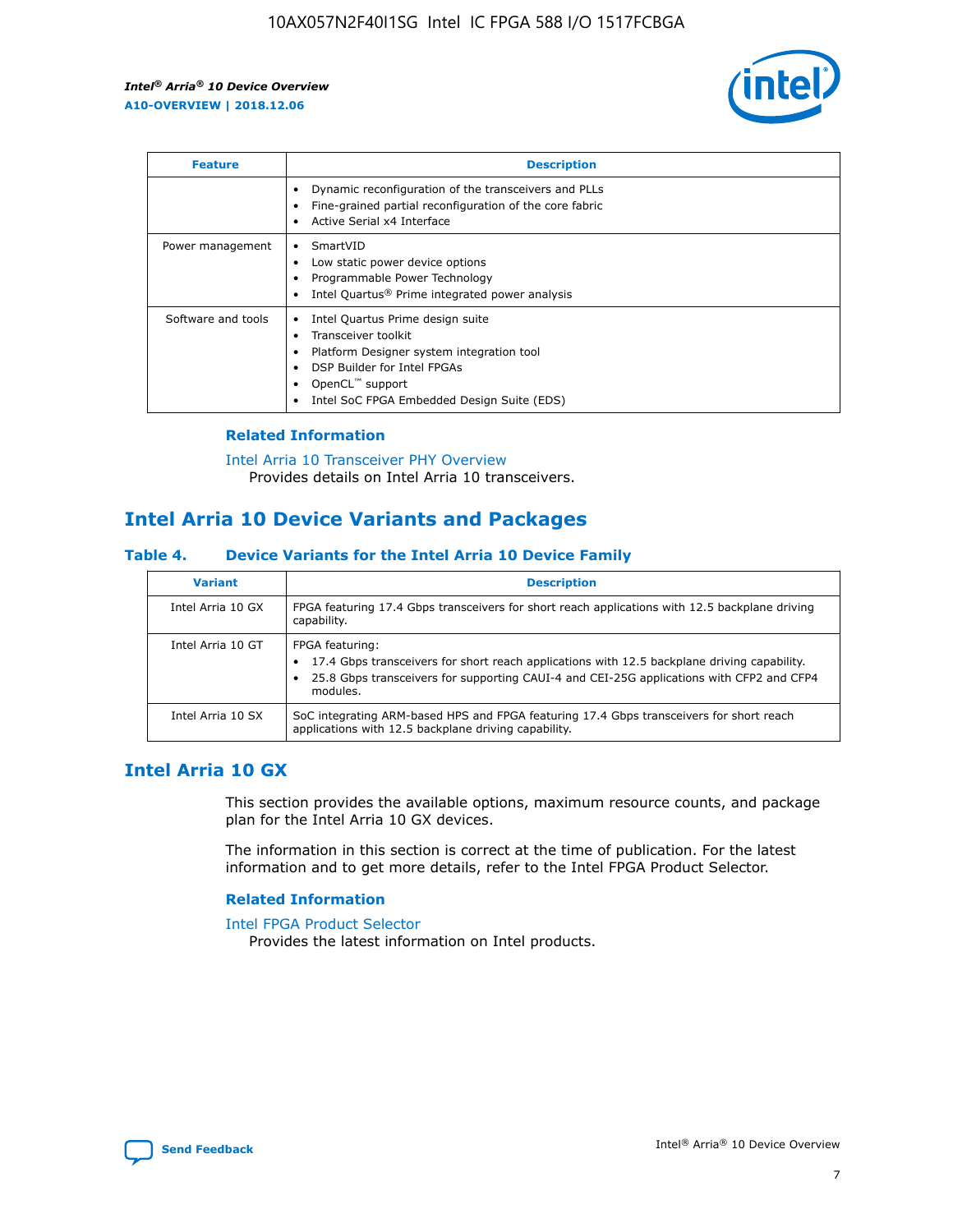

# **Available Options**





#### **Related Information**

[Transceiver Performance for Intel Arria 10 GX/SX Devices](https://www.intel.com/content/www/us/en/programmable/documentation/mcn1413182292568.html#mcn1413213965502) Provides more information about the transceiver speed grade.

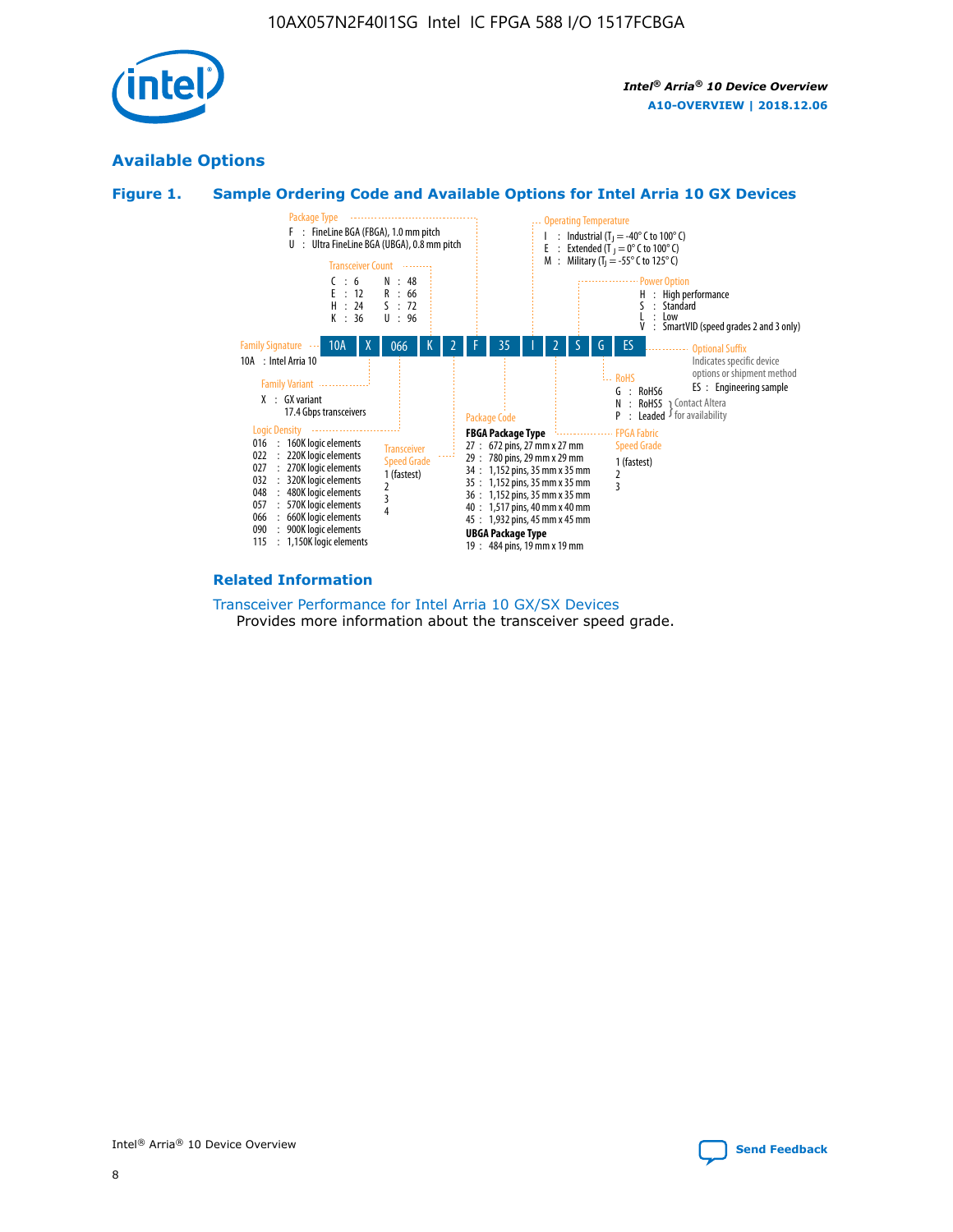

# **Maximum Resources**

#### **Table 5. Maximum Resource Counts for Intel Arria 10 GX Devices (GX 160, GX 220, GX 270, GX 320, and GX 480)**

| <b>Resource</b>         |                              | <b>Product Line</b> |                                |                    |                |                |  |  |  |
|-------------------------|------------------------------|---------------------|--------------------------------|--------------------|----------------|----------------|--|--|--|
|                         |                              | <b>GX 160</b>       | <b>GX 220</b><br><b>GX 270</b> |                    | <b>GX 320</b>  | <b>GX 480</b>  |  |  |  |
| Logic Elements (LE) (K) |                              | 160                 | 220                            | 270                | 320            | 480            |  |  |  |
| <b>ALM</b>              |                              | 61,510              | 80,330                         | 101,620            | 119,900        | 183,590        |  |  |  |
| Register                |                              | 246,040             | 321,320                        | 406,480<br>479,600 |                | 734,360        |  |  |  |
| Memory (Kb)             | M <sub>20</sub> K            | 8,800               | 11,740                         | 15,000             | 17,820         |                |  |  |  |
| <b>MLAB</b>             |                              | 1,050               | 1,690                          | 2,452              | 2,727          | 4,164          |  |  |  |
|                         | Variable-precision DSP Block |                     | 156<br>192<br>830<br>985       |                    |                | 1,368          |  |  |  |
| 18 x 19 Multiplier      |                              | 312                 | 384                            | 1,970<br>1,660     |                | 2,736          |  |  |  |
| PLL                     | Fractional<br>Synthesis      | 6                   | 6                              | 8                  | 8              | 12             |  |  |  |
|                         | I/O                          | 6                   | 6                              | 8                  | 8              | 12             |  |  |  |
| 17.4 Gbps Transceiver   |                              | 12                  | 12                             | 24                 | 24             | 36             |  |  |  |
| GPIO <sup>(3)</sup>     |                              | 288                 | 288                            | 384<br>384         |                | 492            |  |  |  |
| LVDS Pair $(4)$         |                              | 120                 | 120                            | 168                | 168            | 222            |  |  |  |
| PCIe Hard IP Block      |                              | 1                   | 1                              | 2                  | $\overline{2}$ | $\overline{2}$ |  |  |  |
| Hard Memory Controller  |                              | 6                   | 6                              | 8                  | 8              | 12             |  |  |  |

<sup>(4)</sup> Each LVDS I/O pair can be used as differential input or output.



<sup>(3)</sup> The number of GPIOs does not include transceiver I/Os. In the Intel Quartus Prime software, the number of user I/Os includes transceiver I/Os.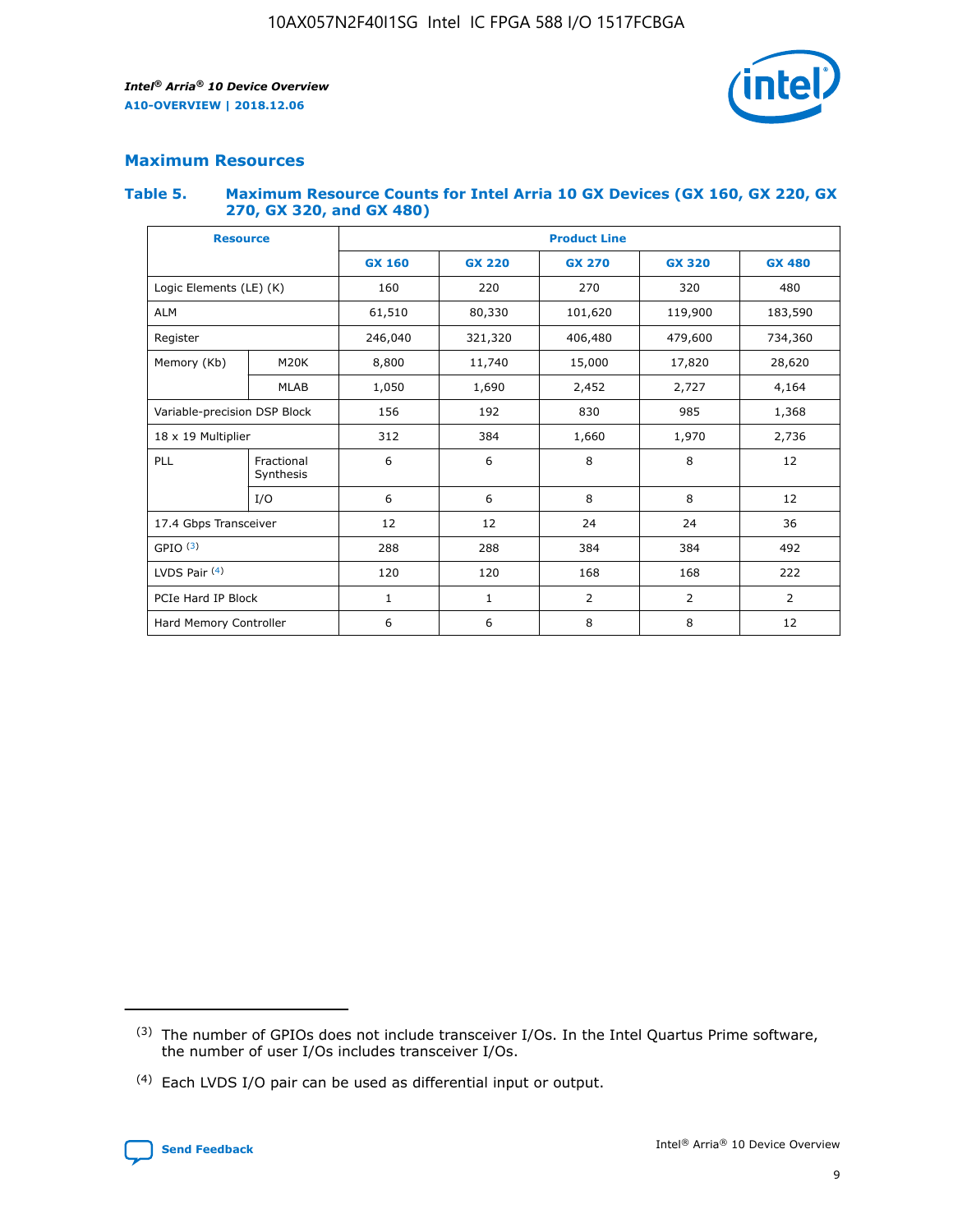

## **Table 6. Maximum Resource Counts for Intel Arria 10 GX Devices (GX 570, GX 660, GX 900, and GX 1150)**

|                              | <b>Resource</b>         | <b>Product Line</b> |                |                |                |  |  |  |
|------------------------------|-------------------------|---------------------|----------------|----------------|----------------|--|--|--|
|                              |                         | <b>GX 570</b>       | <b>GX 660</b>  | <b>GX 900</b>  | <b>GX 1150</b> |  |  |  |
| Logic Elements (LE) (K)      |                         | 570                 | 660            | 900            | 1,150          |  |  |  |
| <b>ALM</b>                   |                         | 217,080             | 251,680        | 339,620        | 427,200        |  |  |  |
| Register                     |                         | 868,320             | 1,006,720      | 1,358,480      | 1,708,800      |  |  |  |
| Memory (Kb)                  | <b>M20K</b>             | 36,000              | 42,620         | 48,460         | 54,260         |  |  |  |
| <b>MLAB</b>                  |                         | 5,096               | 5,788          | 9,386          | 12,984         |  |  |  |
| Variable-precision DSP Block |                         | 1,523               | 1,687          | 1,518          | 1,518          |  |  |  |
| $18 \times 19$ Multiplier    |                         | 3,046               | 3,374          | 3,036          | 3,036          |  |  |  |
| PLL                          | Fractional<br>Synthesis | 16                  | 16             | 32             | 32             |  |  |  |
|                              | I/O                     | 16                  | 16             | 16             | 16             |  |  |  |
| 17.4 Gbps Transceiver        |                         | 48                  | 48             |                | 96             |  |  |  |
| GPIO <sup>(3)</sup>          |                         | 696                 | 696            | 768            | 768            |  |  |  |
| LVDS Pair $(4)$              |                         | 324                 | 324            | 384            | 384            |  |  |  |
| PCIe Hard IP Block           |                         | 2                   | $\overline{2}$ | $\overline{4}$ | 4              |  |  |  |
| Hard Memory Controller       |                         | 16                  | 16             | 16             | 16             |  |  |  |

# **Package Plan**

# **Table 7. Package Plan for Intel Arria 10 GX Devices (U19, F27, and F29)**

Refer to I/O and High Speed I/O in Intel Arria 10 Devices chapter for the number of 3 V I/O, LVDS I/O, and LVDS channels in each device package.

| <b>Product Line</b> |         | U <sub>19</sub><br>$(19 \text{ mm} \times 19 \text{ mm})$<br>484-pin UBGA) |             | <b>F27</b><br>(27 mm × 27 mm,<br>672-pin FBGA) |          |             | <b>F29</b><br>(29 mm × 29 mm,<br>780-pin FBGA) |          |             |  |
|---------------------|---------|----------------------------------------------------------------------------|-------------|------------------------------------------------|----------|-------------|------------------------------------------------|----------|-------------|--|
|                     | 3 V I/O | LVDS I/O                                                                   | <b>XCVR</b> | 3 V I/O                                        | LVDS I/O | <b>XCVR</b> | 3 V I/O                                        | LVDS I/O | <b>XCVR</b> |  |
| GX 160              | 48      | 192                                                                        | 6           | 48                                             | 192      | 12          | 48                                             | 240      | 12          |  |
| GX 220              | 48      | 192                                                                        | 6           | 48                                             | 192      | 12          | 48                                             | 240      | 12          |  |
| GX 270              |         |                                                                            |             | 48                                             | 192      | 12          | 48                                             | 312      | 12          |  |
| GX 320              |         |                                                                            |             | 48                                             | 192      | 12          | 48                                             | 312      | 12          |  |
| GX 480              |         |                                                                            |             |                                                |          |             | 48                                             | 312      | 12          |  |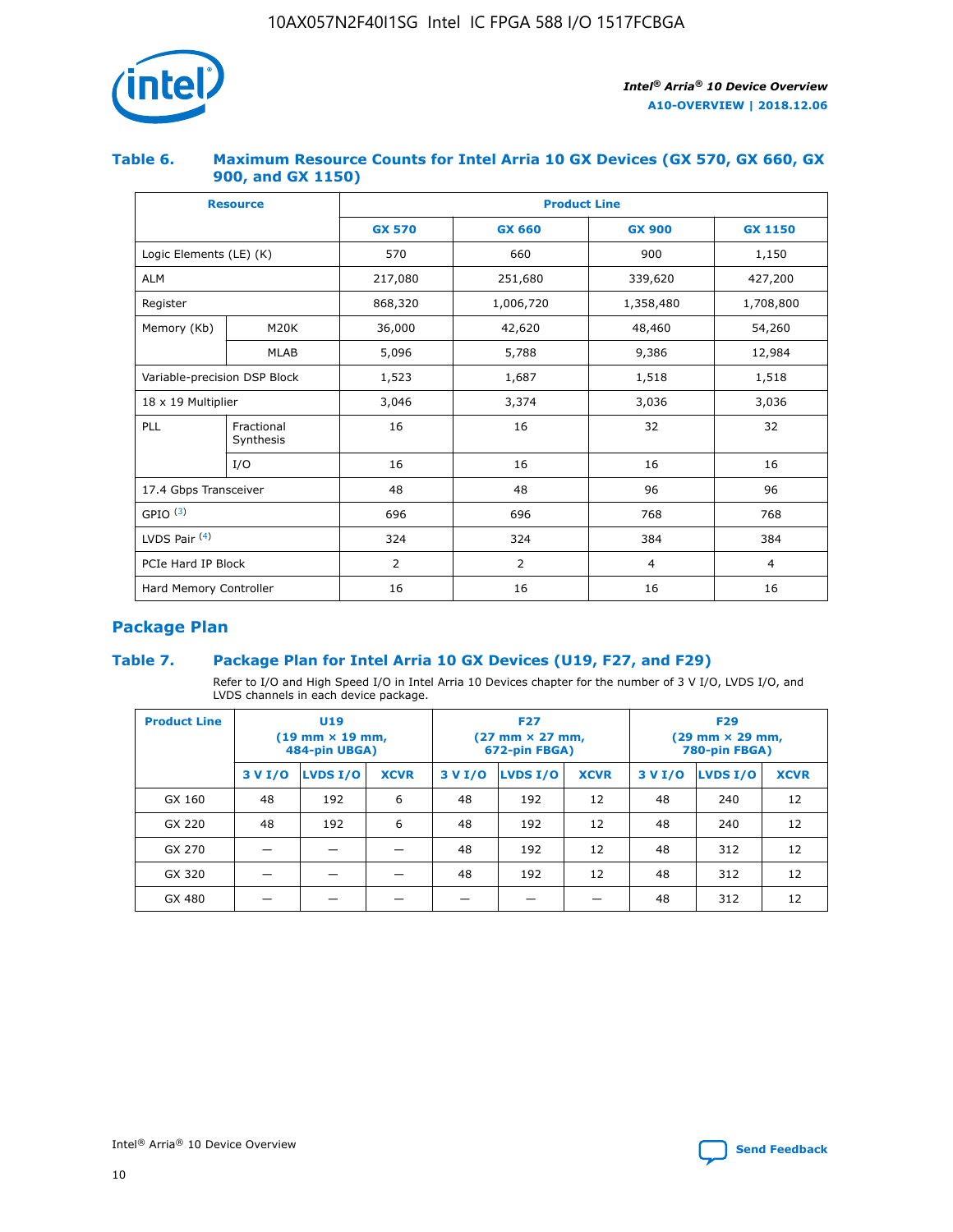

#### **Table 8. Package Plan for Intel Arria 10 GX Devices (F34, F35, NF40, and KF40)**

Refer to I/O and High Speed I/O in Intel Arria 10 Devices chapter for the number of 3 V I/O, LVDS I/O, and LVDS channels in each device package.

| <b>Product Line</b> |           | <b>F34</b><br>$(35 \text{ mm} \times 35 \text{ mm})$<br><b>1152-pin FBGA)</b> |             | <b>F35</b><br>$(35 \text{ mm} \times 35 \text{ mm})$<br><b>1152-pin FBGA)</b> |                    | <b>KF40</b><br>$(40$ mm $\times$ 40 mm,<br>1517-pin FBGA) |           |                    | <b>NF40</b><br>$(40 \text{ mm} \times 40 \text{ mm})$<br>1517-pin FBGA) |           |                    |             |
|---------------------|-----------|-------------------------------------------------------------------------------|-------------|-------------------------------------------------------------------------------|--------------------|-----------------------------------------------------------|-----------|--------------------|-------------------------------------------------------------------------|-----------|--------------------|-------------|
|                     | 3V<br>I/O | <b>LVDS</b><br>I/O                                                            | <b>XCVR</b> | 3V<br>I/O                                                                     | <b>LVDS</b><br>I/O | <b>XCVR</b>                                               | 3V<br>I/O | <b>LVDS</b><br>I/O | <b>XCVR</b>                                                             | 3V<br>I/O | <b>LVDS</b><br>I/O | <b>XCVR</b> |
| GX 270              | 48        | 336                                                                           | 24          | 48                                                                            | 336                | 24                                                        |           |                    |                                                                         |           |                    |             |
| GX 320              | 48        | 336                                                                           | 24          | 48                                                                            | 336                | 24                                                        |           |                    |                                                                         |           |                    |             |
| GX 480              | 48        | 444                                                                           | 24          | 48                                                                            | 348                | 36                                                        |           |                    |                                                                         |           |                    |             |
| GX 570              | 48        | 444                                                                           | 24          | 48                                                                            | 348                | 36                                                        | 96        | 600                | 36                                                                      | 48        | 540                | 48          |
| GX 660              | 48        | 444                                                                           | 24          | 48                                                                            | 348                | 36                                                        | 96        | 600                | 36                                                                      | 48        | 540                | 48          |
| GX 900              |           | 504                                                                           | 24          | —                                                                             |                    | -                                                         |           |                    |                                                                         |           | 600                | 48          |
| GX 1150             |           | 504                                                                           | 24          |                                                                               |                    |                                                           |           |                    |                                                                         |           | 600                | 48          |

#### **Table 9. Package Plan for Intel Arria 10 GX Devices (RF40, NF45, SF45, and UF45)**

Refer to I/O and High Speed I/O in Intel Arria 10 Devices chapter for the number of 3 V I/O, LVDS I/O, and LVDS channels in each device package.

| <b>Product Line</b> | <b>RF40</b><br>$(40$ mm $\times$ 40 mm,<br>1517-pin FBGA) |                    |             | <b>NF45</b><br>$(45 \text{ mm} \times 45 \text{ mm})$<br><b>1932-pin FBGA)</b> |                    |             | <b>SF45</b><br>$(45 \text{ mm} \times 45 \text{ mm})$<br><b>1932-pin FBGA)</b> |                    |             | <b>UF45</b><br>$(45 \text{ mm} \times 45 \text{ mm})$<br><b>1932-pin FBGA)</b> |                    |             |
|---------------------|-----------------------------------------------------------|--------------------|-------------|--------------------------------------------------------------------------------|--------------------|-------------|--------------------------------------------------------------------------------|--------------------|-------------|--------------------------------------------------------------------------------|--------------------|-------------|
|                     | 3V<br>I/O                                                 | <b>LVDS</b><br>I/O | <b>XCVR</b> | 3 V<br>I/O                                                                     | <b>LVDS</b><br>I/O | <b>XCVR</b> | 3 V<br>I/O                                                                     | <b>LVDS</b><br>I/O | <b>XCVR</b> | 3V<br>I/O                                                                      | <b>LVDS</b><br>I/O | <b>XCVR</b> |
| GX 900              |                                                           | 342                | 66          | _                                                                              | 768                | 48          |                                                                                | 624                | 72          |                                                                                | 480                | 96          |
| GX 1150             |                                                           | 342                | 66          | _                                                                              | 768                | 48          |                                                                                | 624                | 72          |                                                                                | 480                | 96          |

## **Related Information**

[I/O and High-Speed Differential I/O Interfaces in Intel Arria 10 Devices chapter, Intel](https://www.intel.com/content/www/us/en/programmable/documentation/sam1403482614086.html#sam1403482030321) [Arria 10 Device Handbook](https://www.intel.com/content/www/us/en/programmable/documentation/sam1403482614086.html#sam1403482030321)

Provides the number of 3 V and LVDS I/Os, and LVDS channels for each Intel Arria 10 device package.

# **Intel Arria 10 GT**

This section provides the available options, maximum resource counts, and package plan for the Intel Arria 10 GT devices.

The information in this section is correct at the time of publication. For the latest information and to get more details, refer to the Intel FPGA Product Selector.

#### **Related Information**

#### [Intel FPGA Product Selector](http://www.altera.com/products/selector/psg-selector.html)

Provides the latest information on Intel products.

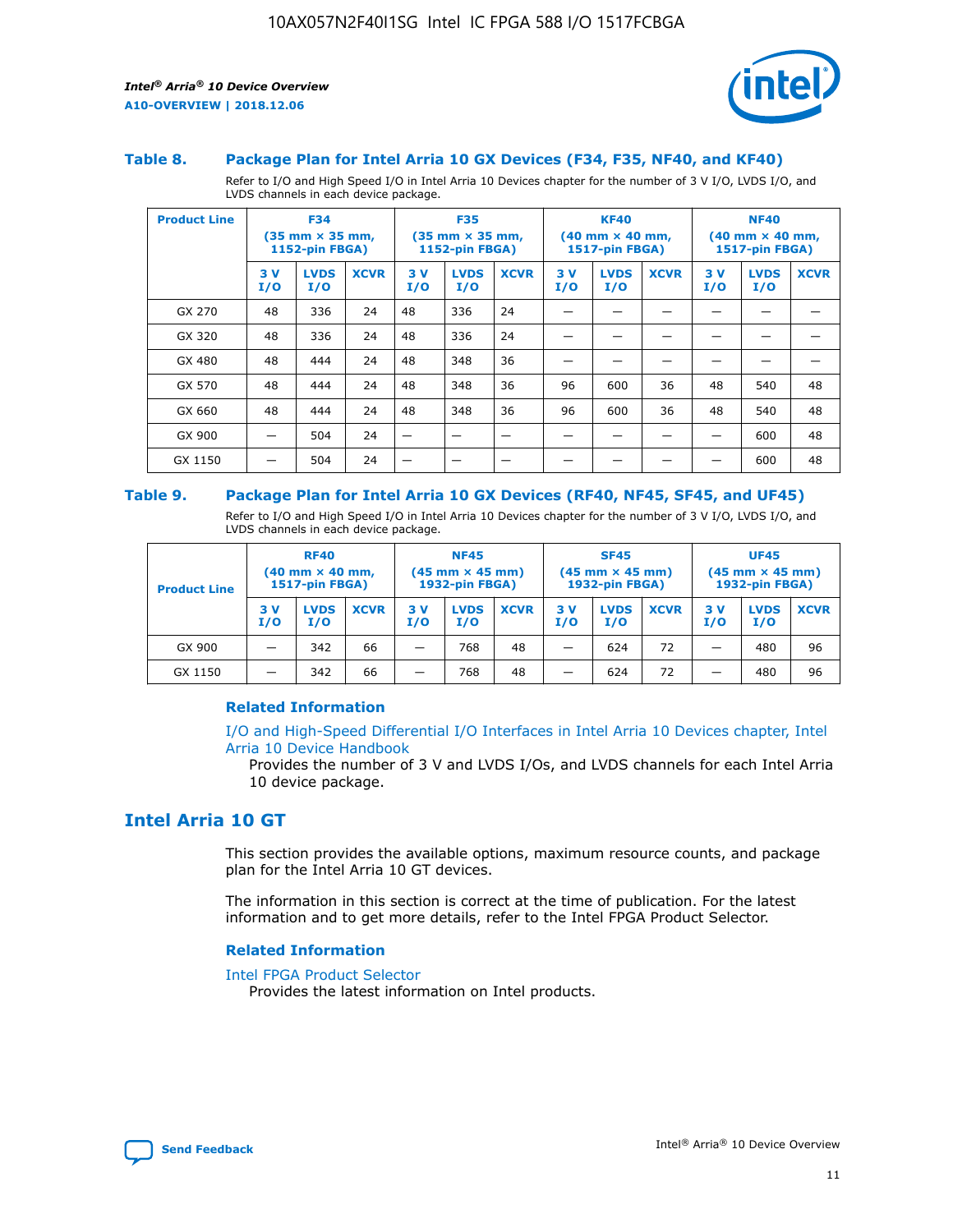

# **Available Options**

# **Figure 2. Sample Ordering Code and Available Options for Intel Arria 10 GT Devices**

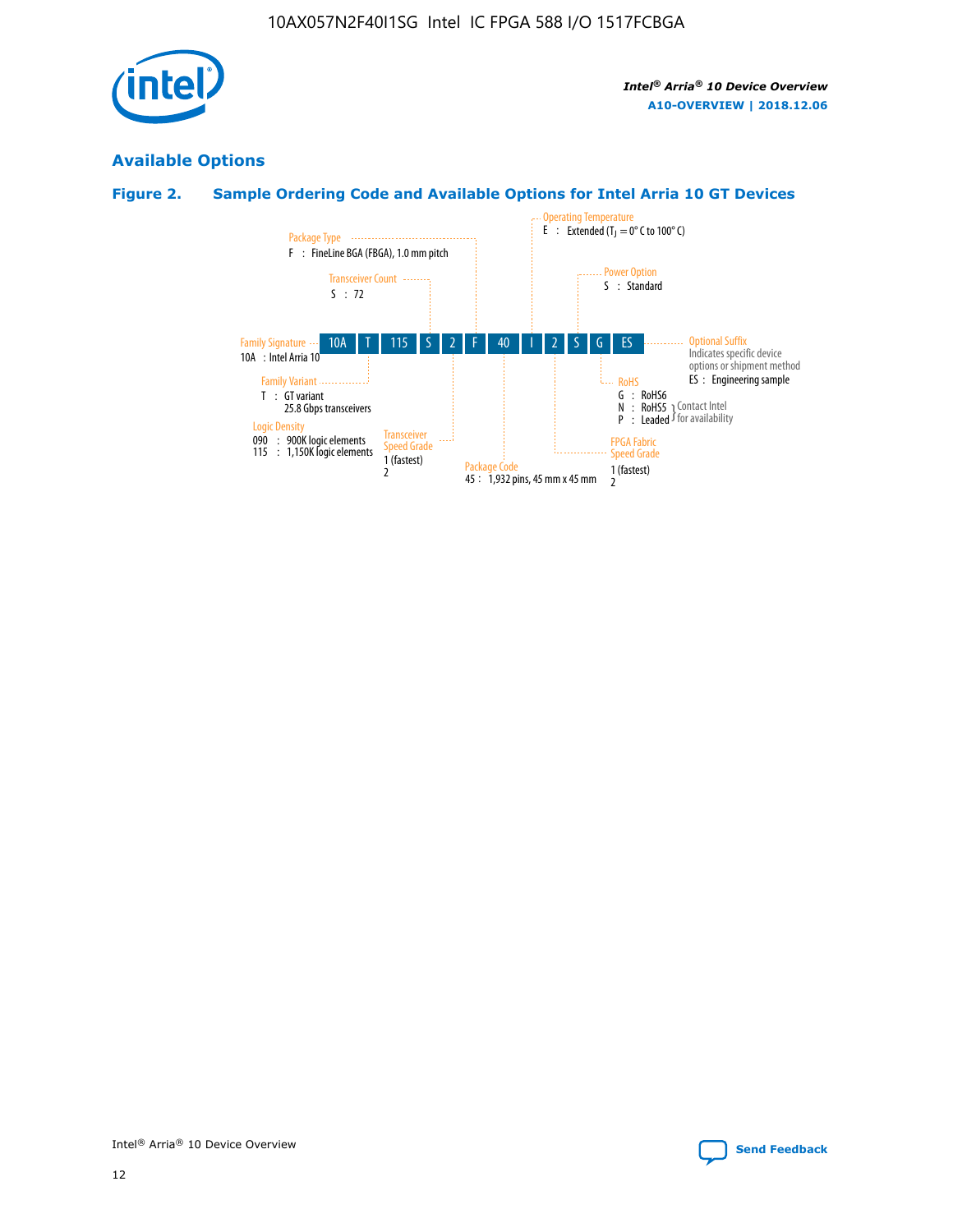

## **Maximum Resources**

#### **Table 10. Maximum Resource Counts for Intel Arria 10 GT Devices**

|                              | <b>Resource</b>      | <b>Product Line</b> |                |  |
|------------------------------|----------------------|---------------------|----------------|--|
|                              |                      | <b>GT 900</b>       | GT 1150        |  |
| Logic Elements (LE) (K)      |                      | 900                 | 1,150          |  |
| <b>ALM</b>                   |                      | 339,620             | 427,200        |  |
| Register                     |                      | 1,358,480           | 1,708,800      |  |
| Memory (Kb)                  | M20K                 | 48,460              | 54,260         |  |
|                              | <b>MLAB</b>          | 9,386               | 12,984         |  |
| Variable-precision DSP Block |                      | 1,518               | 1,518          |  |
| 18 x 19 Multiplier           |                      | 3,036               | 3,036          |  |
| PLL                          | Fractional Synthesis | 32                  | 32             |  |
|                              | I/O                  | 16                  | 16             |  |
| Transceiver                  | 17.4 Gbps            | 72(5)               | 72(5)          |  |
|                              | 25.8 Gbps            | 6                   | 6              |  |
| GPIO <sup>(6)</sup>          |                      | 624                 | 624            |  |
| LVDS Pair $(7)$              |                      | 312                 | 312            |  |
| PCIe Hard IP Block           |                      | $\overline{4}$      | $\overline{4}$ |  |
| Hard Memory Controller       |                      | 16                  | 16             |  |

## **Related Information**

#### [Intel Arria 10 GT Channel Usage](https://www.intel.com/content/www/us/en/programmable/documentation/nik1398707230472.html#nik1398707008178)

Configuring GT/GX channels in Intel Arria 10 GT devices.

## **Package Plan**

### **Table 11. Package Plan for Intel Arria 10 GT Devices**

Refer to I/O and High Speed I/O in Intel Arria 10 Devices chapter for the number of 3 V I/O, LVDS I/O, and LVDS channels in each device package.

| <b>Product Line</b> | <b>SF45</b><br>(45 mm × 45 mm, 1932-pin FBGA) |                 |             |  |  |  |
|---------------------|-----------------------------------------------|-----------------|-------------|--|--|--|
|                     | 3 V I/O                                       | <b>LVDS I/O</b> | <b>XCVR</b> |  |  |  |
| GT 900              |                                               | 624             | 72          |  |  |  |
| GT 1150             |                                               | 624             | 72          |  |  |  |

<sup>(7)</sup> Each LVDS I/O pair can be used as differential input or output.



 $(5)$  If all 6 GT channels are in use, 12 of the GX channels are not usable.

<sup>(6)</sup> The number of GPIOs does not include transceiver I/Os. In the Intel Quartus Prime software, the number of user I/Os includes transceiver I/Os.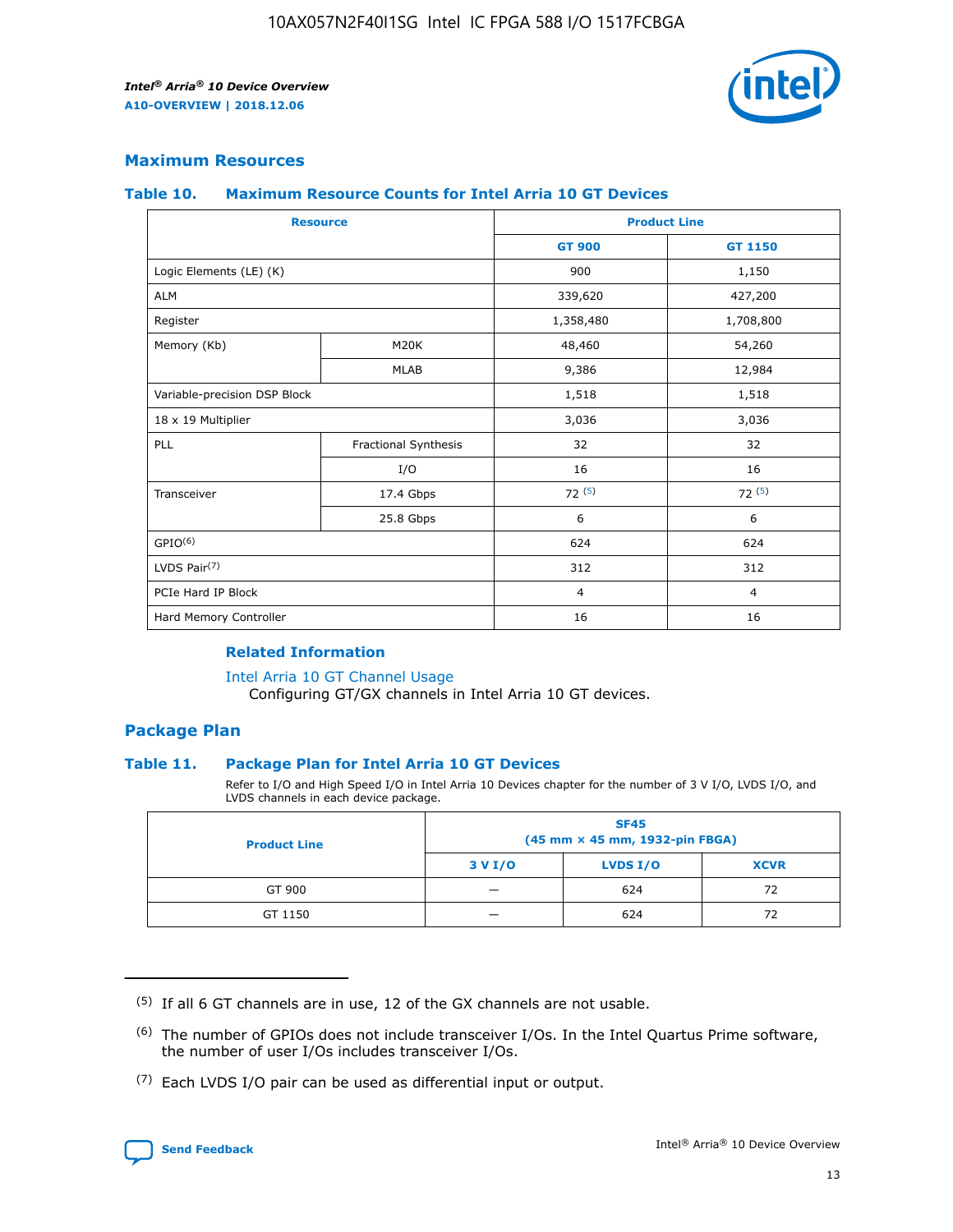

#### **Related Information**

[I/O and High-Speed Differential I/O Interfaces in Intel Arria 10 Devices chapter, Intel](https://www.intel.com/content/www/us/en/programmable/documentation/sam1403482614086.html#sam1403482030321) [Arria 10 Device Handbook](https://www.intel.com/content/www/us/en/programmable/documentation/sam1403482614086.html#sam1403482030321)

Provides the number of 3 V and LVDS I/Os, and LVDS channels for each Intel Arria 10 device package.

# **Intel Arria 10 SX**

This section provides the available options, maximum resource counts, and package plan for the Intel Arria 10 SX devices.

The information in this section is correct at the time of publication. For the latest information and to get more details, refer to the Intel FPGA Product Selector.

#### **Related Information**

[Intel FPGA Product Selector](http://www.altera.com/products/selector/psg-selector.html) Provides the latest information on Intel products.

#### **Available Options**

#### **Figure 3. Sample Ordering Code and Available Options for Intel Arria 10 SX Devices**



#### **Related Information**

[Transceiver Performance for Intel Arria 10 GX/SX Devices](https://www.intel.com/content/www/us/en/programmable/documentation/mcn1413182292568.html#mcn1413213965502) Provides more information about the transceiver speed grade.

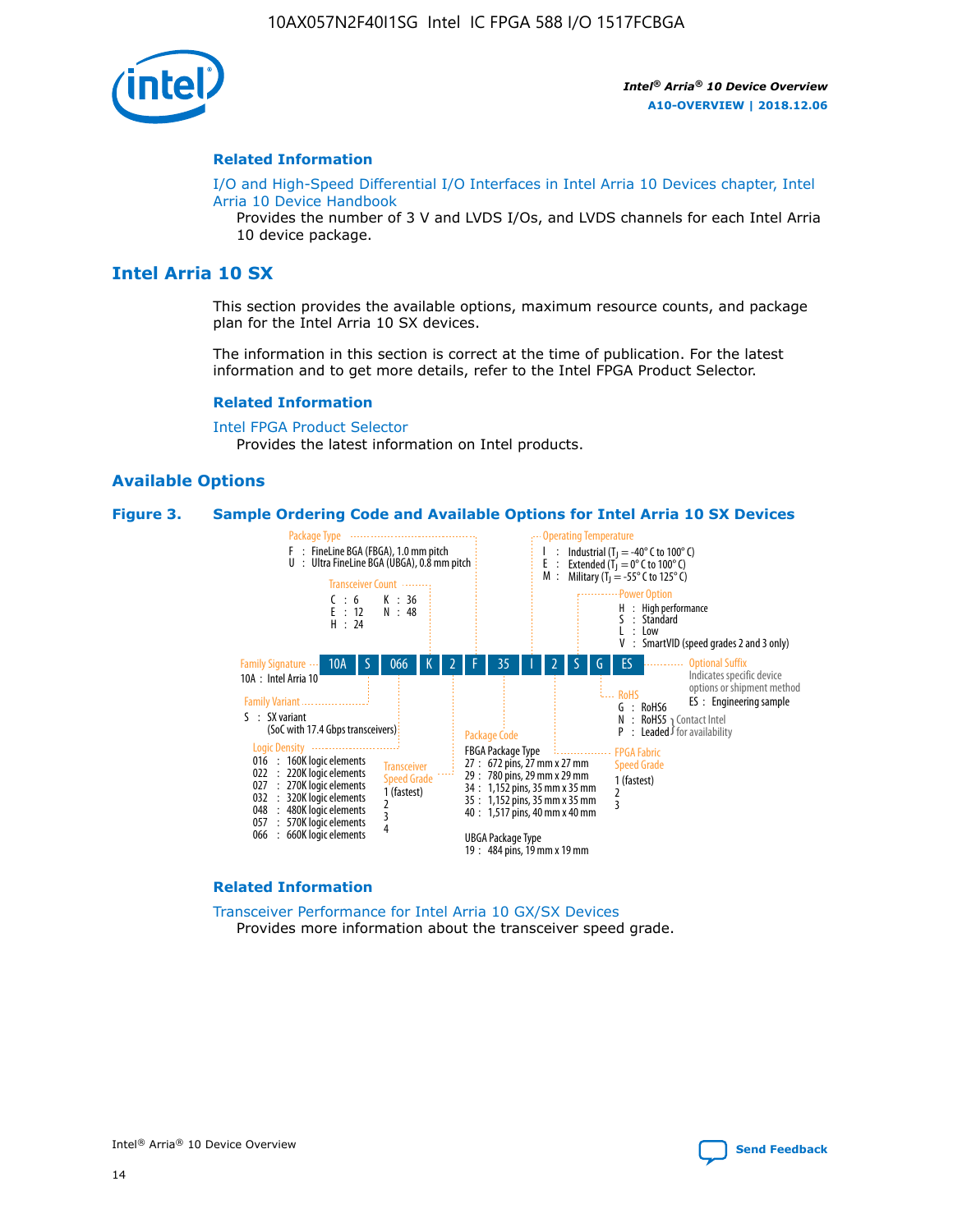

# **Maximum Resources**

### **Table 12. Maximum Resource Counts for Intel Arria 10 SX Devices**

| <b>Resource</b>                   |                         | <b>Product Line</b> |               |                |                |                |                |                |  |  |  |
|-----------------------------------|-------------------------|---------------------|---------------|----------------|----------------|----------------|----------------|----------------|--|--|--|
|                                   |                         | <b>SX 160</b>       | <b>SX 220</b> | <b>SX 270</b>  | <b>SX 320</b>  | <b>SX 480</b>  | <b>SX 570</b>  | <b>SX 660</b>  |  |  |  |
| Logic Elements (LE) (K)           |                         | 160                 | 220           | 270            | 320            | 480            | 570            | 660            |  |  |  |
| <b>ALM</b>                        |                         | 61,510              | 80,330        | 101,620        | 119,900        | 183,590        | 217,080        | 251,680        |  |  |  |
| Register                          |                         | 246,040             | 321,320       | 406,480        | 479,600        | 734,360        | 868,320        | 1,006,720      |  |  |  |
| Memory (Kb)                       | <b>M20K</b>             | 8,800               | 11,740        | 15,000         | 17,820         | 28,620         | 36,000         | 42,620         |  |  |  |
|                                   | <b>MLAB</b>             | 1,050               | 1,690         | 2,452          | 2,727          | 4,164          | 5,096          | 5,788          |  |  |  |
| Variable-precision DSP Block      |                         | 156                 | 192           | 830            | 985            | 1,368          | 1,523          | 1,687          |  |  |  |
| 18 x 19 Multiplier                |                         | 312                 | 384           | 1,660          | 1,970          | 2,736          | 3,046          | 3,374          |  |  |  |
| PLL                               | Fractional<br>Synthesis | 6                   | 6             | 8              | 8              | 12             | 16             | 16             |  |  |  |
|                                   | I/O                     | 6                   | 6             | 8              | 8              | 12             | 16             | 16             |  |  |  |
| 17.4 Gbps Transceiver             |                         | 12                  | 12            | 24             | 24             | 36             | 48             | 48             |  |  |  |
| GPIO <sup>(8)</sup>               |                         | 288                 | 288           | 384            | 384            | 492            | 696            | 696            |  |  |  |
| LVDS Pair $(9)$                   |                         | 120                 | 120           | 168            | 168            | 174            | 324            | 324            |  |  |  |
| PCIe Hard IP Block                |                         | $\mathbf{1}$        | $\mathbf{1}$  | $\overline{2}$ | $\overline{2}$ | $\overline{2}$ | $\overline{2}$ | $\overline{2}$ |  |  |  |
| Hard Memory Controller            |                         | 6                   | 6             | 8              | 8              | 12             | 16             | 16             |  |  |  |
| ARM Cortex-A9 MPCore<br>Processor |                         | Yes                 | Yes           | Yes            | Yes            | Yes            | Yes            | <b>Yes</b>     |  |  |  |

# **Package Plan**

### **Table 13. Package Plan for Intel Arria 10 SX Devices (U19, F27, F29, and F34)**

Refer to I/O and High Speed I/O in Intel Arria 10 Devices chapter for the number of 3 V I/O, LVDS I/O, and LVDS channels in each device package.

| <b>Product Line</b> | U19<br>$(19 \text{ mm} \times 19 \text{ mm})$<br>484-pin UBGA) |                    | <b>F27</b><br>$(27 \text{ mm} \times 27 \text{ mm})$<br>672-pin FBGA) |           | <b>F29</b><br>$(29 \text{ mm} \times 29 \text{ mm})$<br>780-pin FBGA) |             |            | <b>F34</b><br>$(35 \text{ mm} \times 35 \text{ mm})$<br><b>1152-pin FBGA)</b> |             |           |                    |             |
|---------------------|----------------------------------------------------------------|--------------------|-----------------------------------------------------------------------|-----------|-----------------------------------------------------------------------|-------------|------------|-------------------------------------------------------------------------------|-------------|-----------|--------------------|-------------|
|                     | 3V<br>I/O                                                      | <b>LVDS</b><br>I/O | <b>XCVR</b>                                                           | 3V<br>I/O | <b>LVDS</b><br>I/O                                                    | <b>XCVR</b> | 3 V<br>I/O | <b>LVDS</b><br>I/O                                                            | <b>XCVR</b> | 3V<br>I/O | <b>LVDS</b><br>I/O | <b>XCVR</b> |
| SX 160              | 48                                                             | 144                | 6                                                                     | 48        | 192                                                                   | 12          | 48         | 240                                                                           | 12          | –         |                    |             |
| SX 220              | 48                                                             | 144                | 6                                                                     | 48        | 192                                                                   | 12          | 48         | 240                                                                           | 12          |           |                    |             |
| SX 270              |                                                                |                    |                                                                       | 48        | 192                                                                   | 12          | 48         | 312                                                                           | 12          | 48        | 336                | 24          |
| SX 320              |                                                                |                    |                                                                       | 48        | 192                                                                   | 12          | 48         | 312                                                                           | 12          | 48        | 336                | 24          |
|                     | continued                                                      |                    |                                                                       |           |                                                                       |             |            |                                                                               |             |           |                    |             |

 $(8)$  The number of GPIOs does not include transceiver I/Os. In the Intel Quartus Prime software, the number of user I/Os includes transceiver I/Os.

 $(9)$  Each LVDS I/O pair can be used as differential input or output.

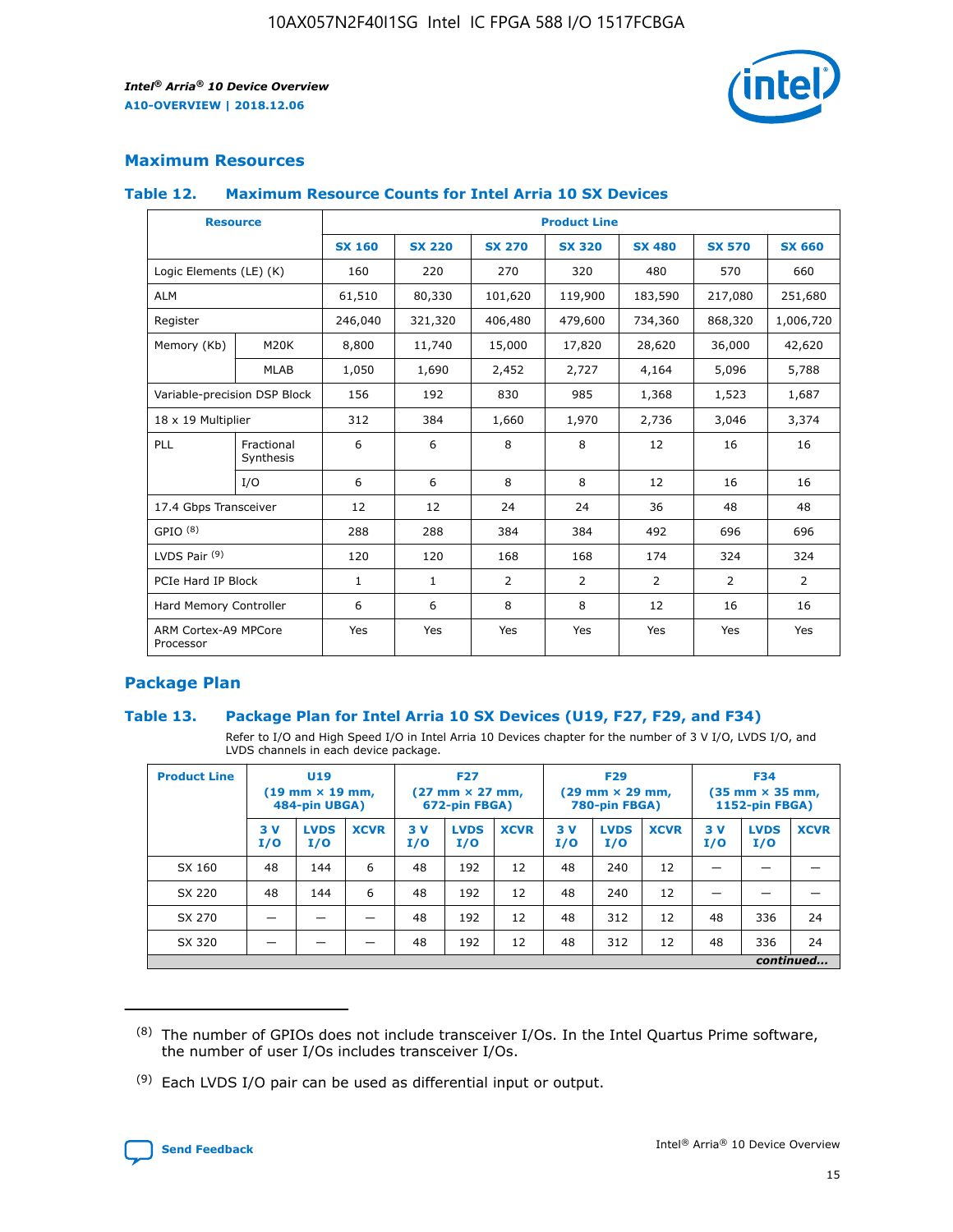

| <b>Product Line</b> | U <sub>19</sub><br>$(19 \text{ mm} \times 19 \text{ mm})$<br>484-pin UBGA) |                    |             | <b>F27</b><br>$(27 \text{ mm} \times 27 \text{ mm})$<br>672-pin FBGA) |                    |             | <b>F29</b><br>$(29 \text{ mm} \times 29 \text{ mm})$<br>780-pin FBGA) |                    |             | <b>F34</b><br>$(35$ mm $\times$ 35 mm,<br><b>1152-pin FBGA)</b> |                    |             |
|---------------------|----------------------------------------------------------------------------|--------------------|-------------|-----------------------------------------------------------------------|--------------------|-------------|-----------------------------------------------------------------------|--------------------|-------------|-----------------------------------------------------------------|--------------------|-------------|
|                     | 3 V<br>I/O                                                                 | <b>LVDS</b><br>I/O | <b>XCVR</b> | 3V<br>I/O                                                             | <b>LVDS</b><br>I/O | <b>XCVR</b> | 3V<br>I/O                                                             | <b>LVDS</b><br>I/O | <b>XCVR</b> | 3V<br>I/O                                                       | <b>LVDS</b><br>I/O | <b>XCVR</b> |
| SX 480              |                                                                            |                    |             |                                                                       |                    |             | 48                                                                    | 312                | 12          | 48                                                              | 444                | 24          |
| SX 570              |                                                                            |                    |             |                                                                       |                    |             |                                                                       |                    |             | 48                                                              | 444                | 24          |
| SX 660              |                                                                            |                    |             |                                                                       |                    |             |                                                                       |                    |             | 48                                                              | 444                | 24          |

## **Table 14. Package Plan for Intel Arria 10 SX Devices (F35, KF40, and NF40)**

Refer to I/O and High Speed I/O in Intel Arria 10 Devices chapter for the number of 3 V I/O, LVDS I/O, and LVDS channels in each device package.

| <b>Product Line</b> | <b>F35</b><br>(35 mm × 35 mm,<br><b>1152-pin FBGA)</b> |          |             |                                           | <b>KF40</b><br>(40 mm × 40 mm,<br>1517-pin FBGA) |    | <b>NF40</b><br>$(40 \text{ mm} \times 40 \text{ mm})$<br>1517-pin FBGA) |          |             |  |
|---------------------|--------------------------------------------------------|----------|-------------|-------------------------------------------|--------------------------------------------------|----|-------------------------------------------------------------------------|----------|-------------|--|
|                     | 3 V I/O                                                | LVDS I/O | <b>XCVR</b> | <b>LVDS I/O</b><br>3 V I/O<br><b>XCVR</b> |                                                  |    | 3 V I/O                                                                 | LVDS I/O | <b>XCVR</b> |  |
| SX 270              | 48                                                     | 336      | 24          |                                           |                                                  |    |                                                                         |          |             |  |
| SX 320              | 48                                                     | 336      | 24          |                                           |                                                  |    |                                                                         |          |             |  |
| SX 480              | 48                                                     | 348      | 36          |                                           |                                                  |    |                                                                         |          |             |  |
| SX 570              | 48                                                     | 348      | 36          | 96                                        | 600                                              | 36 | 48                                                                      | 540      | 48          |  |
| SX 660              | 48                                                     | 348      | 36          | 96                                        | 600                                              | 36 | 48                                                                      | 540      | 48          |  |

# **Related Information**

[I/O and High-Speed Differential I/O Interfaces in Intel Arria 10 Devices chapter, Intel](https://www.intel.com/content/www/us/en/programmable/documentation/sam1403482614086.html#sam1403482030321) [Arria 10 Device Handbook](https://www.intel.com/content/www/us/en/programmable/documentation/sam1403482614086.html#sam1403482030321)

Provides the number of 3 V and LVDS I/Os, and LVDS channels for each Intel Arria 10 device package.

Intel<sup>®</sup> Arria<sup>®</sup> 10 Device Overview **[Send Feedback](mailto:FPGAtechdocfeedback@intel.com?subject=Feedback%20on%20Intel%20Arria%2010%20Device%20Overview%20(A10-OVERVIEW%202018.12.06)&body=We%20appreciate%20your%20feedback.%20In%20your%20comments,%20also%20specify%20the%20page%20number%20or%20paragraph.%20Thank%20you.)** Send Feedback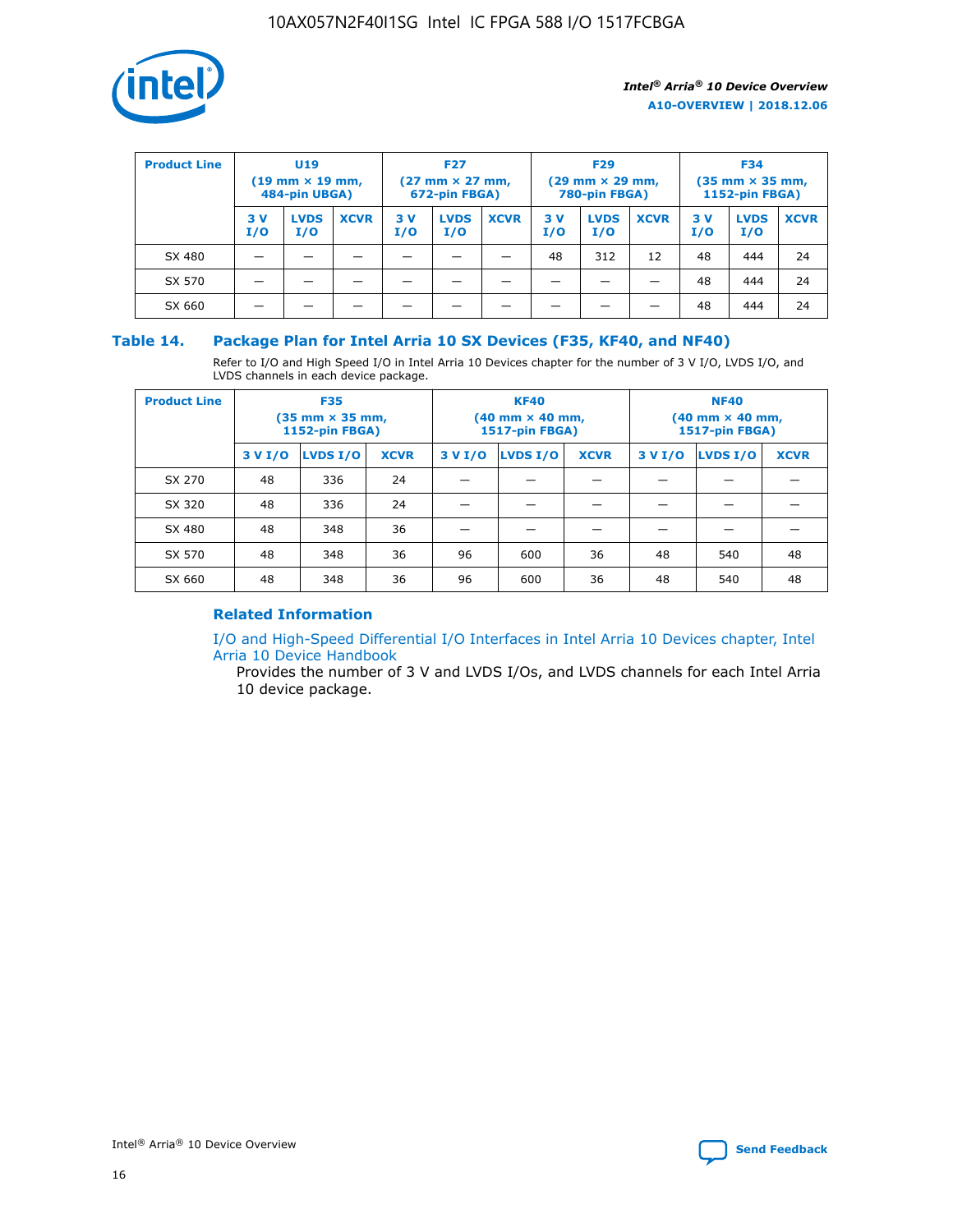

# **I/O Vertical Migration for Intel Arria 10 Devices**

#### **Figure 4. Migration Capability Across Intel Arria 10 Product Lines**

- The arrows indicate the migration paths. The devices included in each vertical migration path are shaded. Devices with fewer resources in the same path have lighter shades.
- To achieve the full I/O migration across product lines in the same migration path, restrict I/Os and transceivers usage to match the product line with the lowest I/O and transceiver counts.
- An LVDS I/O bank in the source device may be mapped to a 3 V I/O bank in the target device. To use memory interface clock frequency higher than 533 MHz, assign external memory interface pins only to banks that are LVDS I/O in both devices.
- There may be nominal 0.15 mm package height difference between some product lines in the same package type.
	- **Variant Product Line Package U19 F27 F29 F34 F35 KF40 NF40 RF40 NF45 SF45 UF45** Intel® Arria® 10 GX GX 160 GX 220 GX 270 GX 320 GX 480 GX 570 GX 660 GX 900 GX 1150 Intel Arria 10 GT GT 900 GT 1150 Intel Arria 10 SX SX 160 SX 220 SX 270 SX 320 SX 480 SX 570 SX 660
- Some migration paths are not shown in the Intel Quartus Prime software **Pin Migration View**.

*Note:* To verify the pin migration compatibility, use the **Pin Migration View** window in the Intel Quartus Prime software Pin Planner.

# **Adaptive Logic Module**

Intel Arria 10 devices use a 20 nm ALM as the basic building block of the logic fabric.

The ALM architecture is the same as the previous generation FPGAs, allowing for efficient implementation of logic functions and easy conversion of IP between the device generations.

The ALM, as shown in following figure, uses an 8-input fracturable look-up table (LUT) with four dedicated registers to help improve timing closure in register-rich designs and achieve an even higher design packing capability than the traditional two-register per LUT architecture.

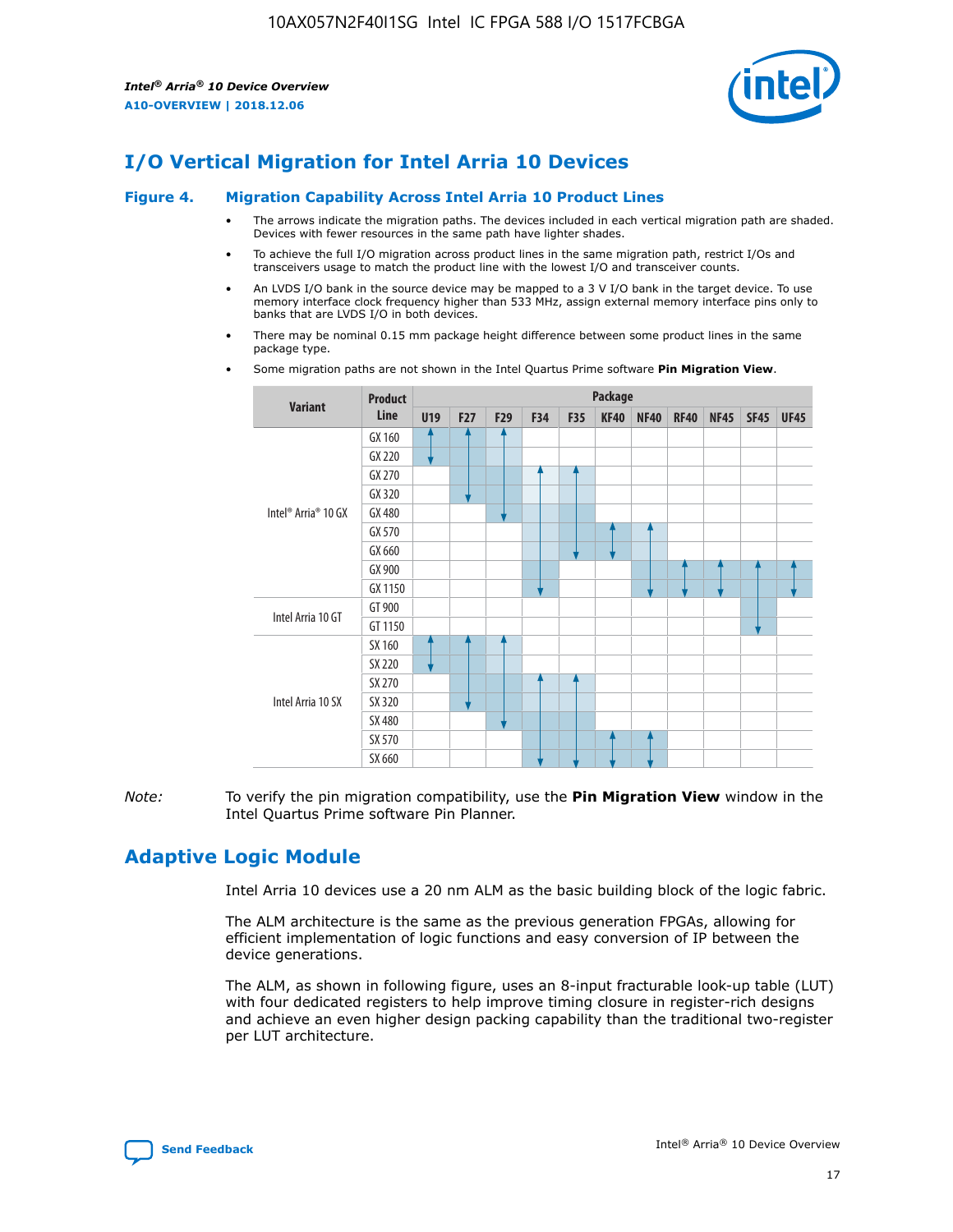

**Figure 5. ALM for Intel Arria 10 Devices**



The Intel Quartus Prime software optimizes your design according to the ALM logic structure and automatically maps legacy designs into the Intel Arria 10 ALM architecture.

# **Variable-Precision DSP Block**

The Intel Arria 10 variable precision DSP blocks support fixed-point arithmetic and floating-point arithmetic.

Features for fixed-point arithmetic:

- High-performance, power-optimized, and fully registered multiplication operations
- 18-bit and 27-bit word lengths
- Two 18 x 19 multipliers or one 27 x 27 multiplier per DSP block
- Built-in addition, subtraction, and 64-bit double accumulation register to combine multiplication results
- Cascading 19-bit or 27-bit when pre-adder is disabled and cascading 18-bit when pre-adder is used to form the tap-delay line for filtering applications
- Cascading 64-bit output bus to propagate output results from one block to the next block without external logic support
- Hard pre-adder supported in 19-bit and 27-bit modes for symmetric filters
- Internal coefficient register bank in both 18-bit and 27-bit modes for filter implementation
- 18-bit and 27-bit systolic finite impulse response (FIR) filters with distributed output adder
- Biased rounding support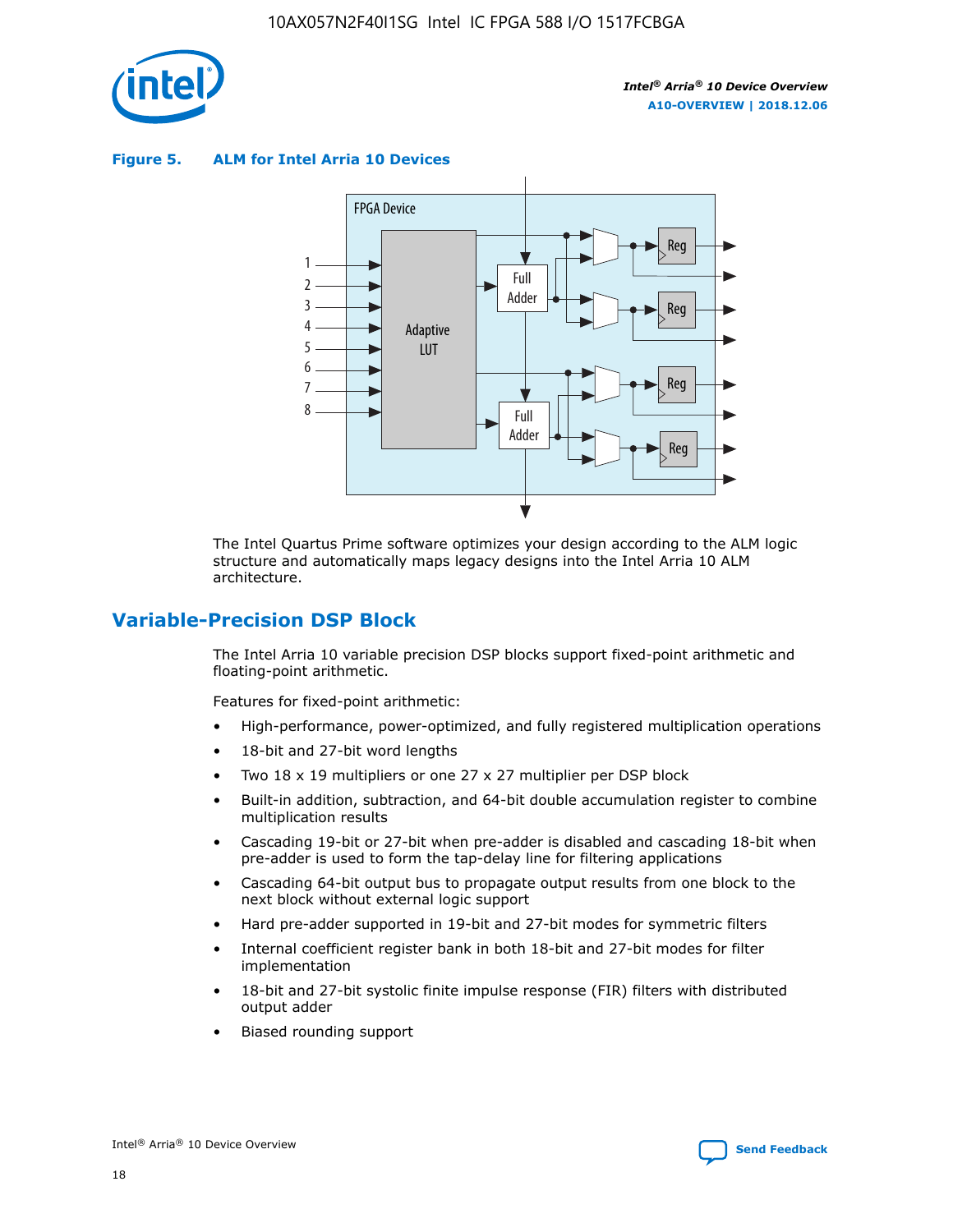

Features for floating-point arithmetic:

- A completely hardened architecture that supports multiplication, addition, subtraction, multiply-add, and multiply-subtract
- Multiplication with accumulation capability and a dynamic accumulator reset control
- Multiplication with cascade summation capability
- Multiplication with cascade subtraction capability
- Complex multiplication
- Direct vector dot product
- Systolic FIR filter

### **Table 15. Variable-Precision DSP Block Configurations for Intel Arria 10 Devices**

| <b>Usage Example</b>                                       | <b>Multiplier Size (Bit)</b>    | <b>DSP Block Resources</b> |
|------------------------------------------------------------|---------------------------------|----------------------------|
| Medium precision fixed point                               | Two 18 x 19                     |                            |
| High precision fixed or Single precision<br>floating point | One 27 x 27                     |                            |
| Fixed point FFTs                                           | One 19 x 36 with external adder |                            |
| Very high precision fixed point                            | One 36 x 36 with external adder |                            |
| Double precision floating point                            | One 54 x 54 with external adder | 4                          |

#### **Table 16. Resources for Fixed-Point Arithmetic in Intel Arria 10 Devices**

The table lists the variable-precision DSP resources by bit precision for each Intel Arria 10 device.

| <b>Variant</b>  | <b>Product Line</b> | <b>Variable-</b><br>precision<br><b>DSP Block</b> | <b>Independent Input and Output</b><br><b>Multiplications Operator</b> |                                     | 18 x 19<br><b>Multiplier</b><br><b>Adder Sum</b> | $18 \times 18$<br><b>Multiplier</b><br><b>Adder</b> |
|-----------------|---------------------|---------------------------------------------------|------------------------------------------------------------------------|-------------------------------------|--------------------------------------------------|-----------------------------------------------------|
|                 |                     |                                                   | 18 x 19<br><b>Multiplier</b>                                           | $27 \times 27$<br><b>Multiplier</b> | <b>Mode</b>                                      | <b>Summed with</b><br>36 bit Input                  |
| AIntel Arria 10 | GX 160              | 156                                               | 312                                                                    | 156                                 | 156                                              | 156                                                 |
| GX              | GX 220              | 192                                               | 384                                                                    | 192                                 | 192                                              | 192                                                 |
|                 | GX 270              | 830                                               | 1,660                                                                  | 830                                 | 830                                              | 830                                                 |
|                 | GX 320              | 984                                               | 1,968                                                                  | 984                                 | 984                                              | 984                                                 |
|                 | GX 480              | 1,368                                             | 2,736                                                                  | 1,368                               | 1,368                                            | 1,368                                               |
|                 | GX 570              | 1,523                                             | 3,046                                                                  | 1,523                               | 1,523                                            | 1,523                                               |
|                 | GX 660              | 1,687                                             | 3,374                                                                  | 1,687                               | 1,687                                            | 1,687                                               |
|                 | GX 900              | 1,518                                             | 3,036                                                                  | 1,518                               | 1,518                                            | 1,518                                               |
|                 | GX 1150             | 1,518                                             | 3,036                                                                  | 1,518                               | 1,518                                            | 1,518                                               |
| Intel Arria 10  | GT 900              | 1,518                                             | 3,036                                                                  | 1,518                               | 1,518                                            | 1,518                                               |
| GT              | GT 1150             | 1,518                                             | 3,036                                                                  | 1,518                               | 1,518                                            | 1,518                                               |
| Intel Arria 10  | SX 160              | 156                                               | 312                                                                    | 156                                 | 156                                              | 156                                                 |
| <b>SX</b>       | SX 220              | 192                                               | 384                                                                    | 192                                 | 192                                              | 192                                                 |
|                 | SX 270              | 830                                               | 1,660                                                                  | 830                                 | 830                                              | 830                                                 |
|                 |                     |                                                   |                                                                        |                                     |                                                  | continued                                           |

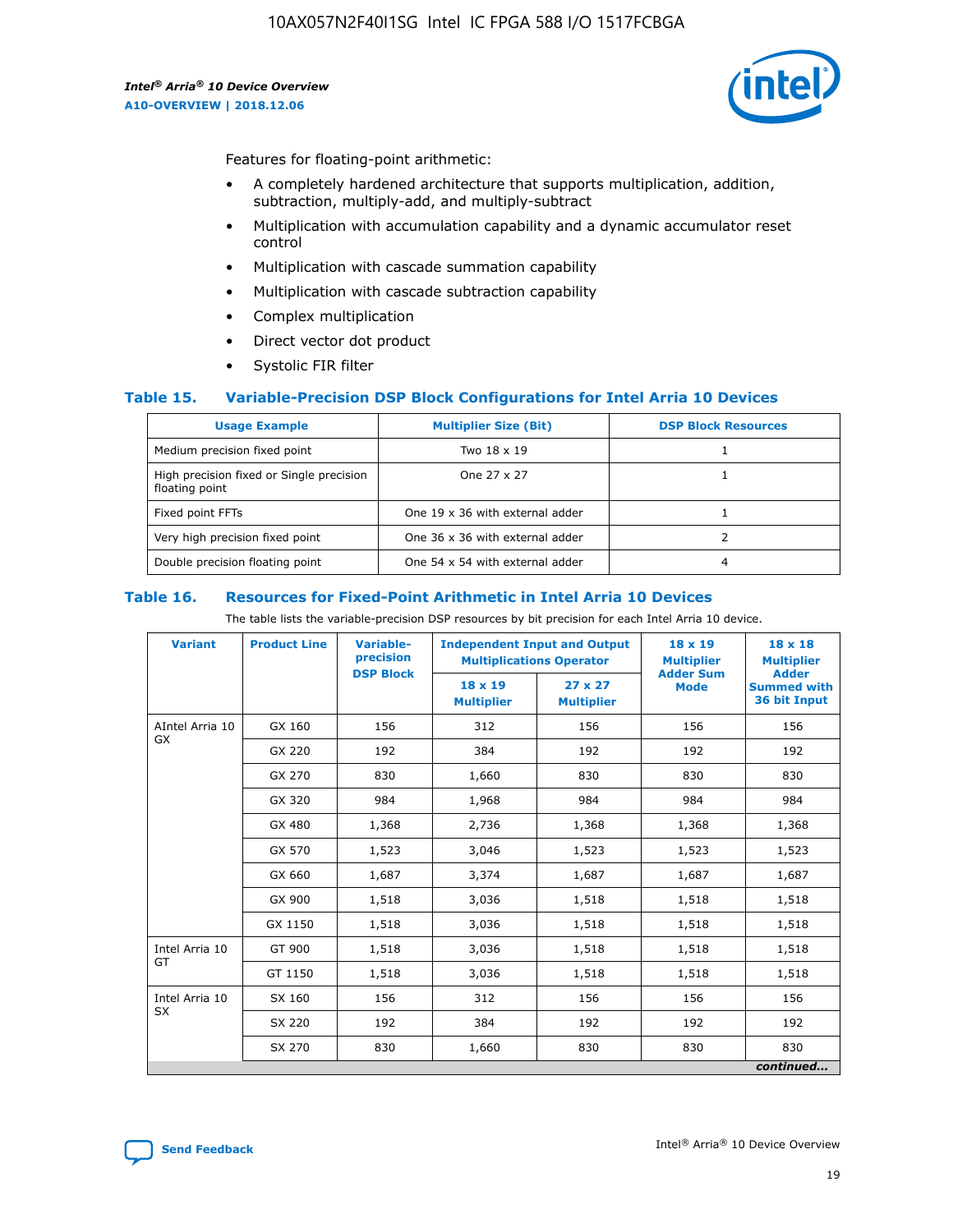

| <b>Variant</b> | <b>Product Line</b> | <b>Variable-</b><br>precision<br><b>DSP Block</b> | <b>Independent Input and Output</b><br><b>Multiplications Operator</b> |                                     | $18 \times 19$<br><b>Multiplier</b><br><b>Adder Sum</b> | $18 \times 18$<br><b>Multiplier</b><br><b>Adder</b> |  |
|----------------|---------------------|---------------------------------------------------|------------------------------------------------------------------------|-------------------------------------|---------------------------------------------------------|-----------------------------------------------------|--|
|                |                     |                                                   | $18 \times 19$<br><b>Multiplier</b>                                    | $27 \times 27$<br><b>Multiplier</b> | <b>Mode</b>                                             | <b>Summed with</b><br>36 bit Input                  |  |
|                | SX 320              | 984                                               | 1,968                                                                  | 984                                 | 984                                                     | 984                                                 |  |
|                | SX 480              | 1,368                                             | 2,736                                                                  | 1,368                               | 1,368                                                   | 1,368                                               |  |
|                | SX 570              | 1,523                                             | 3,046                                                                  | 1,523                               | 1,523                                                   | 1,523                                               |  |
|                | SX 660              | 1,687                                             | 3,374                                                                  | 1,687                               | 1,687                                                   | 1,687                                               |  |

# **Table 17. Resources for Floating-Point Arithmetic in Intel Arria 10 Devices**

The table lists the variable-precision DSP resources by bit precision for each Intel Arria 10 device.

| <b>Variant</b> | <b>Product Line</b> | <b>Variable-</b><br>precision<br><b>DSP Block</b> | <b>Single</b><br><b>Precision</b><br><b>Floating-Point</b><br><b>Multiplication</b><br><b>Mode</b> | <b>Single-Precision</b><br><b>Floating-Point</b><br><b>Adder Mode</b> | Single-<br><b>Precision</b><br><b>Floating-Point</b><br><b>Multiply</b><br><b>Accumulate</b><br><b>Mode</b> | <b>Peak</b><br><b>Giga Floating-</b><br><b>Point</b><br><b>Operations</b><br>per Second<br>(GFLOPs) |
|----------------|---------------------|---------------------------------------------------|----------------------------------------------------------------------------------------------------|-----------------------------------------------------------------------|-------------------------------------------------------------------------------------------------------------|-----------------------------------------------------------------------------------------------------|
| Intel Arria 10 | GX 160              | 156                                               | 156                                                                                                | 156                                                                   | 156                                                                                                         | 140                                                                                                 |
| <b>GX</b>      | GX 220              | 192                                               | 192                                                                                                | 192                                                                   | 192                                                                                                         | 173                                                                                                 |
|                | GX 270              | 830                                               | 830                                                                                                | 830                                                                   | 830                                                                                                         | 747                                                                                                 |
|                | GX 320              | 984                                               | 984                                                                                                | 984                                                                   | 984                                                                                                         | 886                                                                                                 |
|                | GX 480              | 1,369                                             | 1,368                                                                                              | 1,368                                                                 | 1,368                                                                                                       | 1,231                                                                                               |
|                | GX 570              | 1,523                                             | 1,523                                                                                              | 1,523                                                                 | 1,523                                                                                                       | 1,371                                                                                               |
|                | GX 660              | 1,687                                             | 1,687                                                                                              | 1,687                                                                 | 1,687                                                                                                       | 1,518                                                                                               |
|                | GX 900              | 1,518                                             | 1,518                                                                                              | 1,518                                                                 | 1,518                                                                                                       | 1,366                                                                                               |
|                | GX 1150             | 1,518                                             | 1,518                                                                                              | 1,518                                                                 | 1,518                                                                                                       | 1,366                                                                                               |
| Intel Arria 10 | GT 900              | 1,518                                             | 1,518                                                                                              | 1,518                                                                 | 1,518                                                                                                       | 1,366                                                                                               |
| GT             | GT 1150             | 1,518                                             | 1,518                                                                                              | 1,518                                                                 | 1,518                                                                                                       | 1,366                                                                                               |
| Intel Arria 10 | SX 160              | 156                                               | 156                                                                                                | 156                                                                   | 156                                                                                                         | 140                                                                                                 |
| SX             | SX 220              | 192                                               | 192                                                                                                | 192                                                                   | 192                                                                                                         | 173                                                                                                 |
|                | SX 270              | 830                                               | 830                                                                                                | 830                                                                   | 830                                                                                                         | 747                                                                                                 |
|                | SX 320              | 984                                               | 984                                                                                                | 984                                                                   | 984                                                                                                         | 886                                                                                                 |
|                | SX 480              | 1,369                                             | 1,368                                                                                              | 1,368                                                                 | 1,368                                                                                                       | 1,231                                                                                               |
|                | SX 570              | 1,523                                             | 1,523                                                                                              | 1,523                                                                 | 1,523                                                                                                       | 1,371                                                                                               |
|                | SX 660              | 1,687                                             | 1,687                                                                                              | 1,687                                                                 | 1,687                                                                                                       | 1,518                                                                                               |

# **Embedded Memory Blocks**

The embedded memory blocks in the devices are flexible and designed to provide an optimal amount of small- and large-sized memory arrays to fit your design requirements.

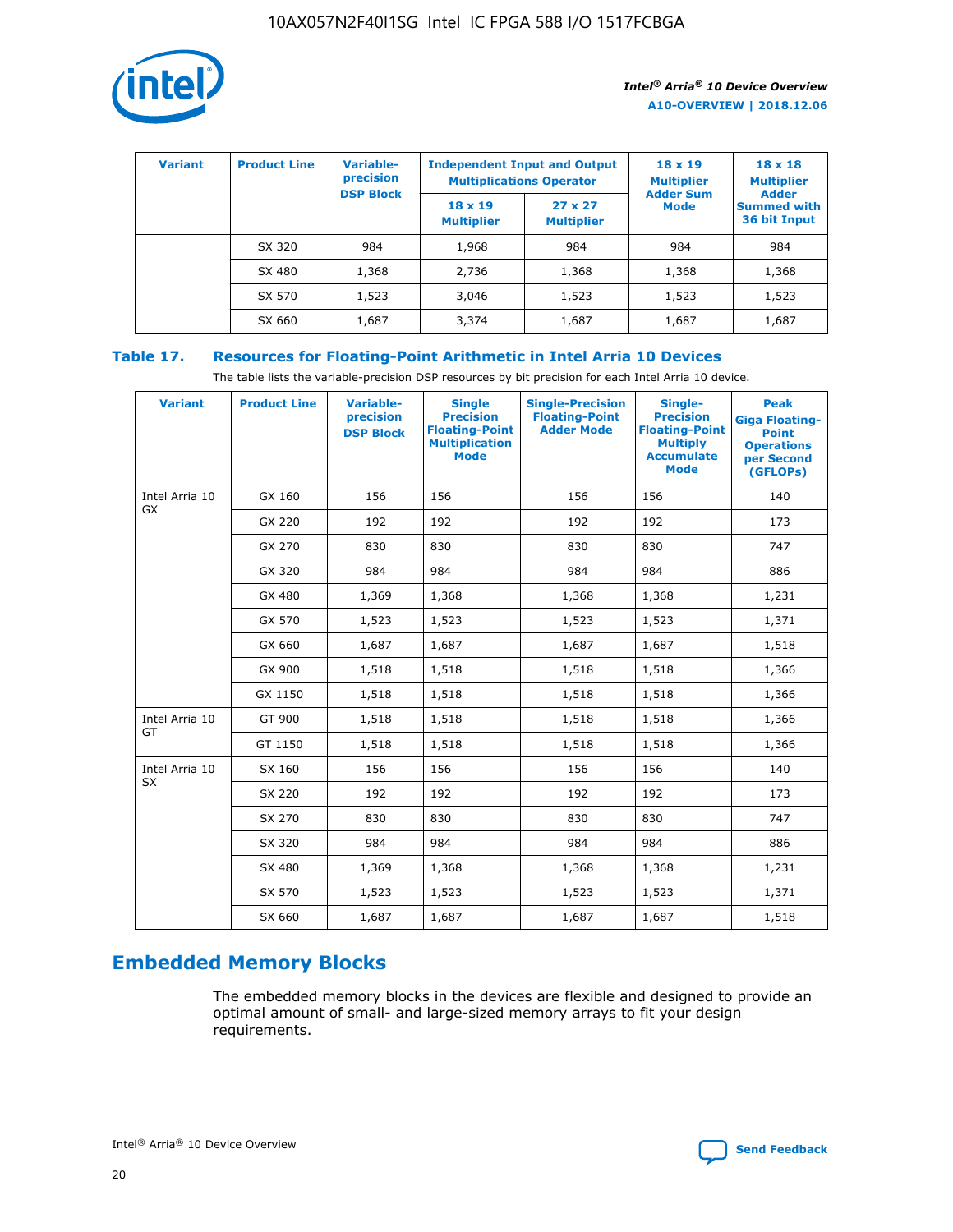

# **Types of Embedded Memory**

The Intel Arria 10 devices contain two types of memory blocks:

- 20 Kb M20K blocks—blocks of dedicated memory resources. The M20K blocks are ideal for larger memory arrays while still providing a large number of independent ports.
- 640 bit memory logic array blocks (MLABs)—enhanced memory blocks that are configured from dual-purpose logic array blocks (LABs). The MLABs are ideal for wide and shallow memory arrays. The MLABs are optimized for implementation of shift registers for digital signal processing (DSP) applications, wide and shallow FIFO buffers, and filter delay lines. Each MLAB is made up of ten adaptive logic modules (ALMs). In the Intel Arria 10 devices, you can configure these ALMs as ten 32 x 2 blocks, giving you one 32 x 20 simple dual-port SRAM block per MLAB.

# **Embedded Memory Capacity in Intel Arria 10 Devices**

|                   | <b>Product</b> |              | <b>M20K</b>         | <b>MLAB</b>  |                     | <b>Total RAM Bit</b> |
|-------------------|----------------|--------------|---------------------|--------------|---------------------|----------------------|
| <b>Variant</b>    | <b>Line</b>    | <b>Block</b> | <b>RAM Bit (Kb)</b> | <b>Block</b> | <b>RAM Bit (Kb)</b> | (Kb)                 |
| Intel Arria 10 GX | GX 160         | 440          | 8,800               | 1,680        | 1,050               | 9,850                |
|                   | GX 220         | 587          | 11,740              | 2,703        | 1,690               | 13,430               |
|                   | GX 270         | 750          | 15,000              | 3,922        | 2,452               | 17,452               |
|                   | GX 320         | 891          | 17,820              | 4,363        | 2,727               | 20,547               |
|                   | GX 480         | 1,431        | 28,620              | 6,662        | 4,164               | 32,784               |
|                   | GX 570         | 1,800        | 36,000              | 8,153        | 5,096               | 41,096               |
|                   | GX 660         | 2,131        | 42,620              | 9,260        | 5,788               | 48,408               |
|                   | GX 900         | 2,423        | 48,460              | 15,017       | 9,386               | 57,846               |
|                   | GX 1150        | 2,713        | 54,260              | 20,774       | 12,984              | 67,244               |
| Intel Arria 10 GT | GT 900         | 2,423        | 48,460              | 15,017       | 9,386               | 57,846               |
|                   | GT 1150        | 2,713        | 54,260              | 20,774       | 12,984              | 67,244               |
| Intel Arria 10 SX | SX 160         | 440          | 8,800               | 1,680        | 1,050               | 9,850                |
|                   | SX 220         | 587          | 11,740              | 2,703        | 1,690               | 13,430               |
|                   | SX 270         | 750          | 15,000              | 3,922        | 2,452               | 17,452               |
|                   | SX 320         | 891          | 17,820              | 4,363        | 2,727               | 20,547               |
|                   | SX 480         | 1,431        | 28,620              | 6,662        | 4,164               | 32,784               |
|                   | SX 570         | 1,800        | 36,000              | 8,153        | 5,096               | 41,096               |
|                   | SX 660         | 2,131        | 42,620              | 9,260        | 5,788               | 48,408               |

#### **Table 18. Embedded Memory Capacity and Distribution in Intel Arria 10 Devices**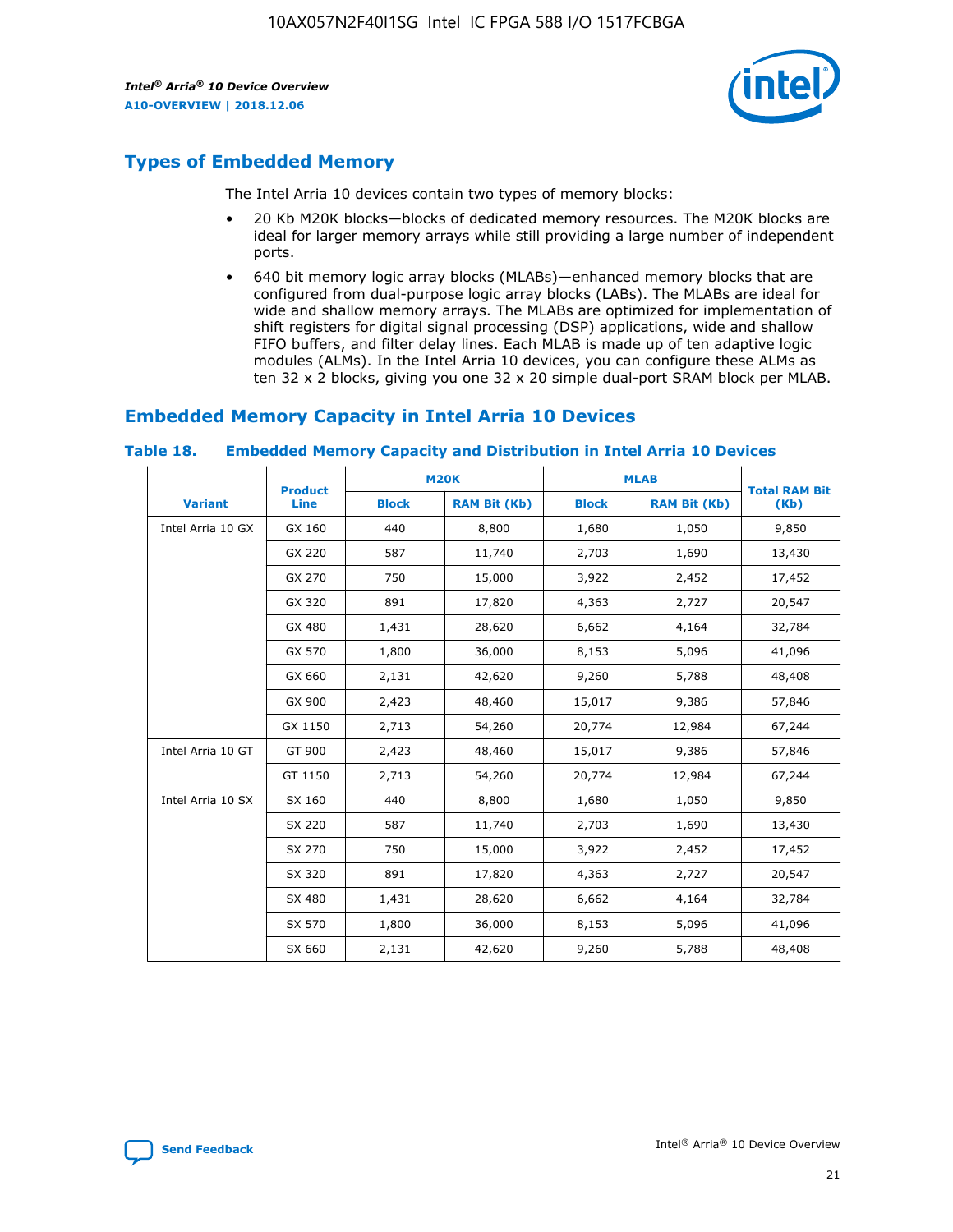

# **Embedded Memory Configurations for Single-port Mode**

#### **Table 19. Single-port Embedded Memory Configurations for Intel Arria 10 Devices**

This table lists the maximum configurations supported for single-port RAM and ROM modes.

| <b>Memory Block</b> | Depth (bits) | <b>Programmable Width</b> |
|---------------------|--------------|---------------------------|
| MLAB                | 32           | x16, x18, or x20          |
|                     | 64(10)       | x8, x9, x10               |
| M20K                | 512          | x40, x32                  |
|                     | 1K           | x20, x16                  |
|                     | 2K           | x10, x8                   |
|                     | 4K           | x5, x4                    |
|                     | 8K           | x2                        |
|                     | 16K          | x1                        |

# **Clock Networks and PLL Clock Sources**

The clock network architecture is based on Intel's global, regional, and peripheral clock structure. This clock structure is supported by dedicated clock input pins, fractional clock synthesis PLLs, and integer I/O PLLs.

# **Clock Networks**

The Intel Arria 10 core clock networks are capable of up to 800 MHz fabric operation across the full industrial temperature range. For the external memory interface, the clock network supports the hard memory controller with speeds up to 2,400 Mbps in a quarter-rate transfer.

To reduce power consumption, the Intel Quartus Prime software identifies all unused sections of the clock network and powers them down.

# **Fractional Synthesis and I/O PLLs**

Intel Arria 10 devices contain up to 32 fractional synthesis PLLs and up to 16 I/O PLLs that are available for both specific and general purpose uses in the core:

- Fractional synthesis PLLs—located in the column adjacent to the transceiver blocks
- I/O PLLs—located in each bank of the 48 I/Os

# **Fractional Synthesis PLLs**

You can use the fractional synthesis PLLs to:

- Reduce the number of oscillators that are required on your board
- Reduce the number of clock pins that are used in the device by synthesizing multiple clock frequencies from a single reference clock source

<sup>(10)</sup> Supported through software emulation and consumes additional MLAB blocks.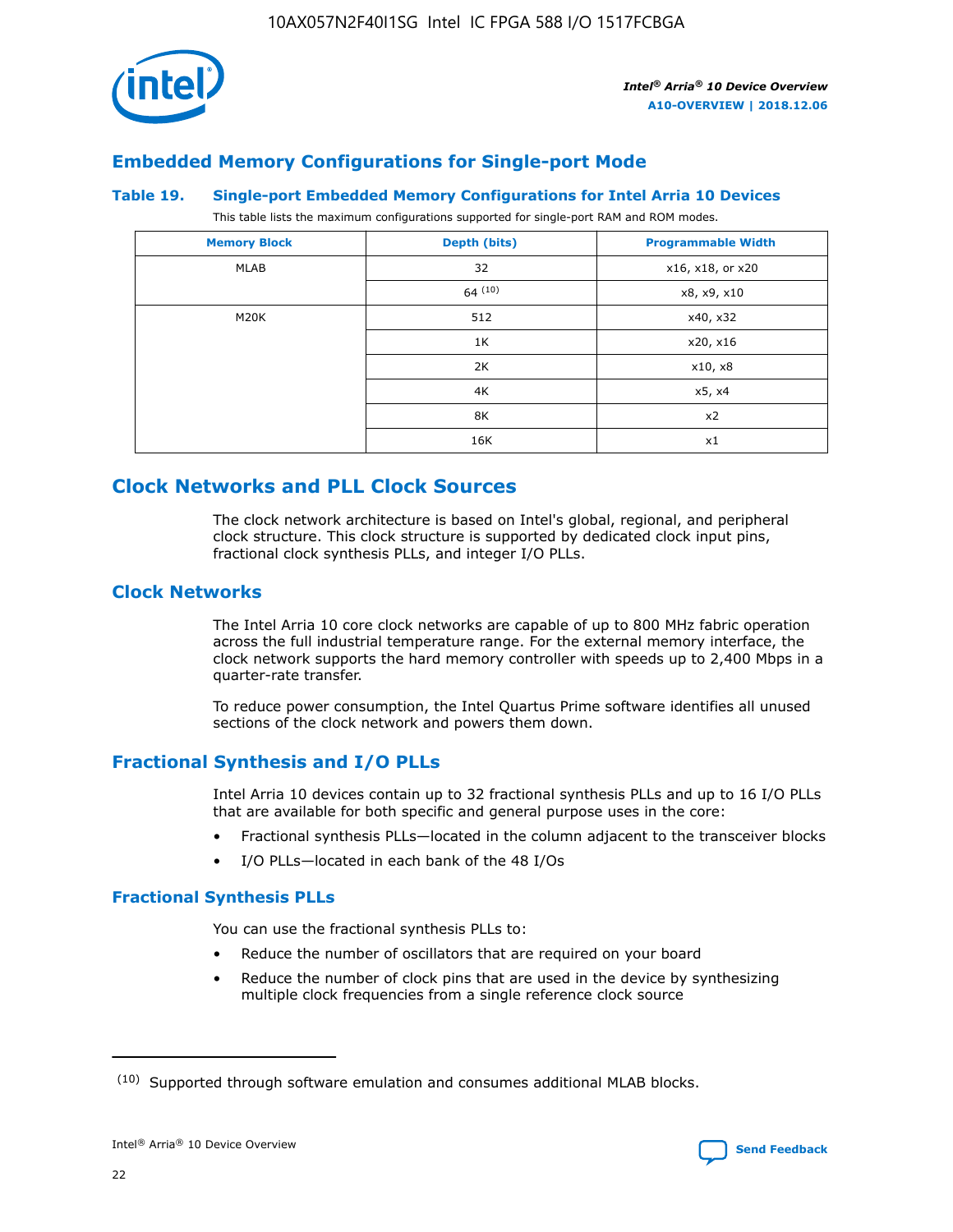10AX057N2F40I1SG Intel IC FPGA 588 I/O 1517FCBGA

*Intel® Arria® 10 Device Overview* **A10-OVERVIEW | 2018.12.06**



The fractional synthesis PLLs support the following features:

- Reference clock frequency synthesis for transceiver CMU and Advanced Transmit (ATX) PLLs
- Clock network delay compensation
- Zero-delay buffering
- Direct transmit clocking for transceivers
- Independently configurable into two modes:
	- Conventional integer mode equivalent to the general purpose PLL
	- Enhanced fractional mode with third order delta-sigma modulation
- PLL cascading

### **I/O PLLs**

The integer mode I/O PLLs are located in each bank of 48 I/Os. You can use the I/O PLLs to simplify the design of external memory and high-speed LVDS interfaces.

In each I/O bank, the I/O PLLs are adjacent to the hard memory controllers and LVDS SERDES. Because these PLLs are tightly coupled with the I/Os that need to use them, it makes it easier to close timing.

You can use the I/O PLLs for general purpose applications in the core such as clock network delay compensation and zero-delay buffering.

Intel Arria 10 devices support PLL-to-PLL cascading.

# **FPGA General Purpose I/O**

Intel Arria 10 devices offer highly configurable GPIOs. Each I/O bank contains 48 general purpose I/Os and a high-efficiency hard memory controller.

The following list describes the features of the GPIOs:

- Consist of 3 V I/Os for high-voltage application and LVDS I/Os for differential signaling
	- Up to two 3 V I/O banks, available in some devices, that support up to 3 V I/O standards
	- LVDS I/O banks that support up to 1.8 V I/O standards
- Support a wide range of single-ended and differential I/O interfaces
- LVDS speeds up to 1.6 Gbps
- Each LVDS pair of pins has differential input and output buffers, allowing you to configure the LVDS direction for each pair.
- Programmable bus hold and weak pull-up
- Programmable differential output voltage  $(V_{OD})$  and programmable pre-emphasis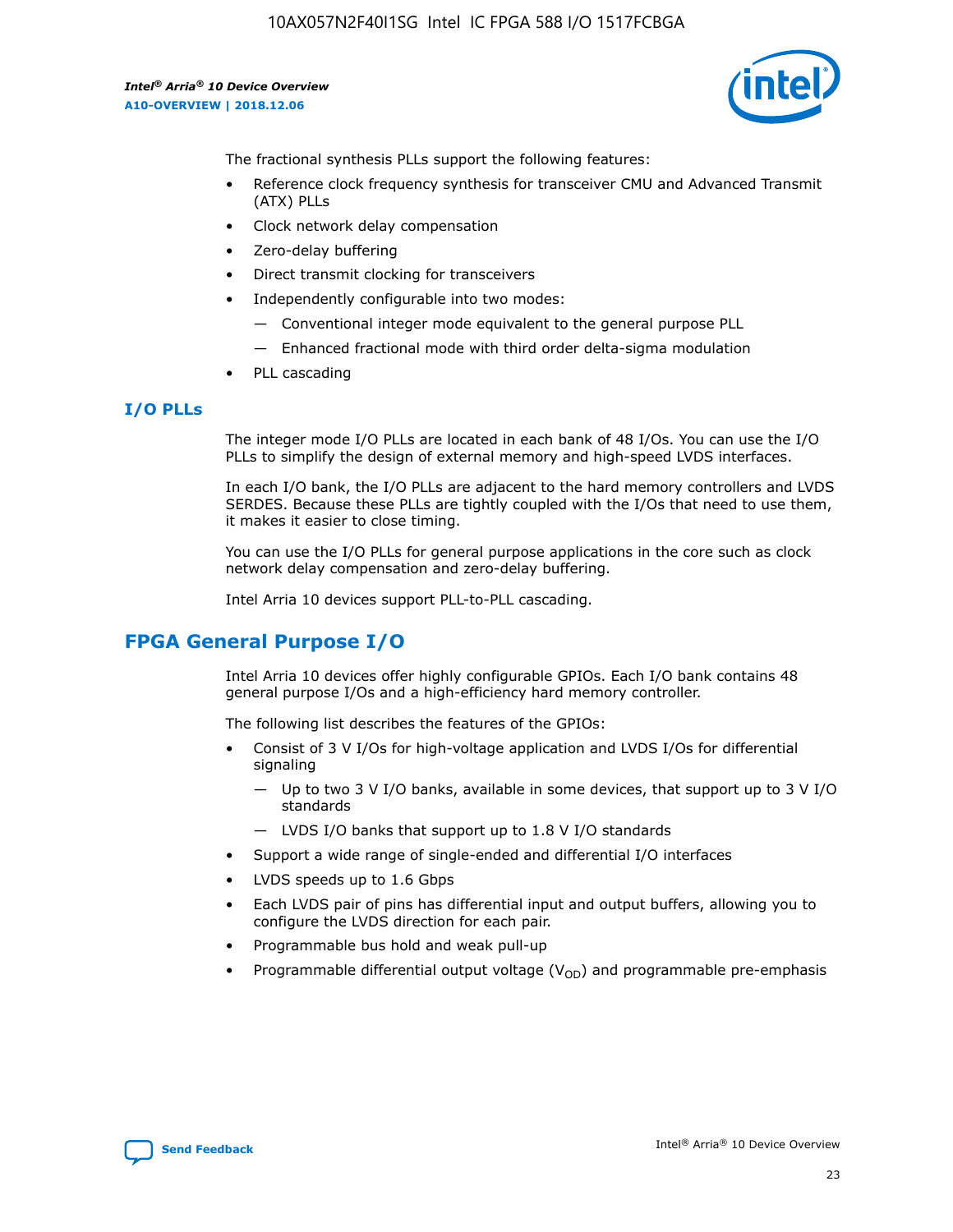

- Series (R<sub>S</sub>) and parallel (R<sub>T</sub>) on-chip termination (OCT) for all I/O banks with OCT calibration to limit the termination impedance variation
- On-chip dynamic termination that has the ability to swap between series and parallel termination, depending on whether there is read or write on a common bus for signal integrity
- Easy timing closure support using the hard read FIFO in the input register path, and delay-locked loop (DLL) delay chain with fine and coarse architecture

# **External Memory Interface**

Intel Arria 10 devices offer massive external memory bandwidth, with up to seven 32 bit DDR4 memory interfaces running at up to 2,400 Mbps. This bandwidth provides additional ease of design, lower power, and resource efficiencies of hardened highperformance memory controllers.

The memory interface within Intel Arria 10 FPGAs and SoCs delivers the highest performance and ease of use. You can configure up to a maximum width of 144 bits when using the hard or soft memory controllers. If required, you can bypass the hard memory controller and use a soft controller implemented in the user logic.

Each I/O contains a hardened DDR read/write path (PHY) capable of performing key memory interface functionality such as read/write leveling, FIFO buffering to lower latency and improve margin, timing calibration, and on-chip termination.

The timing calibration is aided by the inclusion of hard microcontrollers based on Intel's Nios® II technology, specifically tailored to control the calibration of multiple memory interfaces. This calibration allows the Intel Arria 10 device to compensate for any changes in process, voltage, or temperature either within the Intel Arria 10 device itself, or within the external memory device. The advanced calibration algorithms ensure maximum bandwidth and robust timing margin across all operating conditions.

In addition to parallel memory interfaces, Intel Arria 10 devices support serial memory technologies such as the Hybrid Memory Cube (HMC). The HMC is supported by the Intel Arria 10 high-speed serial transceivers which connect up to four HMC links, with each link running at data rates up to 15 Gbps.

### **Related Information**

#### [External Memory Interface Spec Estimator](http://www.altera.com/technology/memory/estimator/mem-emif-index.html)

Provides a parametric tool that allows you to find and compare the performance of the supported external memory interfaces in IntelFPGAs.

# **Memory Standards Supported by Intel Arria 10 Devices**

The I/Os are designed to provide high performance support for existing and emerging external memory standards.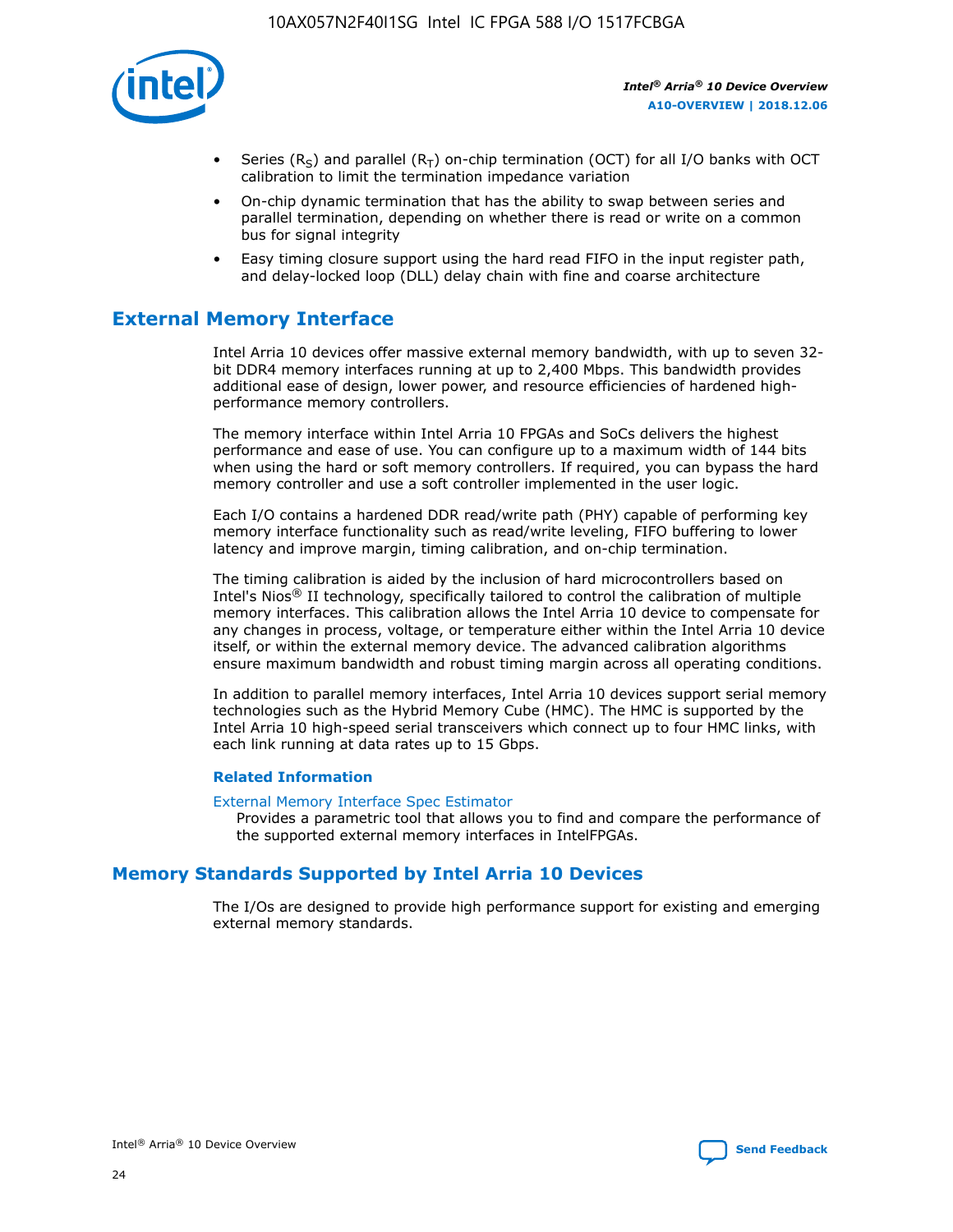

#### **Table 20. Memory Standards Supported by the Hard Memory Controller**

This table lists the overall capability of the hard memory controller. For specific details, refer to the External Memory Interface Spec Estimator and Intel Arria 10 Device Datasheet.

| <b>Memory Standard</b> | <b>Rate Support</b> | <b>Ping Pong PHY Support</b> | <b>Maximum Frequency</b><br>(MHz) |
|------------------------|---------------------|------------------------------|-----------------------------------|
| <b>DDR4 SDRAM</b>      | Quarter rate        | Yes                          | 1,067                             |
|                        |                     |                              | 1,200                             |
| DDR3 SDRAM             | Half rate           | Yes                          | 533                               |
|                        |                     |                              | 667                               |
|                        | Quarter rate        | Yes                          | 1,067                             |
|                        |                     |                              | 1,067                             |
| <b>DDR3L SDRAM</b>     | Half rate           | Yes                          | 533                               |
|                        |                     |                              | 667                               |
|                        | Quarter rate        | Yes                          | 933                               |
|                        |                     |                              | 933                               |
| LPDDR3 SDRAM           | Half rate           |                              | 533                               |
|                        | Quarter rate        |                              | 800                               |

### **Table 21. Memory Standards Supported by the Soft Memory Controller**

| <b>Memory Standard</b>      | <b>Rate Support</b> | <b>Maximum Frequency</b><br>(MHz) |
|-----------------------------|---------------------|-----------------------------------|
| <b>RLDRAM 3 (11)</b>        | Quarter rate        | 1,200                             |
| ODR IV SRAM <sup>(11)</sup> | Quarter rate        | 1,067                             |
| <b>ODR II SRAM</b>          | Full rate           | 333                               |
|                             | Half rate           | 633                               |
| <b>ODR II+ SRAM</b>         | Full rate           | 333                               |
|                             | Half rate           | 633                               |
| <b>ODR II+ Xtreme SRAM</b>  | Full rate           | 333                               |
|                             | Half rate           | 633                               |

#### **Table 22. Memory Standards Supported by the HPS Hard Memory Controller**

The hard processor system (HPS) is available in Intel Arria 10 SoC devices only.

| <b>Memory Standard</b> | <b>Rate Support</b> | <b>Maximum Frequency</b><br>(MHz) |
|------------------------|---------------------|-----------------------------------|
| <b>DDR4 SDRAM</b>      | Half rate           | 1,200                             |
| <b>DDR3 SDRAM</b>      | Half rate           | 1,067                             |
| <b>DDR3L SDRAM</b>     | Half rate           | 933                               |

<sup>(11)</sup> Intel Arria 10 devices support this external memory interface using hard PHY with soft memory controller.

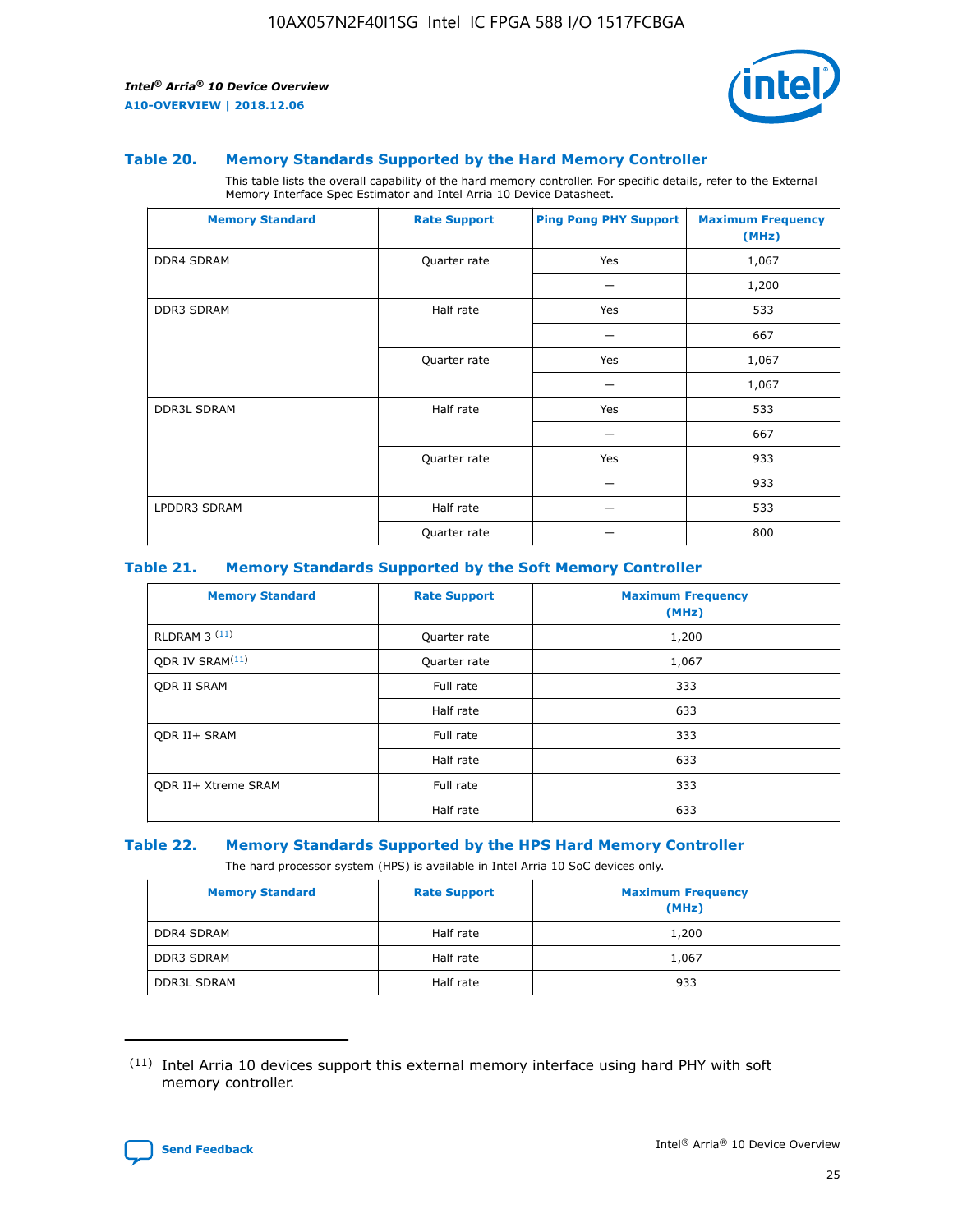

### **Related Information**

#### [Intel Arria 10 Device Datasheet](https://www.intel.com/content/www/us/en/programmable/documentation/mcn1413182292568.html#mcn1413182153340)

Lists the memory interface performance according to memory interface standards, rank or chip select configurations, and Intel Arria 10 device speed grades.

# **PCIe Gen1, Gen2, and Gen3 Hard IP**

Intel Arria 10 devices contain PCIe hard IP that is designed for performance and ease-of-use:

- Includes all layers of the PCIe stack—transaction, data link and physical layers.
- Supports PCIe Gen3, Gen2, and Gen1 Endpoint and Root Port in x1, x2, x4, or x8 lane configuration.
- Operates independently from the core logic—optional configuration via protocol (CvP) allows the PCIe link to power up and complete link training in less than 100 ms while the Intel Arria 10 device completes loading the programming file for the rest of the FPGA.
- Provides added functionality that makes it easier to support emerging features such as Single Root I/O Virtualization (SR-IOV) and optional protocol extensions.
- Provides improved end-to-end datapath protection using ECC.
- Supports FPGA configuration via protocol (CvP) using PCIe at Gen3, Gen2, or Gen1 speed.

#### **Related Information**

PCS Features on page 30

# **Enhanced PCS Hard IP for Interlaken and 10 Gbps Ethernet**

# **Interlaken Support**

The Intel Arria 10 enhanced PCS hard IP provides integrated Interlaken PCS supporting rates up to 25.8 Gbps per lane.

The Interlaken PCS is based on the proven functionality of the PCS developed for Intel's previous generation FPGAs, which demonstrated interoperability with Interlaken ASSP vendors and third-party IP suppliers. The Interlaken PCS is present in every transceiver channel in Intel Arria 10 devices.

### **Related Information**

PCS Features on page 30

# **10 Gbps Ethernet Support**

The Intel Arria 10 enhanced PCS hard IP supports 10GBASE-R PCS compliant with IEEE 802.3 10 Gbps Ethernet (10GbE). The integrated hard IP support for 10GbE and the 10 Gbps transceivers save external PHY cost, board space, and system power.

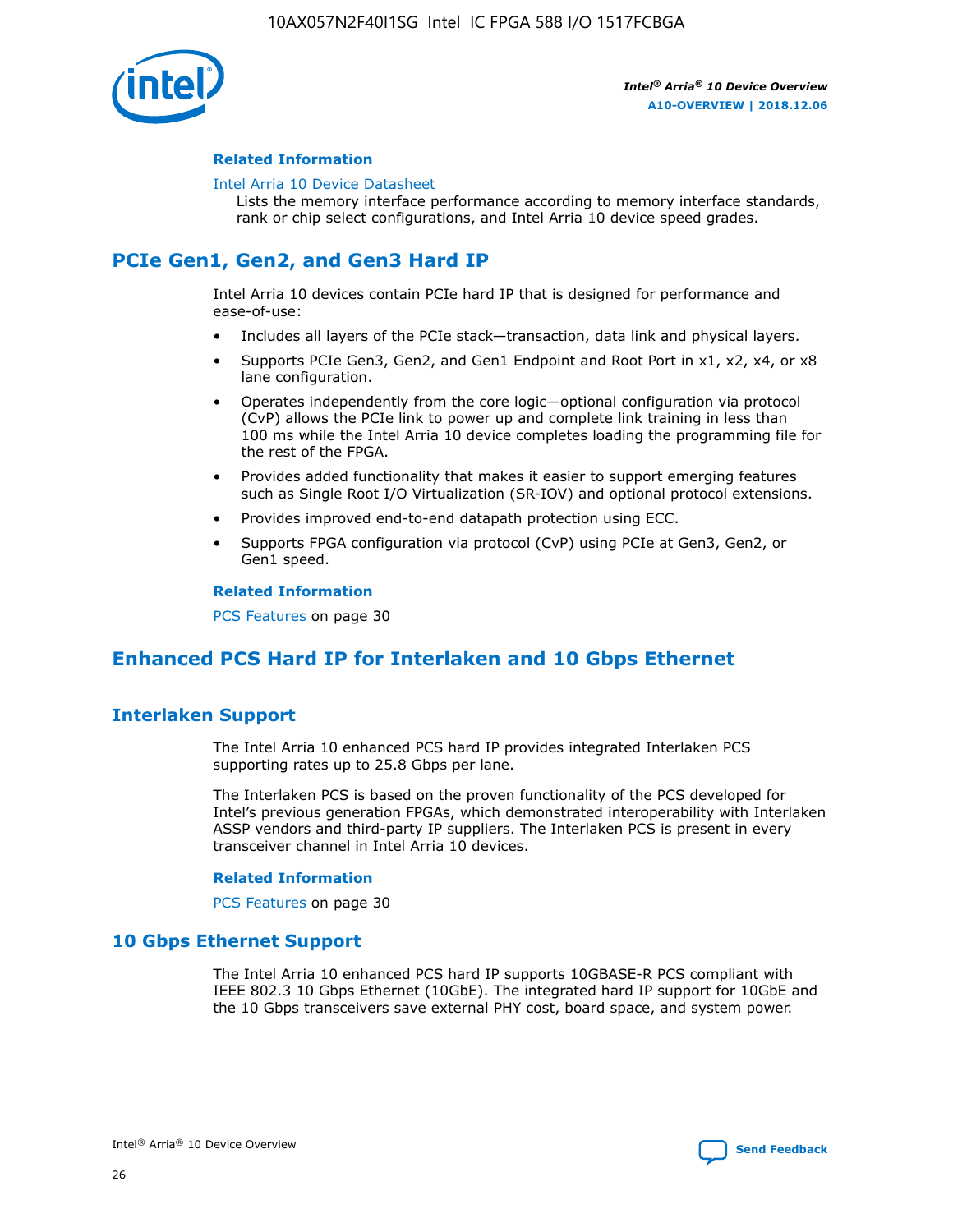

The scalable hard IP supports multiple independent 10GbE ports while using a single PLL for all the 10GBASE-R PCS instantiations, which saves on core logic resources and clock networks:

- Simplifies multiport 10GbE systems compared to XAUI interfaces that require an external XAUI-to-10G PHY.
- Incorporates Electronic Dispersion Compensation (EDC), which enables direct connection to standard 10 Gbps XFP and SFP+ pluggable optical modules.
- Supports backplane Ethernet applications and includes a hard 10GBASE-KR Forward Error Correction (FEC) circuit that you can use for 10 Gbps and 40 Gbps applications.

The 10 Gbps Ethernet PCS hard IP and 10GBASE-KR FEC are present in every transceiver channel.

#### **Related Information**

PCS Features on page 30

# **Low Power Serial Transceivers**

Intel Arria 10 FPGAs and SoCs include lowest power transceivers that deliver high bandwidth, throughput and low latency.

Intel Arria 10 devices deliver the industry's lowest power consumption per transceiver channel:

- 12.5 Gbps transceivers at as low as 242 mW
- 10 Gbps transceivers at as low as 168 mW
- 6 Gbps transceivers at as low as 117 mW

Intel Arria 10 transceivers support various data rates according to application:

- Chip-to-chip and chip-to-module applications—from 1 Gbps up to 25.8 Gbps
- Long reach and backplane applications—from 1 Gbps up to 12.5 with advanced adaptive equalization
- Critical power sensitive applications—from 1 Gbps up to 11.3 Gbps using lower power modes

The combination of 20 nm process technology and architectural advances provide the following benefits:

- Significant reduction in die area and power consumption
- Increase of up to two times in transceiver I/O density compared to previous generation devices while maintaining optimal signal integrity
- Up to 72 total transceiver channels—you can configure up to 6 of these channels to run as fast as 25.8 Gbps
- All channels feature continuous data rate support up to the maximum rated speed

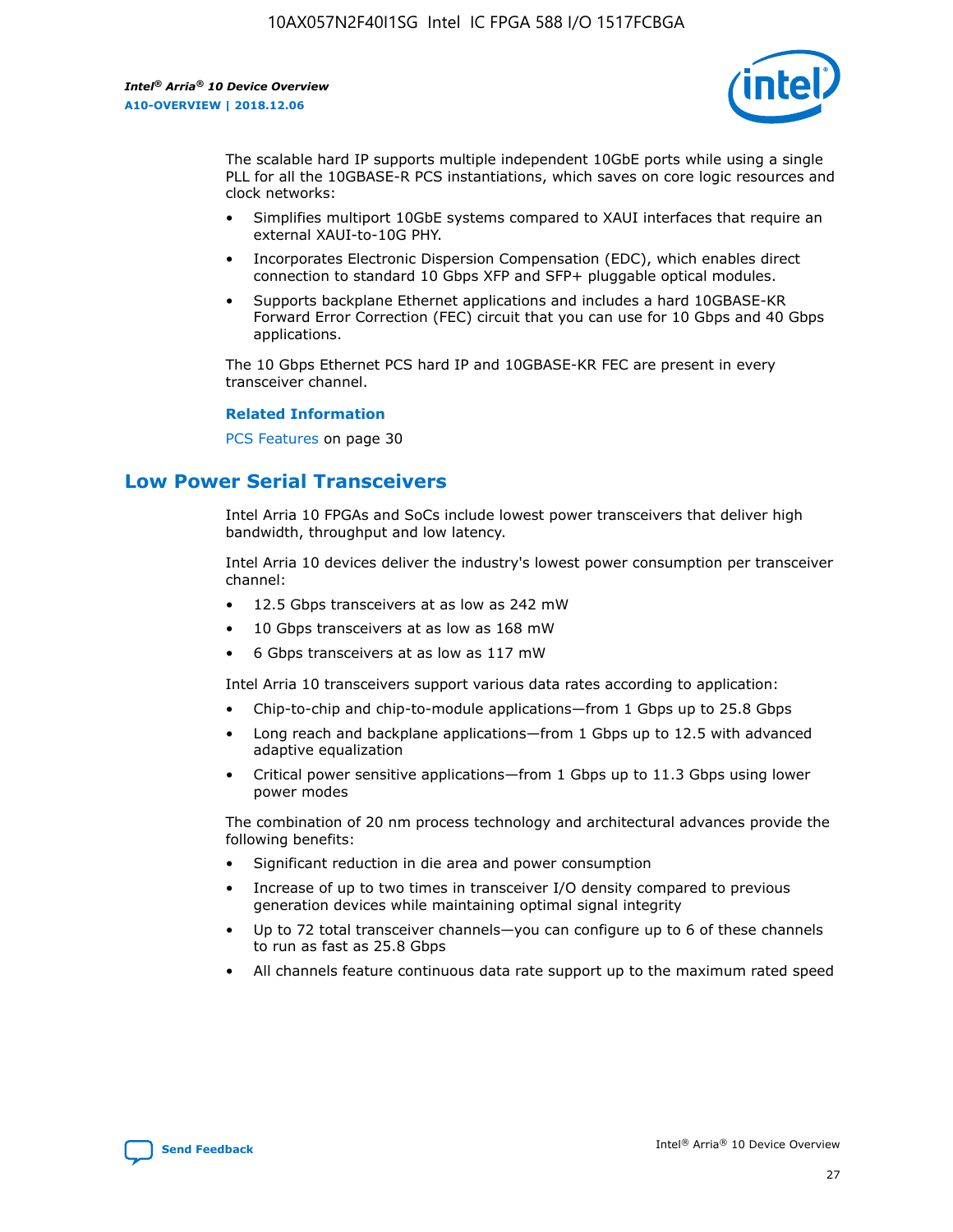



## **Figure 6. Intel Arria 10 Transceiver Block Architecture**

# **Transceiver Channels**

All transceiver channels feature a dedicated Physical Medium Attachment (PMA) and a hardened Physical Coding Sublayer (PCS).

- The PMA provides primary interfacing capabilities to physical channels.
- The PCS typically handles encoding/decoding, word alignment, and other preprocessing functions before transferring data to the FPGA core fabric.

A transceiver channel consists of a PMA and a PCS block. Most transceiver banks have 6 channels. There are some transceiver banks that contain only 3 channels.

A wide variety of bonded and non-bonded data rate configurations is possible using a highly configurable clock distribution network. Up to 80 independent transceiver data rates can be configured.

The following figures are graphical representations of top views of the silicon die, which correspond to reverse views for flip chip packages. Different Intel Arria 10 devices may have different floorplans than the ones shown in the figures.

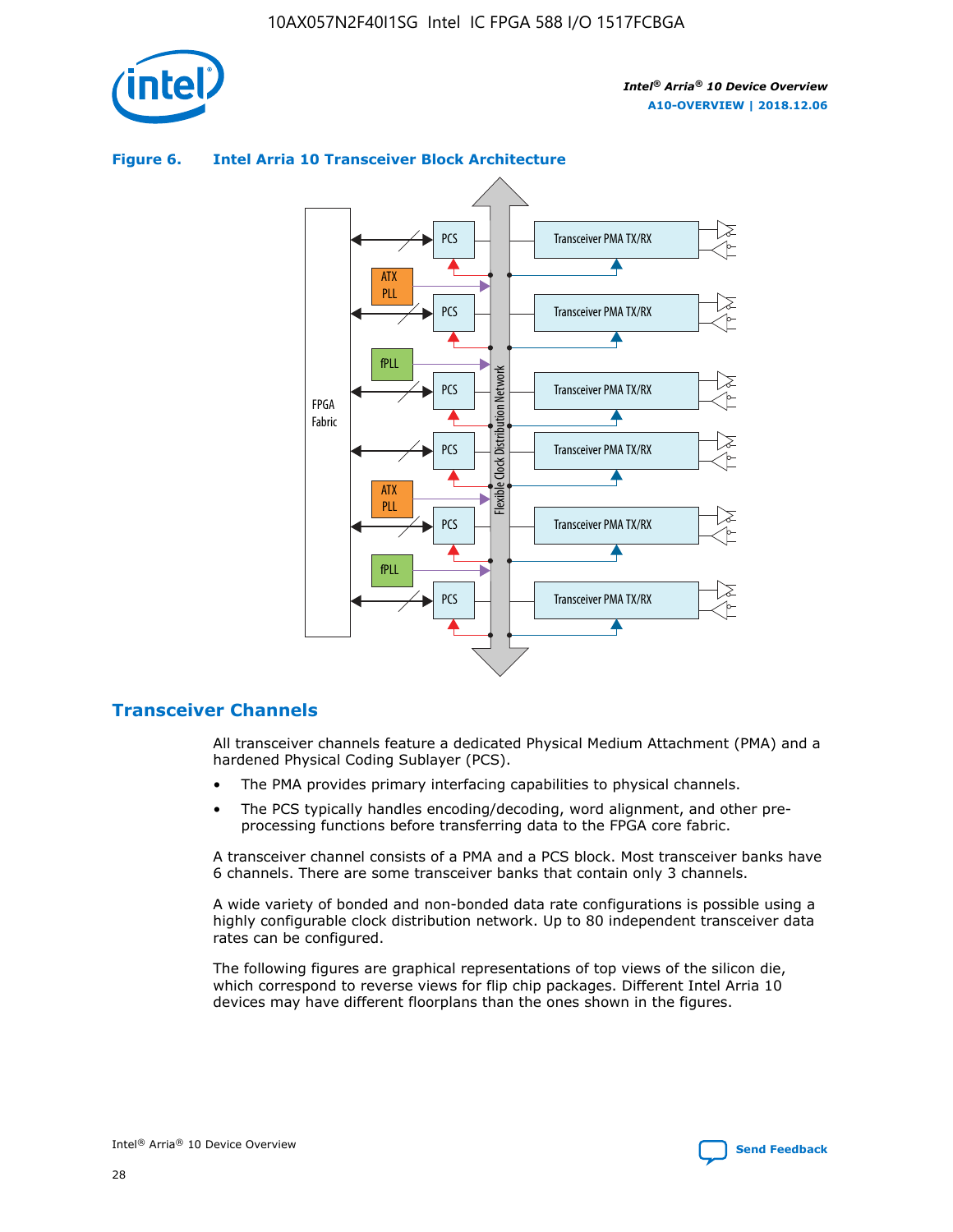

## **Figure 7. Device Chip Overview for Intel Arria 10 GX and GT Devices**





### **PMA Features**

Intel Arria 10 transceivers provide exceptional signal integrity at data rates up to 25.8 Gbps. Clocking options include ultra-low jitter ATX PLLs (LC tank based), clock multiplier unit (CMU) PLLs, and fractional PLLs.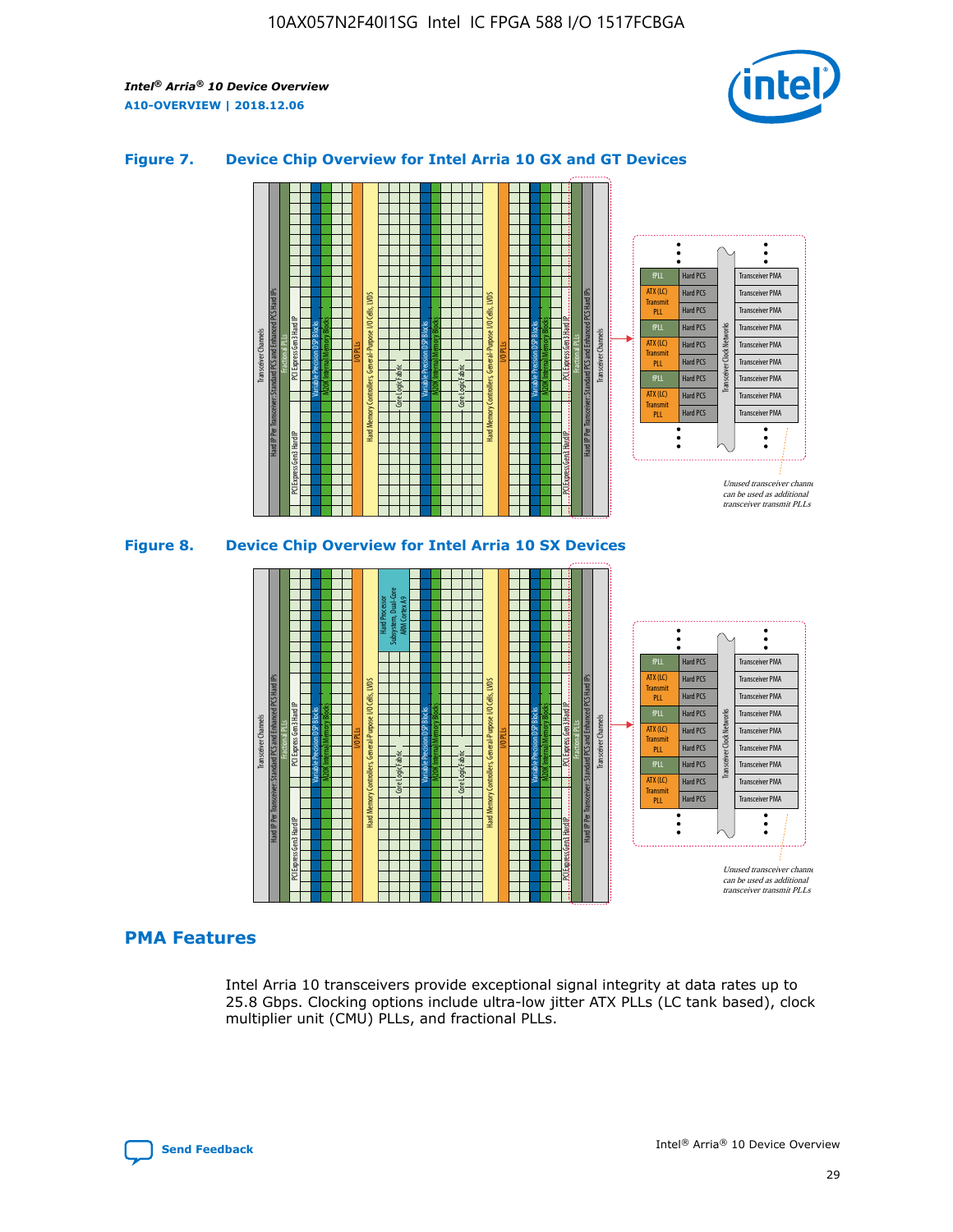

Each transceiver channel contains a channel PLL that can be used as the CMU PLL or clock data recovery (CDR) PLL. In CDR mode, the channel PLL recovers the receiver clock and data in the transceiver channel. Up to 80 independent data rates can be configured on a single Intel Arria 10 device.

## **Table 23. PMA Features of the Transceivers in Intel Arria 10 Devices**

| <b>Feature</b>                                             | <b>Capability</b>                                                                                                                                                                                                             |
|------------------------------------------------------------|-------------------------------------------------------------------------------------------------------------------------------------------------------------------------------------------------------------------------------|
| Chip-to-Chip Data Rates                                    | 1 Gbps to 17.4 Gbps (Intel Arria 10 GX devices)<br>1 Gbps to 25.8 Gbps (Intel Arria 10 GT devices)                                                                                                                            |
| Backplane Support                                          | Drive backplanes at data rates up to 12.5 Gbps                                                                                                                                                                                |
| Optical Module Support                                     | SFP+/SFP, XFP, CXP, QSFP/QSFP28, CFP/CFP2/CFP4                                                                                                                                                                                |
| Cable Driving Support                                      | SFP+ Direct Attach, PCI Express over cable, eSATA                                                                                                                                                                             |
| Transmit Pre-Emphasis                                      | 4-tap transmit pre-emphasis and de-emphasis to compensate for system channel loss                                                                                                                                             |
| Continuous Time Linear<br>Equalizer (CTLE)                 | Dual mode, high-gain, and high-data rate, linear receive equalization to compensate for<br>system channel loss                                                                                                                |
| Decision Feedback Equalizer<br>(DFE)                       | 7-fixed and 4-floating tap DFE to equalize backplane channel loss in the presence of<br>crosstalk and noisy environments                                                                                                      |
| Variable Gain Amplifier                                    | Optimizes the signal amplitude prior to the CDR sampling and operates in fixed and<br>adaptive modes                                                                                                                          |
| Altera Digital Adaptive<br>Parametric Tuning (ADAPT)       | Fully digital adaptation engine to automatically adjust all link equalization parameters-<br>including CTLE, DFE, and variable gain amplifier blocks—that provide optimal link margin<br>without intervention from user logic |
| Precision Signal Integrity<br>Calibration Engine (PreSICE) | Hardened calibration controller to quickly calibrate all transceiver control parameters on<br>power-up, which provides the optimal signal integrity and jitter performance                                                    |
| Advanced Transmit (ATX)<br><b>PLL</b>                      | Low jitter ATX (LC tank based) PLLs with continuous tuning range to cover a wide range of<br>standard and proprietary protocols                                                                                               |
| <b>Fractional PLLs</b>                                     | On-chip fractional frequency synthesizers to replace on-board crystal oscillators and reduce<br>system cost                                                                                                                   |
| Digitally Assisted Analog<br><b>CDR</b>                    | Superior jitter tolerance with fast lock time                                                                                                                                                                                 |
| Dynamic Partial<br>Reconfiguration                         | Allows independent control of the Avalon memory-mapped interface of each transceiver<br>channel for the highest transceiver flexibility                                                                                       |
| Multiple PCS-PMA and PCS-<br>PLD interface widths          | 8-, 10-, 16-, 20-, 32-, 40-, or 64-bit interface widths for flexibility of deserialization width,<br>encoding, and reduced latency                                                                                            |

# **PCS Features**

This table summarizes the Intel Arria 10 transceiver PCS features. You can use the transceiver PCS to support a wide range of protocols ranging from 1 Gbps to 25.8 Gbps.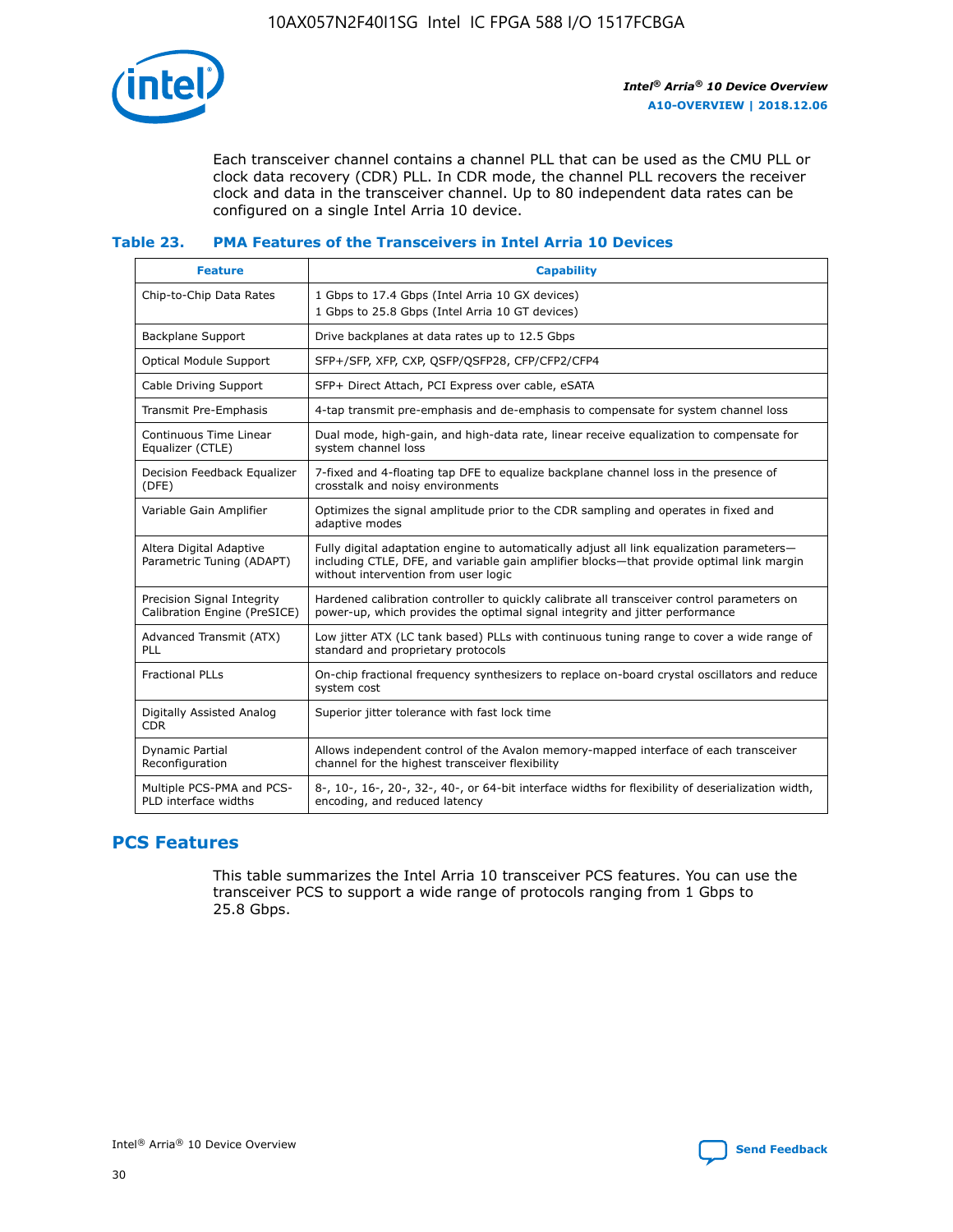

| <b>PCS</b>    | <b>Description</b>                                                                                                                                                                                                                                                                                                                                                                                             |
|---------------|----------------------------------------------------------------------------------------------------------------------------------------------------------------------------------------------------------------------------------------------------------------------------------------------------------------------------------------------------------------------------------------------------------------|
| Standard PCS  | Operates at a data rate up to 12 Gbps<br>Supports protocols such as PCI-Express, CPRI 4.2+, GigE, IEEE 1588 in Hard PCS<br>Implements other protocols using Basic/Custom (Standard PCS) transceiver<br>configuration rules.                                                                                                                                                                                    |
| Enhanced PCS  | Performs functions common to most serial data industry standards, such as word<br>alignment, encoding/decoding, and framing, before data is sent or received off-chip<br>through the PMA<br>• Handles data transfer to and from the FPGA fabric<br>Handles data transfer internally to and from the PMA<br>Provides frequency compensation<br>Performs channel bonding for multi-channel low skew applications |
| PCIe Gen3 PCS | Supports the seamless switching of Data and Clock between the Gen1, Gen2, and Gen3<br>data rates<br>Provides support for PIPE 3.0 features<br>Supports the PIPE interface with the Hard IP enabled, as well as with the Hard IP<br>bypassed                                                                                                                                                                    |

#### **Related Information**

- PCIe Gen1, Gen2, and Gen3 Hard IP on page 26
- Interlaken Support on page 26
- 10 Gbps Ethernet Support on page 26

# **PCS Protocol Support**

This table lists some of the protocols supported by the Intel Arria 10 transceiver PCS. For more information about the blocks in the transmitter and receiver data paths, refer to the related information.

| <b>Protocol</b>                                 | <b>Data Rate</b><br>(Gbps) | <b>Transceiver IP</b>       | <b>PCS Support</b>                      |
|-------------------------------------------------|----------------------------|-----------------------------|-----------------------------------------|
| PCIe Gen3 x1, x2, x4, x8                        | 8.0                        | Native PHY (PIPE)           | Standard PCS and PCIe<br>Gen3 PCS       |
| PCIe Gen2 x1, x2, x4, x8                        | 5.0                        | Native PHY (PIPE)           | <b>Standard PCS</b>                     |
| PCIe Gen1 x1, x2, x4, x8                        | 2.5                        | Native PHY (PIPE)           | Standard PCS                            |
| 1000BASE-X Gigabit Ethernet                     | 1.25                       | Native PHY                  | <b>Standard PCS</b>                     |
| 1000BASE-X Gigabit Ethernet with<br>IEEE 1588v2 | 1.25                       | Native PHY                  | Standard PCS                            |
| 10GBASE-R                                       | 10.3125                    | Native PHY                  | <b>Enhanced PCS</b>                     |
| 10GBASE-R with IEEE 1588v2                      | 10.3125                    | Native PHY                  | <b>Enhanced PCS</b>                     |
| 10GBASE-R with KR FEC                           | 10.3125                    | Native PHY                  | <b>Enhanced PCS</b>                     |
| 10GBASE-KR and 1000BASE-X                       | 10.3125                    | 1G/10GbE and 10GBASE-KR PHY | Standard PCS and<br><b>Enhanced PCS</b> |
| Interlaken (CEI-6G/11G)                         | 3.125 to 17.4              | Native PHY                  | <b>Enhanced PCS</b>                     |
| SFI-S/SFI-5.2                                   | 11.2                       | Native PHY                  | <b>Enhanced PCS</b>                     |
| $10G$ SDI                                       | 10.692                     | Native PHY                  | <b>Enhanced PCS</b>                     |
|                                                 |                            |                             | continued                               |

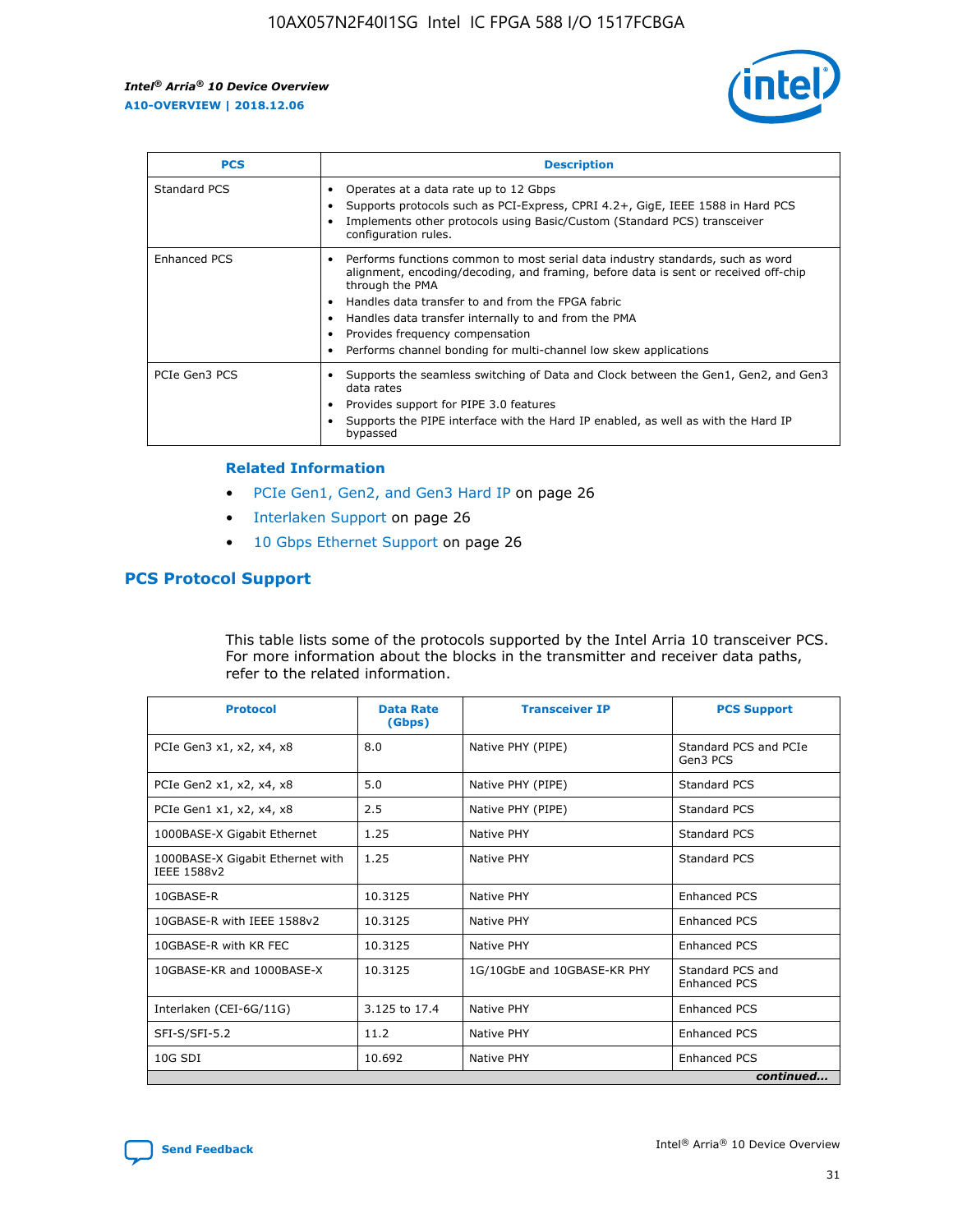

| <b>Protocol</b>      | <b>Data Rate</b><br>(Gbps) | <b>Transceiver IP</b> | <b>PCS Support</b> |
|----------------------|----------------------------|-----------------------|--------------------|
| CPRI 6.0 (64B/66B)   | 0.6144 to<br>10.1376       | Native PHY            | Enhanced PCS       |
| CPRI 4.2 (8B/10B)    | 0.6144 to<br>9.8304        | Native PHY            | Standard PCS       |
| OBSAI RP3 v4.2       | 0.6144 to 6.144            | Native PHY            | Standard PCS       |
| SD-SDI/HD-SDI/3G-SDI | $0.143(12)$ to<br>2.97     | Native PHY            | Standard PCS       |

## **Related Information**

#### [Intel Arria 10 Transceiver PHY User Guide](https://www.intel.com/content/www/us/en/programmable/documentation/nik1398707230472.html#nik1398707091164)

Provides more information about the supported transceiver protocols and PHY IP, the PMA architecture, and the standard, enhanced, and PCIe Gen3 PCS architecture.

# **SoC with Hard Processor System**

Each SoC device combines an FPGA fabric and a hard processor system (HPS) in a single device. This combination delivers the flexibility of programmable logic with the power and cost savings of hard IP in these ways:

- Reduces board space, system power, and bill of materials cost by eliminating a discrete embedded processor
- Allows you to differentiate the end product in both hardware and software, and to support virtually any interface standard
- Extends the product life and revenue through in-field hardware and software updates

 $(12)$  The 0.143 Gbps data rate is supported using oversampling of user logic that you must implement in the FPGA fabric.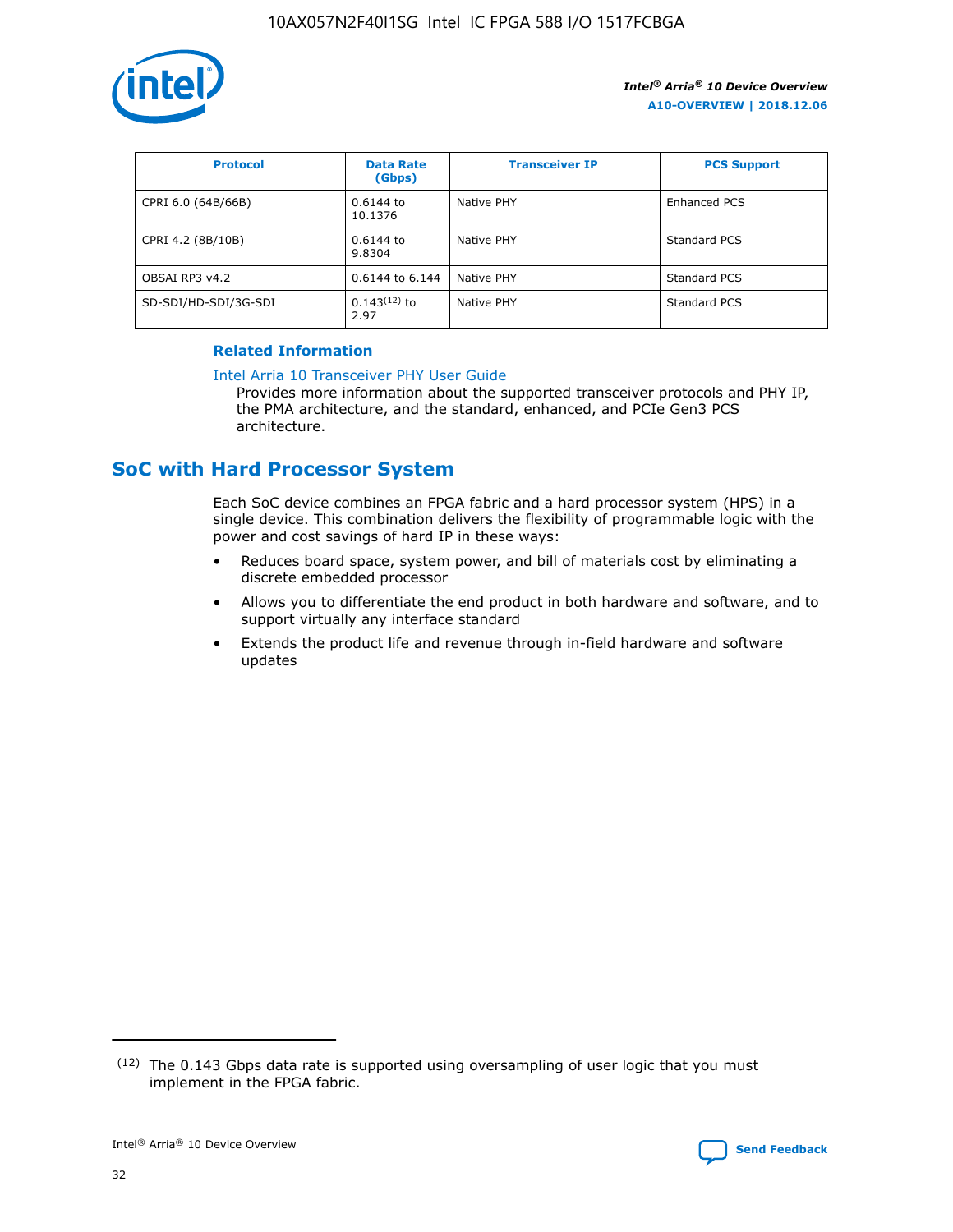

#### **Figure 9. HPS Block Diagram**

This figure shows a block diagram of the HPS with the dual ARM Cortex-A9 MPCore processor.



# **Key Advantages of 20-nm HPS**

The 20-nm HPS strikes a balance between enabling maximum software compatibility with 28-nm SoCs while still improving upon the 28-nm HPS architecture. These improvements address the requirements of the next generation target markets such as wireless and wireline communications, compute and storage equipment, broadcast and military in terms of performance, memory bandwidth, connectivity via backplane and security.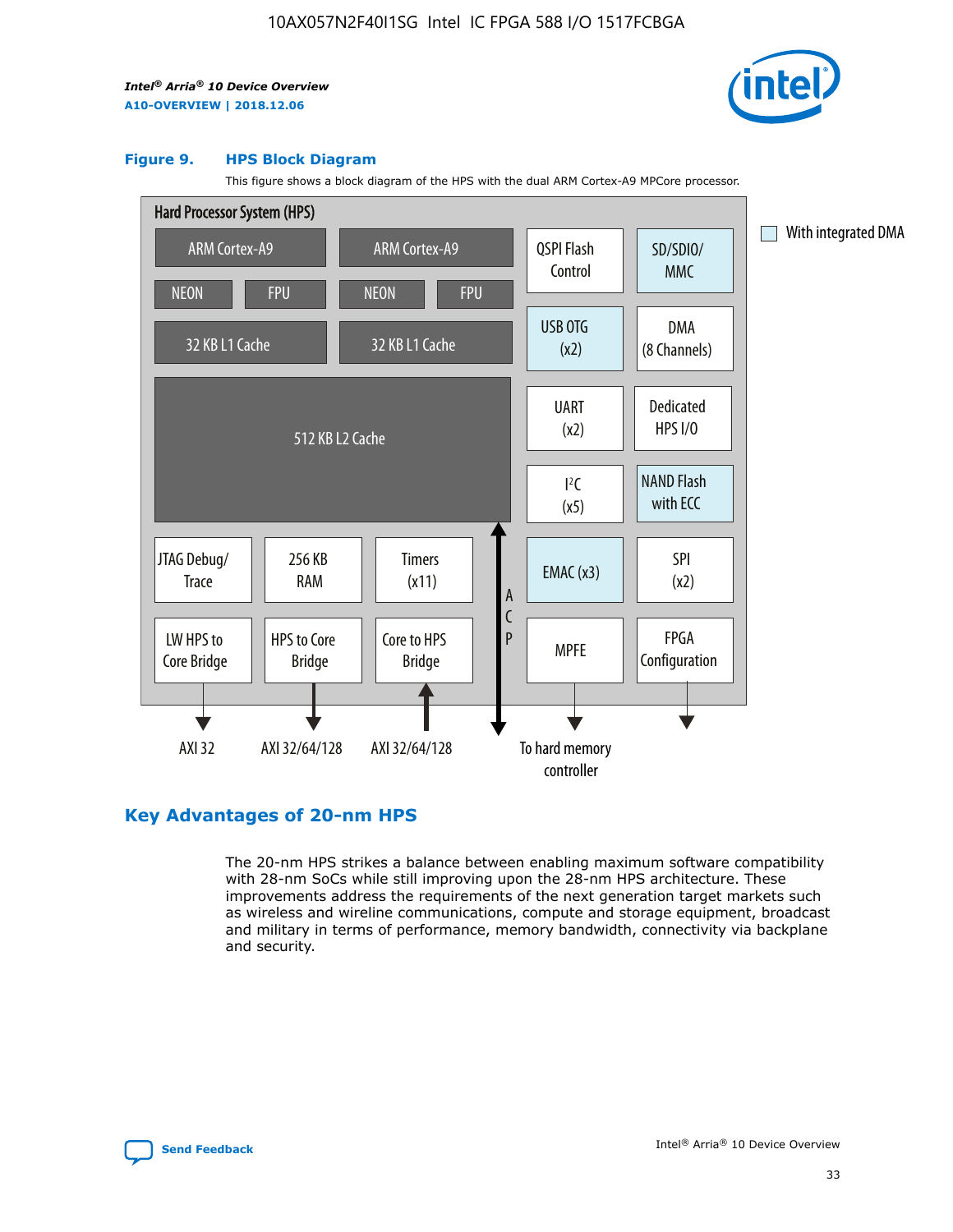

## **Table 24. Improvements in 20 nm HPS**

This table lists the key improvements of the 20 nm HPS compared to the 28 nm HPS.

| Advantages/<br><b>Improvements</b>                          | <b>Description</b>                                                                                                                                                                                                                                                                                                                                                                                                                                                                                                                                                                                                                                                                                                                                                                                                                                                                                                      |
|-------------------------------------------------------------|-------------------------------------------------------------------------------------------------------------------------------------------------------------------------------------------------------------------------------------------------------------------------------------------------------------------------------------------------------------------------------------------------------------------------------------------------------------------------------------------------------------------------------------------------------------------------------------------------------------------------------------------------------------------------------------------------------------------------------------------------------------------------------------------------------------------------------------------------------------------------------------------------------------------------|
| Increased performance and<br>overdrive capability           | While the nominal processor frequency is 1.2 GHz, the 20 nm HPS offers an "overdrive"<br>feature which enables a higher processor operating frequency. This requires a higher supply<br>voltage value that is unique to the HPS and may require a separate regulator.                                                                                                                                                                                                                                                                                                                                                                                                                                                                                                                                                                                                                                                   |
| Increased processor memory<br>bandwidth and DDR4<br>support | Up to 64-bit DDR4 memory at 2,400 Mbps support is available for the processor. The hard<br>memory controller for the HPS comprises a multi-port front end that manages connections<br>to a single port memory controller. The multi-port front end allows logic core and the HPS<br>to share ports and thereby the available bandwidth of the memory controller.                                                                                                                                                                                                                                                                                                                                                                                                                                                                                                                                                        |
| Flexible I/O sharing                                        | An advanced I/O pin muxing scheme allows improved sharing of I/O between the HPS and<br>the core logic. The following types of I/O are available for SoC:<br>17 dedicated I/Os-physically located inside the HPS block and are not accessible to<br>logic within the core. The 17 dedicated I/Os are used for HPS clock, resets, and<br>interfacing with boot devices, QSPI, and SD/MMC.<br>48 direct shared I/O-located closest to the HPS block and are ideal for high speed HPS<br>peripherals such as EMAC, USB, and others. There is one bank of 48 I/Os that supports<br>direct sharing where the 48 I/Os can be shared 12 I/Os at a time.<br>Standard (shared) I/O-all standard I/Os can be shared by the HPS peripherals and any<br>logic within the core. For designs where more than 48 I/Os are required to fully use all<br>the peripherals in the HPS, these I/Os can be connected through the core logic. |
| <b>EMAC</b> core                                            | Three EMAC cores are available in the HPS. The EMAC cores enable an application to<br>support two redundant Ethernet connections; for example, backplane, or two EMAC cores<br>for managing IEEE 1588 time stamp information while allowing a third EMAC core for debug<br>and configuration. All three EMACs can potentially share the same time stamps, simplifying<br>the 1588 time stamping implementation. A new serial time stamp interface allows core<br>logic to access and read the time stamp values. The integrated EMAC controllers can be<br>connected to external Ethernet PHY through the provided MDIO or I <sup>2</sup> C interface.                                                                                                                                                                                                                                                                  |
| On-chip memory                                              | The on-chip memory is updated to 256 KB support and can support larger data sets and<br>real time algorithms.                                                                                                                                                                                                                                                                                                                                                                                                                                                                                                                                                                                                                                                                                                                                                                                                           |
| <b>ECC</b> enhancements                                     | Improvements in L2 Cache ECC management allow identification of errors down to the<br>address level. ECC enhancements also enable improved error injection and status reporting<br>via the introduction of new memory mapped access to syndrome and data signals.                                                                                                                                                                                                                                                                                                                                                                                                                                                                                                                                                                                                                                                       |
| HPS to FPGA Interconnect<br>Backbone                        | Although the HPS and the Logic Core can operate independently, they are tightly coupled<br>via a high-bandwidth system interconnect built from high-performance ARM AMBA AXI bus<br>bridges. IP bus masters in the FPGA fabric have access to HPS bus slaves via the FPGA-to-<br>HPS interconnect. Similarly, HPS bus masters have access to bus slaves in the core fabric<br>via the HPS-to-FPGA bridge. Both bridges are AMBA AXI-3 compliant and support<br>simultaneous read and write transactions. Up to three masters within the core fabric can<br>share the HPS SDRAM controller with the processor. Additionally, the processor can be used<br>to configure the core fabric under program control via a dedicated 32-bit configuration port.                                                                                                                                                                  |
| FPGA configuration and HPS<br>booting                       | The FPGA fabric and HPS in the SoCs are powered independently. You can reduce the clock<br>frequencies or gate the clocks to reduce dynamic power.<br>You can configure the FPGA fabric and boot the HPS independently, in any order, providing<br>you with more design flexibility.                                                                                                                                                                                                                                                                                                                                                                                                                                                                                                                                                                                                                                    |
| Security                                                    | New security features have been introduced for anti-tamper management, secure boot,<br>encryption (AES), and authentication (SHA).                                                                                                                                                                                                                                                                                                                                                                                                                                                                                                                                                                                                                                                                                                                                                                                      |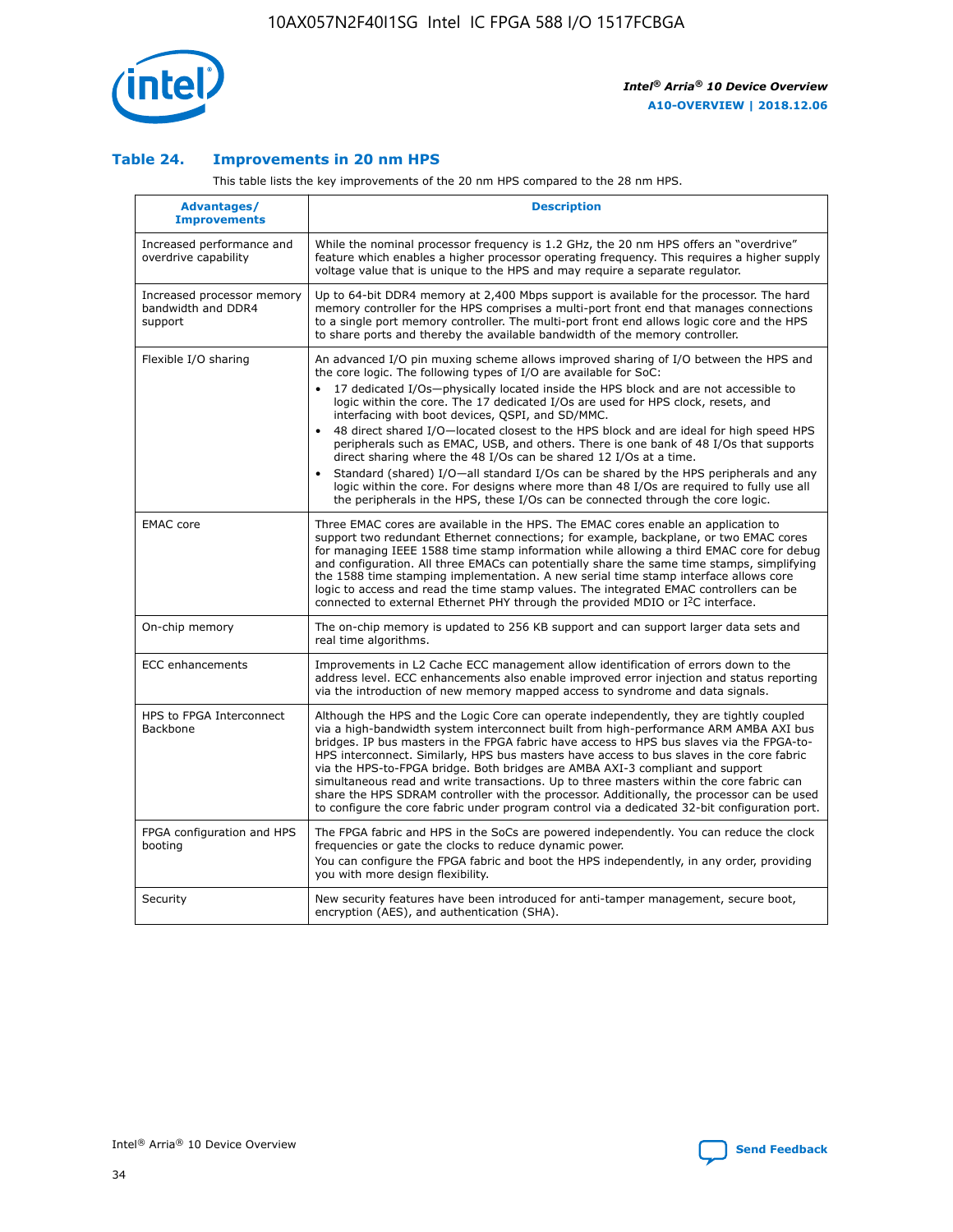

# **Features of the HPS**

The HPS has the following features:

- 1.2-GHz, dual-core ARM Cortex-A9 MPCore processor with up to 1.5-GHz via overdrive
	- ARMv7-A architecture that runs 32-bit ARM instructions, 16-bit and 32-bit Thumb instructions, and 8-bit Java byte codes in Jazelle style
	- Superscalar, variable length, out-of-order pipeline with dynamic branch prediction
	- Instruction Efficiency 2.5 MIPS/MHz, which provides total performance of 7500 MIPS at 1.5 GHz
- Each processor core includes:
	- 32 KB of L1 instruction cache, 32 KB of L1 data cache
	- Single- and double-precision floating-point unit and NEON media engine
	- CoreSight debug and trace technology
	- Snoop Control Unit (SCU) and Acceleration Coherency Port (ACP)
- 512 KB of shared L2 cache
- 256 KB of scratch RAM
- Hard memory controller with support for DDR3, DDR4 and optional error correction code (ECC) support
- Multiport Front End (MPFE) Scheduler interface to the hard memory controller
- 8-channel direct memory access (DMA) controller
- QSPI flash controller with SIO, DIO, QIO SPI Flash support
- NAND flash controller (ONFI 1.0 or later) with DMA and ECC support, updated to support 8 and 16-bit Flash devices and new command DMA to offload CPU for fast power down recovery
- Updated SD/SDIO/MMC controller to eMMC 4.5 with DMA with CE-ATA digital command support
- 3 10/100/1000 Ethernet media access control (MAC) with DMA
- 2 USB On-the-Go (OTG) controllers with DMA
- $\bullet$  5 I<sup>2</sup>C controllers (3 can be used by EMAC for MIO to external PHY)
- 2 UART 16550 Compatible controllers
- 4 serial peripheral interfaces (SPI) (2 Master, 2 Slaves)
- 62 programmable general-purpose I/Os, which includes 48 direct share I/Os that allows the HPS peripherals to connect directly to the FPGA I/Os
- 7 general-purpose timers
- 4 watchdog timers
- Anti-tamper, Secure Boot, Encryption (AES) and Authentication (SHA)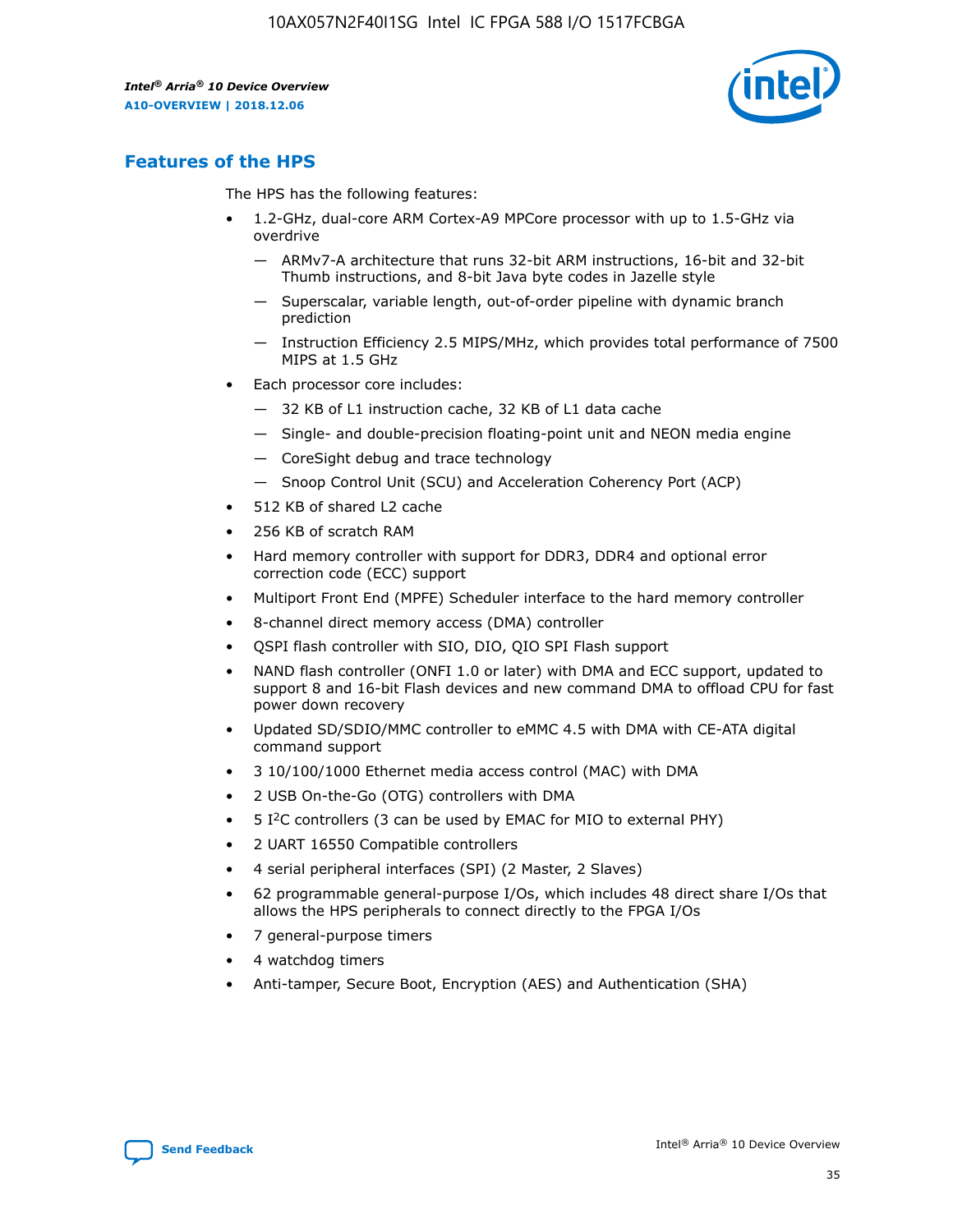

# **System Peripherals and Debug Access Port**

Each Ethernet MAC, USB OTG, NAND flash controller, and SD/MMC controller module has an integrated DMA controller. For modules without an integrated DMA controller, an additional DMA controller module provides up to eight channels of high-bandwidth data transfers. Peripherals that communicate off-chip are multiplexed with other peripherals at the HPS pin level. This allows you to choose which peripherals interface with other devices on your PCB.

The debug access port provides interfaces to industry standard JTAG debug probes and supports ARM CoreSight debug and core traces to facilitate software development.

## **HPS–FPGA AXI Bridges**

The HPS–FPGA bridges, which support the Advanced Microcontroller Bus Architecture (AMBA) Advanced eXtensible Interface (AXI™) specifications, consist of the following bridges:

- FPGA-to-HPS AMBA AXI bridge—a high-performance bus supporting 32, 64, and 128 bit data widths that allows the FPGA fabric to issue transactions to slaves in the HPS.
- HPS-to-FPGA Avalon/AMBA AXI bridge—a high-performance bus supporting 32, 64, and 128 bit data widths that allows the HPS to issue transactions to slaves in the FPGA fabric.
- Lightweight HPS-to-FPGA AXI bridge—a lower latency 32 bit width bus that allows the HPS to issue transactions to soft peripherals in the FPGA fabric. This bridge is primarily used for control and status register (CSR) accesses to peripherals in the FPGA fabric.

The HPS–FPGA AXI bridges allow masters in the FPGA fabric to communicate with slaves in the HPS logic, and vice versa. For example, the HPS-to-FPGA AXI bridge allows you to share memories instantiated in the FPGA fabric with one or both microprocessors in the HPS, while the FPGA-to-HPS AXI bridge allows logic in the FPGA fabric to access the memory and peripherals in the HPS.

Each HPS–FPGA bridge also provides asynchronous clock crossing for data transferred between the FPGA fabric and the HPS.

### **HPS SDRAM Controller Subsystem**

The HPS SDRAM controller subsystem contains a multiport SDRAM controller and DDR PHY that are shared between the FPGA fabric (through the FPGA-to-HPS SDRAM interface), the level 2 (L2) cache, and the level 3 (L3) system interconnect. The FPGA-to-HPS SDRAM interface supports AMBA AXI and Avalon® Memory-Mapped (Avalon-MM) interface standards, and provides up to six individual ports for access by masters implemented in the FPGA fabric.

The HPS SDRAM controller supports up to 3 masters (command ports), 3x 64-bit read data ports and 3x 64-bit write data ports.

To maximize memory performance, the SDRAM controller subsystem supports command and data reordering, deficit round-robin arbitration with aging, and high-priority bypass features.

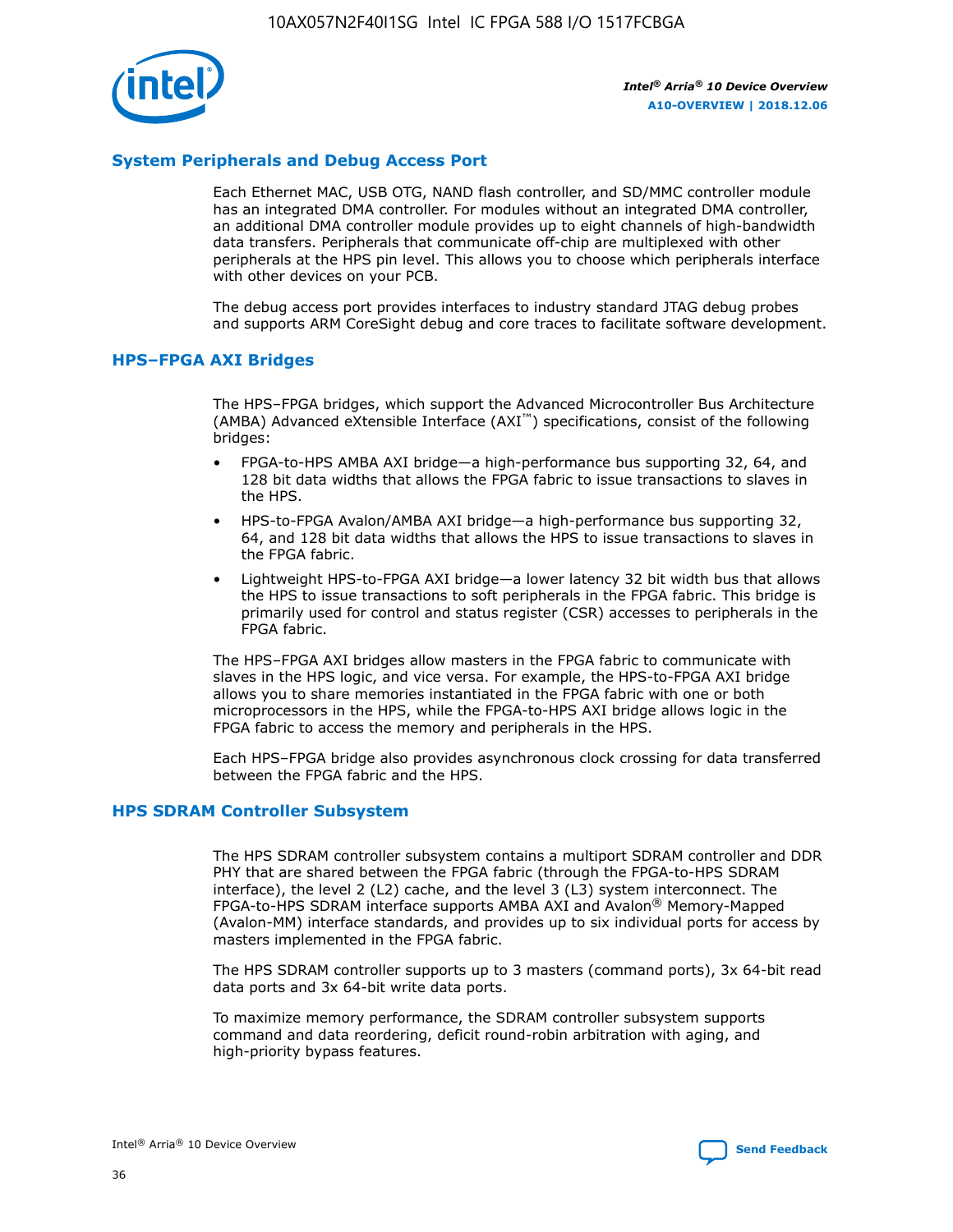

# **FPGA Configuration and HPS Booting**

The FPGA fabric and HPS in the SoC FPGA must be powered at the same time. You can reduce the clock frequencies or gate the clocks to reduce dynamic power.

Once powered, the FPGA fabric and HPS can be configured independently thus providing you with more design flexibility:

- You can boot the HPS independently. After the HPS is running, the HPS can fully or partially reconfigure the FPGA fabric at any time under software control. The HPS can also configure other FPGAs on the board through the FPGA configuration controller.
- Configure the FPGA fabric first, and then boot the HPS from memory accessible to the FPGA fabric.

## **Hardware and Software Development**

For hardware development, you can configure the HPS and connect your soft logic in the FPGA fabric to the HPS interfaces using the Platform Designer system integration tool in the Intel Quartus Prime software.

For software development, the ARM-based SoC FPGA devices inherit the rich software development ecosystem available for the ARM Cortex-A9 MPCore processor. The software development process for Intel SoC FPGAs follows the same steps as those for other SoC devices from other manufacturers. Support for Linux\*, VxWorks\*, and other operating systems are available for the SoC FPGAs. For more information on the operating systems support availability, contact the Intel FPGA sales team.

You can begin device-specific firmware and software development on the Intel SoC FPGA Virtual Target. The Virtual Target is a fast PC-based functional simulation of a target development system—a model of a complete development board. The Virtual Target enables the development of device-specific production software that can run unmodified on actual hardware.

# **Dynamic and Partial Reconfiguration**

The Intel Arria 10 devices support dynamic and partial reconfiguration. You can use dynamic and partial reconfiguration simultaneously to enable seamless reconfiguration of both the device core and transceivers.

# **Dynamic Reconfiguration**

You can reconfigure the PMA and PCS blocks while the device continues to operate. This feature allows you to change the data rates, protocol, and analog settings of a channel in a transceiver bank without affecting on-going data transfer in other transceiver banks. This feature is ideal for applications that require dynamic multiprotocol or multirate support.

# **Partial Reconfiguration**

Using partial reconfiguration, you can reconfigure some parts of the device while keeping the device in operation.

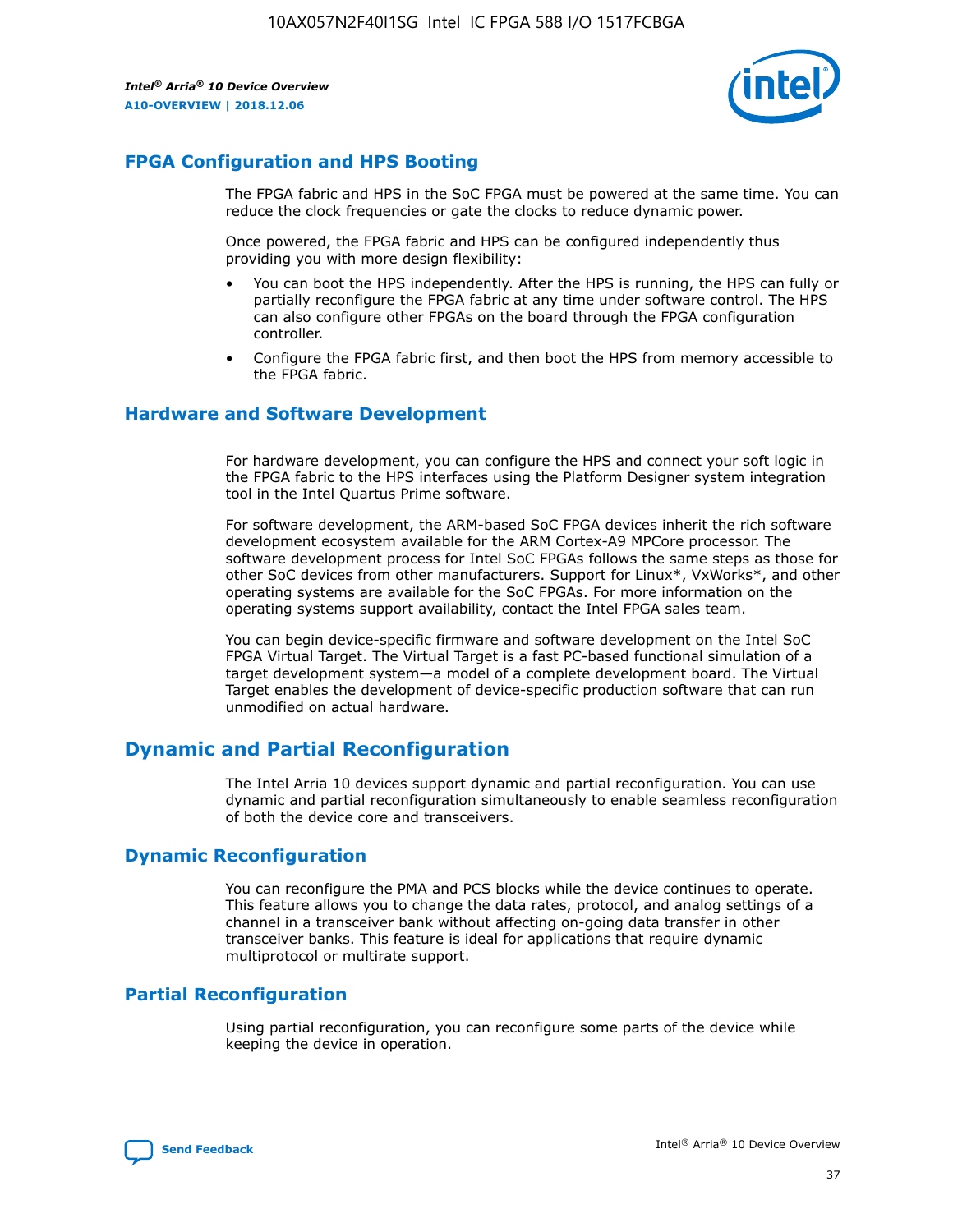

Instead of placing all device functions in the FPGA fabric, you can store some functions that do not run simultaneously in external memory and load them only when required. This capability increases the effective logic density of the device, and lowers cost and power consumption.

In the Intel solution, you do not have to worry about intricate device architecture to perform a partial reconfiguration. The partial reconfiguration capability is built into the Intel Quartus Prime design software, making such time-intensive task simple.

Intel Arria 10 devices support partial reconfiguration in the following configuration options:

- Using an internal host:
	- All supported configuration modes where the FPGA has access to external memory devices such as serial and parallel flash memory.
	- Configuration via Protocol [CvP (PCIe)]
- Using an external host—passive serial (PS), fast passive parallel (FPP) x8, FPP x16, and FPP x32 I/O interface.

# **Enhanced Configuration and Configuration via Protocol**

## **Table 25. Configuration Schemes and Features of Intel Arria 10 Devices**

Intel Arria 10 devices support 1.8 V programming voltage and several configuration schemes.

| <b>Scheme</b>                                                          | <b>Data</b><br><b>Width</b> | <b>Max Clock</b><br>Rate<br>(MHz) | <b>Max Data</b><br>Rate<br>(Mbps)<br>(13) | <b>Decompression</b> | <b>Design</b><br>Security <sup>(1</sup><br>4) | <b>Partial</b><br>Reconfiguration<br>(15) | <b>Remote</b><br><b>System</b><br><b>Update</b> |
|------------------------------------------------------------------------|-----------------------------|-----------------------------------|-------------------------------------------|----------------------|-----------------------------------------------|-------------------------------------------|-------------------------------------------------|
| <b>JTAG</b>                                                            | 1 bit                       | 33                                | 33                                        |                      |                                               | Yes <sup>(16)</sup>                       |                                                 |
| Active Serial (AS)<br>through the<br>EPCO-L<br>configuration<br>device | 1 bit,<br>4 bits            | 100                               | 400                                       | Yes                  | Yes                                           | $Y_{PS}(16)$                              | Yes                                             |
| Passive serial (PS)<br>through CPLD or<br>external<br>microcontroller  | 1 bit                       | 100                               | 100                                       | Yes                  | Yes                                           | Yes(16)                                   | Parallel<br>Flash<br>Loader<br>(PFL) IP<br>core |
|                                                                        |                             |                                   |                                           |                      |                                               |                                           | continued                                       |

<sup>(13)</sup> Enabling either compression or design security features affects the maximum data rate. Refer to the Intel Arria 10 Device Datasheet for more information.

<sup>(14)</sup> Encryption and compression cannot be used simultaneously.

 $(15)$  Partial reconfiguration is an advanced feature of the device family. If you are interested in using partial reconfiguration, contact Intel for support.

 $(16)$  Partial configuration can be performed only when it is configured as internal host.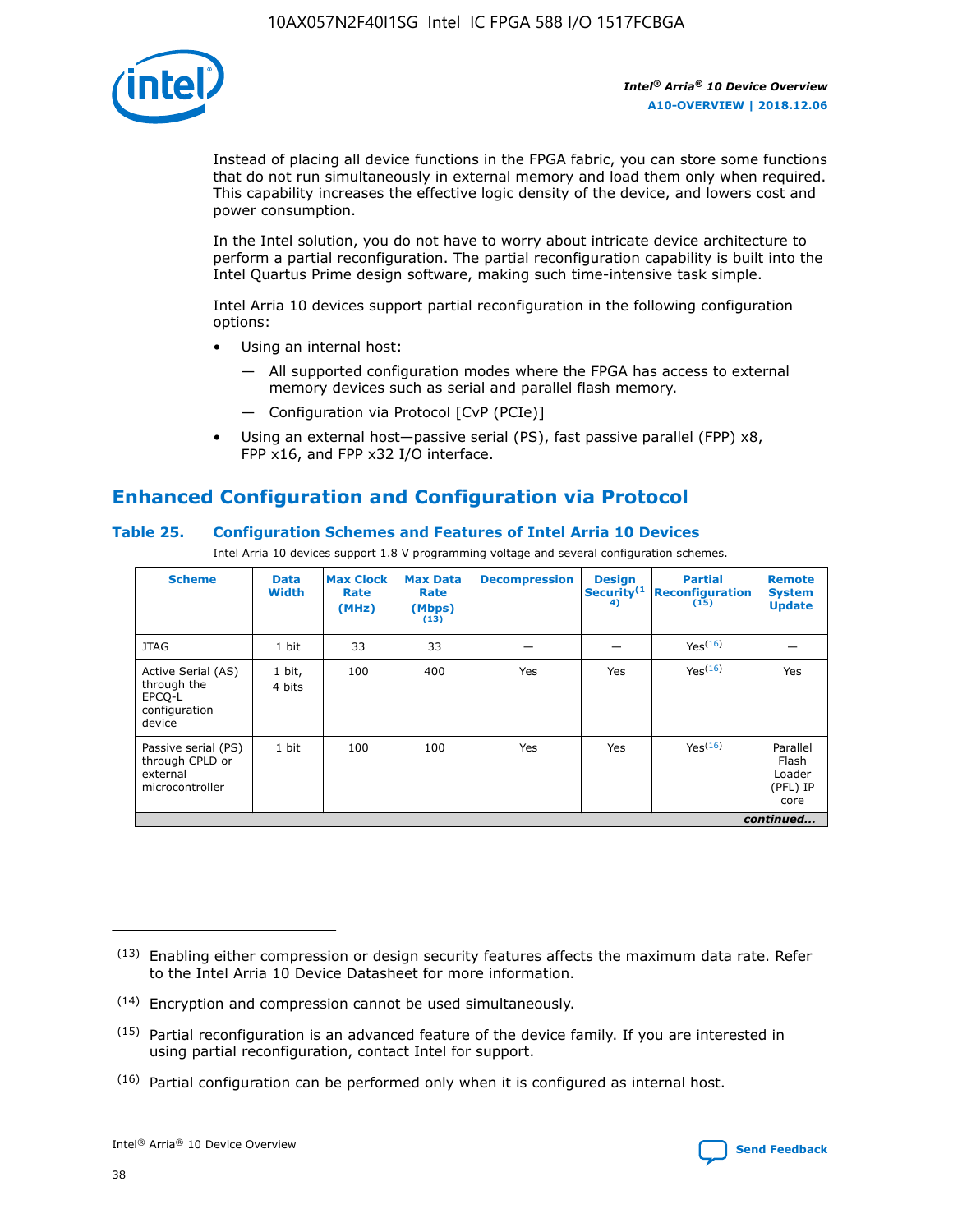

| <b>Scheme</b>                                     | <b>Data</b><br><b>Width</b> | <b>Max Clock</b><br>Rate<br>(MHz) | <b>Max Data</b><br>Rate<br>(Mbps)<br>(13) | <b>Decompression</b> | <b>Design</b><br>Security <sup>(1</sup><br>4) | <b>Partial</b><br><b>Reconfiguration</b><br>(15) | <b>Remote</b><br><b>System</b><br><b>Update</b> |
|---------------------------------------------------|-----------------------------|-----------------------------------|-------------------------------------------|----------------------|-----------------------------------------------|--------------------------------------------------|-------------------------------------------------|
| Fast passive                                      | 8 bits                      | 100                               | 3200                                      | Yes                  | Yes                                           | Yes(17)                                          | PFL IP                                          |
| parallel (FPP)<br>through CPLD or                 | 16 bits                     |                                   |                                           | Yes                  | Yes                                           |                                                  | core                                            |
| external<br>microcontroller                       | 32 bits                     |                                   |                                           | Yes                  | Yes                                           |                                                  |                                                 |
| Configuration via                                 | 16 bits                     | 100                               | 3200                                      | Yes                  | Yes                                           | Yes <sup>(17)</sup>                              |                                                 |
| <b>HPS</b>                                        | 32 bits                     |                                   |                                           | Yes                  | Yes                                           |                                                  |                                                 |
| Configuration via<br>Protocol [CvP<br>$(PCIe*)$ ] | x1, x2,<br>x4, x8<br>lanes  |                                   | 8000                                      | Yes                  | Yes                                           | Yes(16)                                          |                                                 |

You can configure Intel Arria 10 devices through PCIe using Configuration via Protocol (CvP). The Intel Arria 10 CvP implementation conforms to the PCIe 100 ms power-up-to-active time requirement.

#### **Related Information**

[Configuration via Protocol \(CvP\) Implementation in Intel FPGAs User Guide](https://www.intel.com/content/www/us/en/programmable/documentation/dsu1441819344145.html#dsu1442269728522) Provides more information about the CvP configuration scheme.

# **SEU Error Detection and Correction**

Intel Arria 10 devices offer robust and easy-to-use single-event upset (SEU) error detection and correction circuitry.

The detection and correction circuitry includes protection for Configuration RAM (CRAM) programming bits and user memories. The CRAM is protected by a continuously running CRC error detection circuit with integrated ECC that automatically corrects one or two errors and detects higher order multi-bit errors. When more than two errors occur, correction is available through reloading of the core programming file, providing a complete design refresh while the FPGA continues to operate.

The physical layout of the Intel Arria 10 CRAM array is optimized to make the majority of multi-bit upsets appear as independent single-bit or double-bit errors which are automatically corrected by the integrated CRAM ECC circuitry. In addition to the CRAM protection, the M20K memory blocks also include integrated ECC circuitry and are layout-optimized for error detection and correction. The MLAB does not have ECC.

(14) Encryption and compression cannot be used simultaneously.

<sup>(17)</sup> Supported at a maximum clock rate of 100 MHz.



 $(13)$  Enabling either compression or design security features affects the maximum data rate. Refer to the Intel Arria 10 Device Datasheet for more information.

 $(15)$  Partial reconfiguration is an advanced feature of the device family. If you are interested in using partial reconfiguration, contact Intel for support.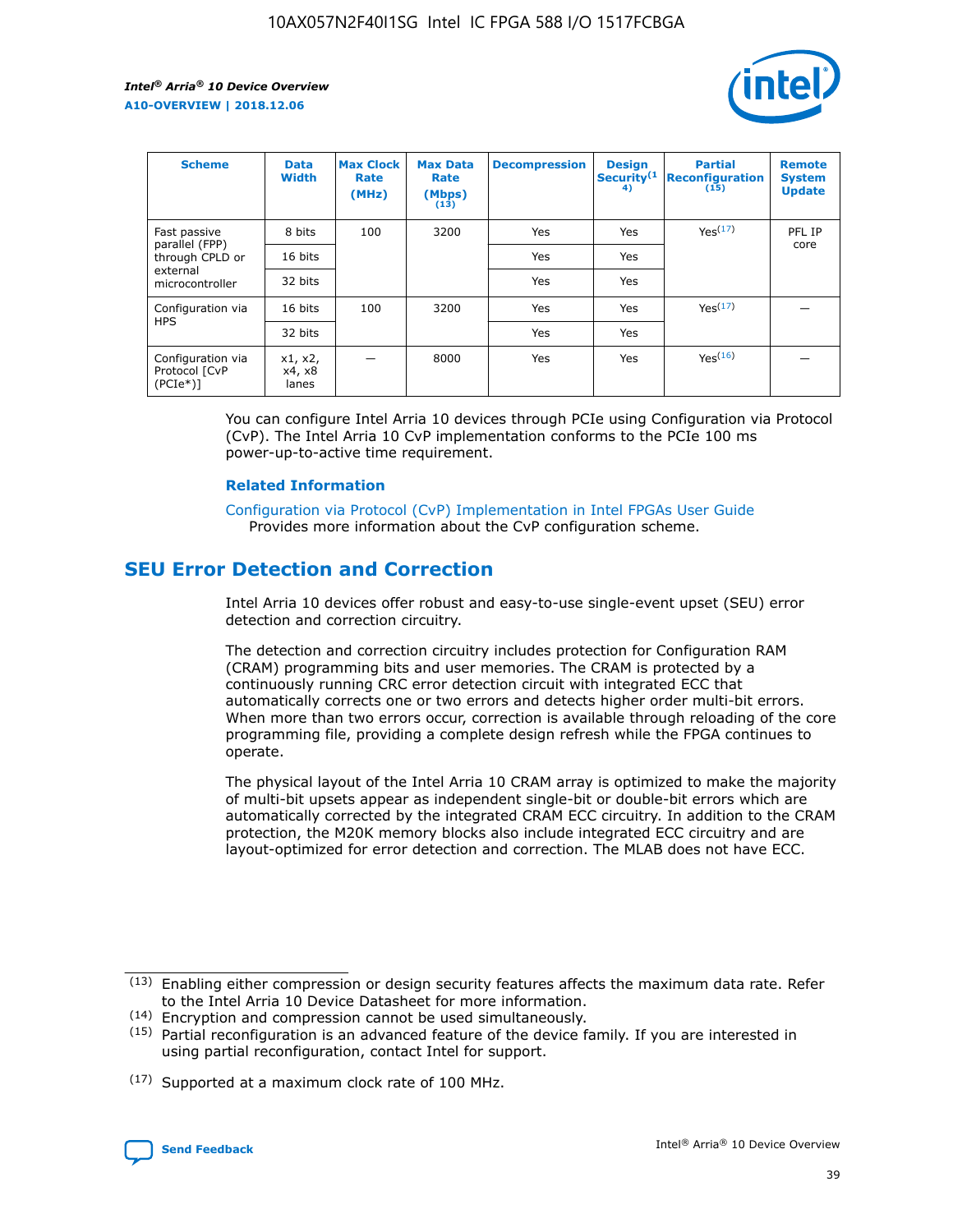

# **Power Management**

Intel Arria 10 devices leverage the advanced 20 nm process technology, a low 0.9 V core power supply, an enhanced core architecture, and several optional power reduction techniques to reduce total power consumption by as much as 40% compared to Arria V devices and as much as 60% compared to Stratix V devices.

The optional power reduction techniques in Intel Arria 10 devices include:

- **SmartVID**—a code is programmed into each device during manufacturing that allows a smart regulator to operate the device at lower core  $V_{CC}$  while maintaining performance
- **Programmable Power Technology**—non-critical timing paths are identified by the Intel Quartus Prime software and the logic in these paths is biased for low power instead of high performance
- **Low Static Power Options**—devices are available with either standard static power or low static power while maintaining performance

Furthermore, Intel Arria 10 devices feature Intel's industry-leading low power transceivers and include a number of hard IP blocks that not only reduce logic resources but also deliver substantial power savings compared to soft implementations. In general, hard IP blocks consume up to 90% less power than the equivalent soft logic implementations.

# **Incremental Compilation**

The Intel Quartus Prime software incremental compilation feature reduces compilation time and helps preserve performance to ease timing closure. The incremental compilation feature enables the partial reconfiguration flow for Intel Arria 10 devices.

Incremental compilation supports top-down, bottom-up, and team-based design flows. This feature facilitates modular, hierarchical, and team-based design flows where different designers compile their respective design sections in parallel. Furthermore, different designers or IP providers can develop and optimize different blocks of the design independently. These blocks can then be imported into the top level project.

# **Document Revision History for Intel Arria 10 Device Overview**

| <b>Document</b><br><b>Version</b> | <b>Changes</b>                                                                                                                                                                                                                                                              |
|-----------------------------------|-----------------------------------------------------------------------------------------------------------------------------------------------------------------------------------------------------------------------------------------------------------------------------|
| 2018.12.06                        | Added links to Intel Arria 10 device errata documents.<br>Removed automotive temperature option from the Intel Arria 10 GX devices.<br>Removed -3 fabric speed grade from the Intel Arria 10 GT devices.<br>Updated power options for the Intel Arria 10 GX and GT devices. |
| 2018.04.09                        | Updated the lowest $V_{CC}$ from 0.83 V to 0.82 V in the topic listing a summary of the device features.                                                                                                                                                                    |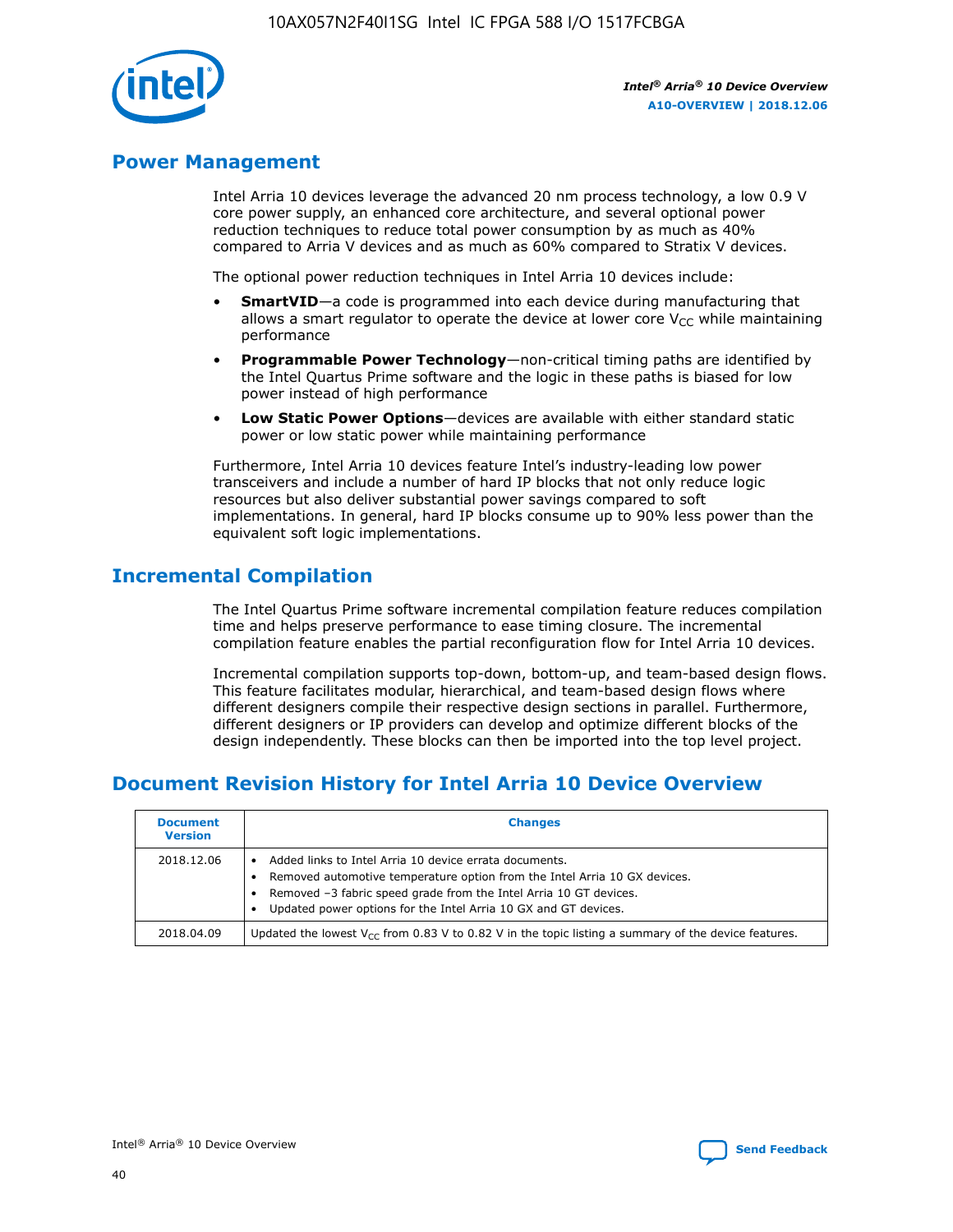*Intel® Arria® 10 Device Overview* **A10-OVERVIEW | 2018.12.06**



| <b>Date</b>    | <b>Version</b> | <b>Changes</b>                                                                                                                                                                                                                                                                                                                                                                                                                                                                                                                                                                                                                                                                                                                                                                                                                                                                                                                                                            |
|----------------|----------------|---------------------------------------------------------------------------------------------------------------------------------------------------------------------------------------------------------------------------------------------------------------------------------------------------------------------------------------------------------------------------------------------------------------------------------------------------------------------------------------------------------------------------------------------------------------------------------------------------------------------------------------------------------------------------------------------------------------------------------------------------------------------------------------------------------------------------------------------------------------------------------------------------------------------------------------------------------------------------|
| January 2018   | 2018.01.17     | Updated the maximum data rate for HPS (Intel Arria 10 SX devices<br>external memory interface DDR3 controller from 2,166 Mbps to 2,133<br>Mbps.<br>Updated maximum frequency supported for half rate QDRII and QDRII<br>+ SRAM to 633 MHz in Memory Standards Supported by the Soft<br>Memory Controller table.<br>Updated transceiver backplane capability to 12.5 Gbps.<br>$\bullet$<br>Removed transceiver speed grade 5 in Sample Ordering Core and<br>Available Options for Intel Arria 10 GX Devices figure.<br>Removed package code 40, low static power, SmartVID, industrial, and<br>military operating temperature support from Sample Ordering Core and<br>Available Options for Intel Arria 10 GT Devices figure.<br>Updated short reach transceiver rate for Intel Arria 10 GT devices to<br>25.8 Gbps.<br>Removed On-Die Instrumentation - EyeQ and Jitter Margin Tool<br>support from PMA Features of the Transceivers in Intel Arria 10 Devices<br>table. |
| September 2017 | 2017.09.20     | Updated the maximum speed of the DDR4 external memory interface from<br>1,333 MHz/2,666 Mbps to 1,200 MHz/2,400 Mbps.                                                                                                                                                                                                                                                                                                                                                                                                                                                                                                                                                                                                                                                                                                                                                                                                                                                     |
| July 2017      | 2017.07.13     | Corrected the automotive temperature range in the figure showing the<br>available options for the Intel Arria 10 GX devices from "-40°C to 100°C"<br>to "-40°C to 125°C".                                                                                                                                                                                                                                                                                                                                                                                                                                                                                                                                                                                                                                                                                                                                                                                                 |
| July 2017      | 2017.07.06     | Added automotive temperature option to Intel Arria 10 GX device family.                                                                                                                                                                                                                                                                                                                                                                                                                                                                                                                                                                                                                                                                                                                                                                                                                                                                                                   |
| May 2017       | 2017.05.08     | Corrected protocol names with "1588" to "IEEE 1588v2".<br>Updated the vertical migration table to remove vertical migration<br>between Intel Arria 10 GX and Intel Arria 10 SX device variants.<br>Removed all "Preliminary" marks.                                                                                                                                                                                                                                                                                                                                                                                                                                                                                                                                                                                                                                                                                                                                       |
| March 2017     | 2017.03.15     | Removed the topic about migration from Intel Arria 10 to Intel Stratix<br>10 devices.<br>Rebranded as Intel.<br>$\bullet$                                                                                                                                                                                                                                                                                                                                                                                                                                                                                                                                                                                                                                                                                                                                                                                                                                                 |
| October 2016   | 2016.10.31     | Removed package F36 from Intel Arria 10 GX devices.<br>Updated Intel Arria 10 GT sample ordering code and maximum GX<br>$\bullet$<br>transceiver count. Intel Arria 10 GT devices are available only in the<br>SF45 package option with a maximum of 72 transceivers.                                                                                                                                                                                                                                                                                                                                                                                                                                                                                                                                                                                                                                                                                                     |
| May 2016       | 2016.05.02     | Updated the FPGA Configuration and HPS Booting topic.<br>Remove V <sub>CC</sub> PowerManager from the Summary of Features, Power<br>Management and Arria 10 Device Variants and packages topics. This<br>feature is no longer supported in Arria 10 devices.<br>Removed LPDDR3 from the Memory Standards Supported by the HPS<br>Hard Memory Controller table in the Memory Standards Supported by<br>Intel Arria 10 Devices topic. This standard is only supported by the<br>FPGA.<br>Removed transceiver speed grade 5 from the Device Variants and<br>Packages topic for Arria 10 GX and SX devices.                                                                                                                                                                                                                                                                                                                                                                   |
| February 2016  | 2016.02.11     | Changed the maximum Arria 10 GT datarate to 25.8 Gbps and the<br>minimum datarate to 1 Gbps globally.<br>Revised the state for Core clock networks in the Summary of Features<br>$\bullet$<br>topic.<br>Changed the transceiver parameters in the "Summary of Features for<br>Arria 10 Devices" table.<br>• Changed the transceiver parameters in the "Maximum Resource Counts<br>for Arria 10 GT Devices" table.<br>• Changed the package availability for GT devices in the "Package Plan<br>for Arria 10 GT Devices" table.<br>Changed the package configurations for GT devices in the "Migration"<br>Capability Across Arria 10 Product Lines" figure.<br>continued                                                                                                                                                                                                                                                                                                  |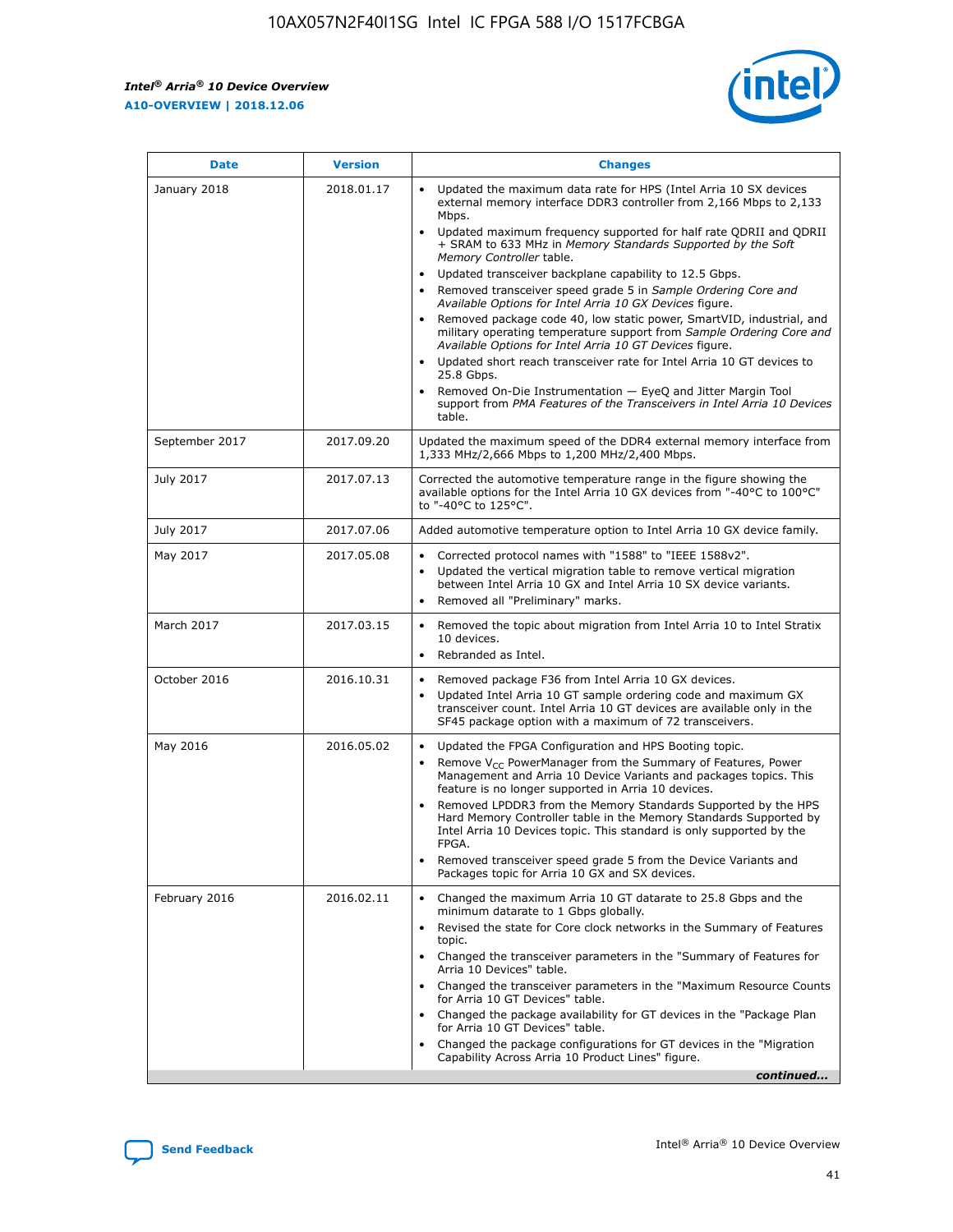

| <b>Date</b>   | <b>Version</b> | <b>Changes</b>                                                                                                                                                               |
|---------------|----------------|------------------------------------------------------------------------------------------------------------------------------------------------------------------------------|
|               |                | • Changed transceiver parameters in the "Low Power Serial Transceivers"<br>section.                                                                                          |
|               |                | • Changed the transceiver descriptions in the "Device Variants for the<br>Arria 10 Device Family" table.                                                                     |
|               |                | Changed the "Sample Ordering Code and Available Options for Arria 10<br>$\bullet$<br>GT Devices" figure.                                                                     |
|               |                | Changed the datarates for GT devices in the "PMA Features" section.                                                                                                          |
|               |                | Changed the datarates for GT devices in the "PCS Features" section.<br>$\bullet$                                                                                             |
| December 2015 | 2015.12.14     | Updated the number of M20K memory blocks for Arria 10 GX 660 from<br>2133 to 2131 and corrected the total RAM bit from 48,448 Kb to<br>48,408 Kb.                            |
|               |                | Corrected the number of DSP blocks for Arria 10 GX 660 from 1688 to<br>1687 in the table listing floating-point arithmetic resources.                                        |
| November 2015 | 2015.11.02     | Updated the maximum resources for Arria 10 GX 220, GX 320, GX 480,<br>$\bullet$<br>GX 660, SX 220, SX 320, SX 480, and SX 660.                                               |
|               |                | • Updated resource count for Arria 10 GX 320, GX 480, GX 660, SX 320,<br>SX 480, a SX 660 devices in Number of Multipliers in Intel Arria 10<br><b>Devices</b> table.        |
|               |                | Updated the available options for Arria 10 GX, GT, and SX.                                                                                                                   |
|               |                | Changed instances of Quartus II to Quartus Prime.<br>$\bullet$                                                                                                               |
| June 2015     | 2015.06.15     | Corrected label for Intel Arria 10 GT product lines in the vertical migration<br>figure.                                                                                     |
| May 2015      | 2015.05.15     | Corrected the DDR3 half rate and quarter rate maximum frequencies in the<br>table that lists the memory standards supported by the Intel Arria 10 hard<br>memory controller. |
| May 2015      | 2015.05.04     | • Added support for 13.5G JESD204b in the Summary of Features table.<br>• Added a link to Arria 10 GT Channel Usage in the Arria 10 GT Package<br>Plan topic.                |
|               |                | • Added a note to the table, Maximum Resource Counts for Arria 10 GT<br>devices.                                                                                             |
|               |                | • Updated the power requirements of the transceivers in the Low Power<br>Serial Transceivers topic.                                                                          |
| January 2015  | 2015.01.23     | • Added floating point arithmetic features in the Summary of Features<br>table.                                                                                              |
|               |                | • Updated the total embedded memory from 38.38 megabits (Mb) to<br>65.6 Mb.                                                                                                  |
|               |                | • Updated the table that lists the memory standards supported by Intel<br>Arria 10 devices.                                                                                  |
|               |                | Removed support for DDR3U, LPDDR3 SDRAM, RLDRAM 2, and DDR2.                                                                                                                 |
|               |                | Moved RLDRAM 3 support from hard memory controller to soft memory<br>controller. RLDRAM 3 support uses hard PHY with soft memory<br>controller.                              |
|               |                | Added soft memory controller support for QDR IV.<br>٠                                                                                                                        |
|               |                | Updated the maximum resource count table to include the number of<br>hard memory controllers available in each device variant.                                               |
|               |                | Updated the transceiver PCS data rate from 12.5 Gbps to 12 Gbps.<br>$\bullet$                                                                                                |
|               |                | Updated the max clock rate of PS, FPP x8, FPP x16, and Configuration<br>via HPS from 125 MHz to 100 MHz.                                                                     |
|               |                | Added a feature for fractional synthesis PLLs: PLL cascading.                                                                                                                |
|               |                | Updated the HPS programmable general-purpose I/Os from 54 to 62.<br>$\bullet$<br>continued                                                                                   |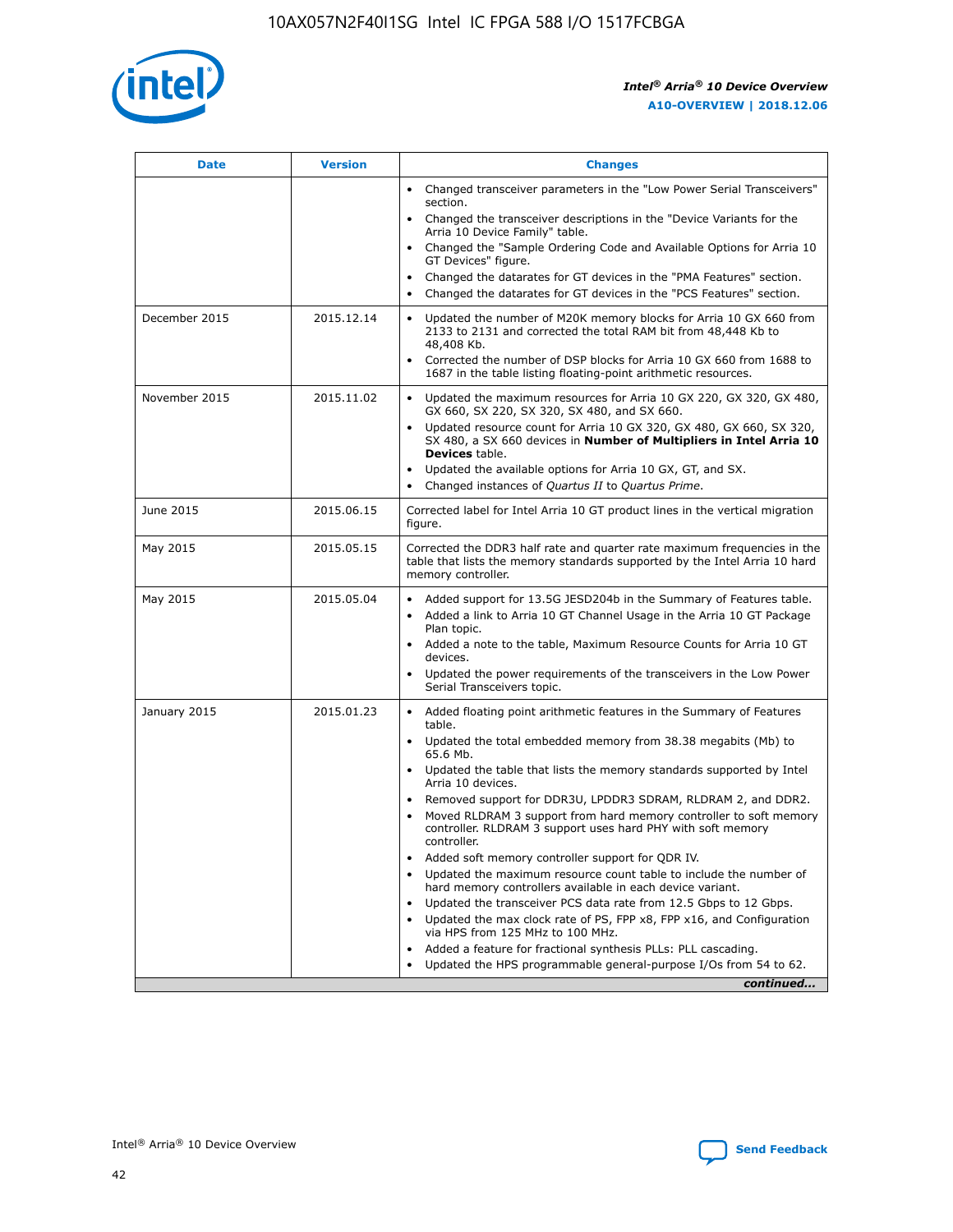r



| <b>Date</b>    | <b>Version</b> | <b>Changes</b>                                                                                                                                                                                                                                                                                                                                                                                                                                                                                                                                      |
|----------------|----------------|-----------------------------------------------------------------------------------------------------------------------------------------------------------------------------------------------------------------------------------------------------------------------------------------------------------------------------------------------------------------------------------------------------------------------------------------------------------------------------------------------------------------------------------------------------|
| September 2014 | 2014.09.30     | Corrected the 3 V I/O and LVDS I/O counts for F35 and F36 packages<br>$\bullet$<br>of Arria 10 GX.<br>Corrected the 3 V I/O, LVDS I/O, and transceiver counts for the NF40<br>$\bullet$<br>package of the Arria GX 570 and 660.<br>Removed 3 V I/O, LVDS I/O, and transceiver counts for the NF40<br>$\bullet$<br>package of the Arria GX 900 and 1150. The NF40 package is not<br>available for Arria 10 GX 900 and 1150.                                                                                                                          |
| August 2014    | 2014.08.18     | Updated Memory (Kb) M20K maximum resources for Arria 10 GX 660<br>devices from 42,660 to 42,620.<br>Added GPIO columns consisting of LVDS I/O Bank and 3V I/O Bank in<br>$\bullet$<br>the Package Plan table.<br>Added how to use memory interface clock frequency higher than 533<br>$\bullet$<br>MHz in the I/O vertical migration.<br>Added information to clarify that RLDRAM3 support uses hard PHY with<br>$\bullet$<br>soft memory controller.<br>Added variable precision DSP blocks support for floating-point<br>$\bullet$<br>arithmetic. |
| June 2014      | 2014.06.19     | Updated number of dedicated I/Os in the HPS block to 17.                                                                                                                                                                                                                                                                                                                                                                                                                                                                                            |
| February 2014  | 2014.02.21     | Updated transceiver speed grade options for GT devices in Figure 2.                                                                                                                                                                                                                                                                                                                                                                                                                                                                                 |
| February 2014  | 2014.02.06     | Updated data rate for Arria 10 GT devices from 28.1 Gbps to 28.3 Gbps.                                                                                                                                                                                                                                                                                                                                                                                                                                                                              |
| December 2013  | 2013.12.10     | Updated the HPS memory standards support from LPDDR2 to LPDDR3.<br>Updated HPS block diagram to include dedicated HPS I/O and FPGA<br>$\bullet$<br>Configuration blocks as well as repositioned SD/SDIO/MMC, DMA, SPI<br>and NAND Flash with ECC blocks.                                                                                                                                                                                                                                                                                            |
| December 2013  | 2013.12.02     | Initial release.                                                                                                                                                                                                                                                                                                                                                                                                                                                                                                                                    |